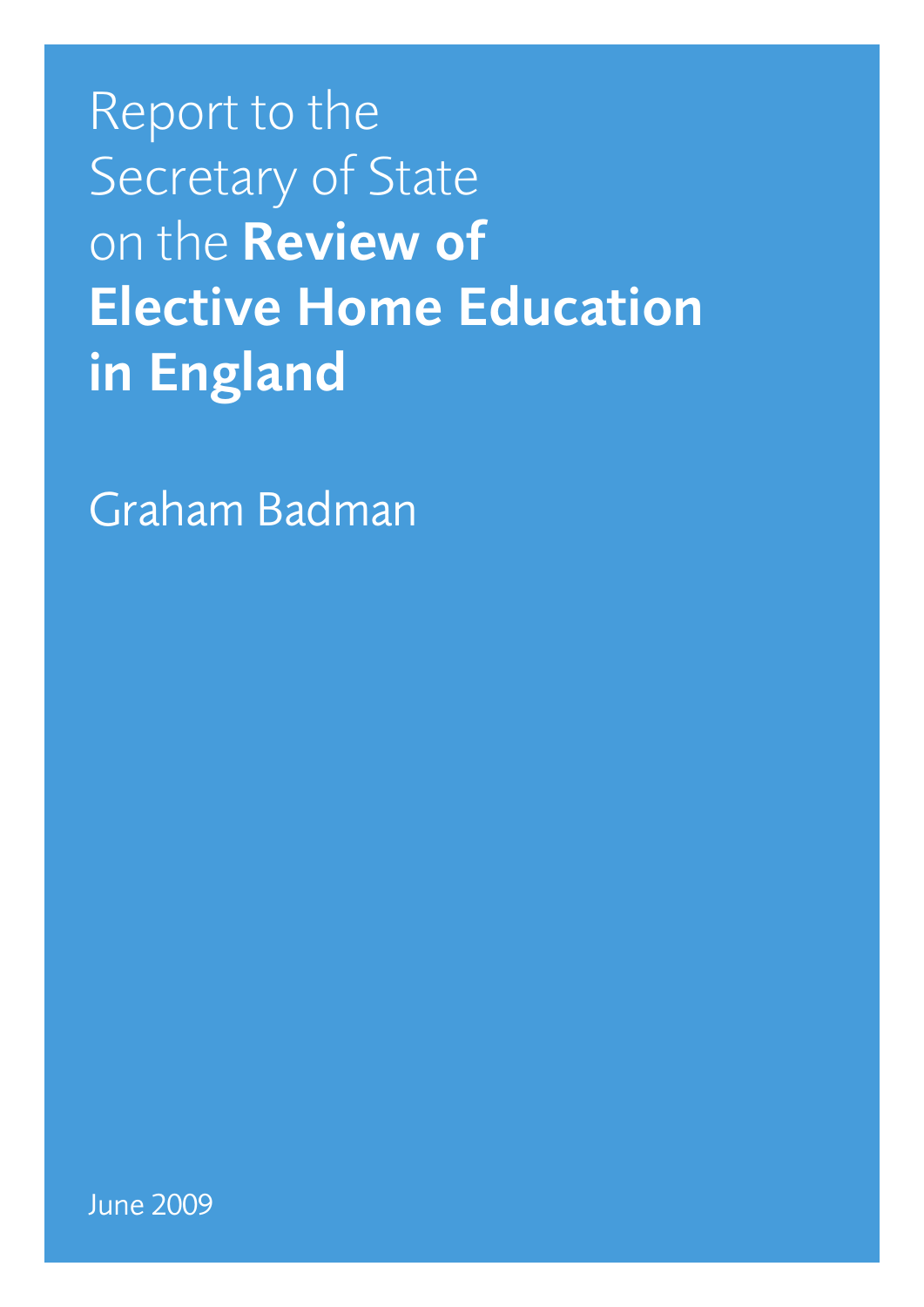Return to an Address of the Honorable the House of Commons dated 11 June 2009 for the

# on the Report to the Secretary of State Review of Elective Home Education in England

## Graham Badman

Ordered by the House of Commons to be printed on 11 June 2009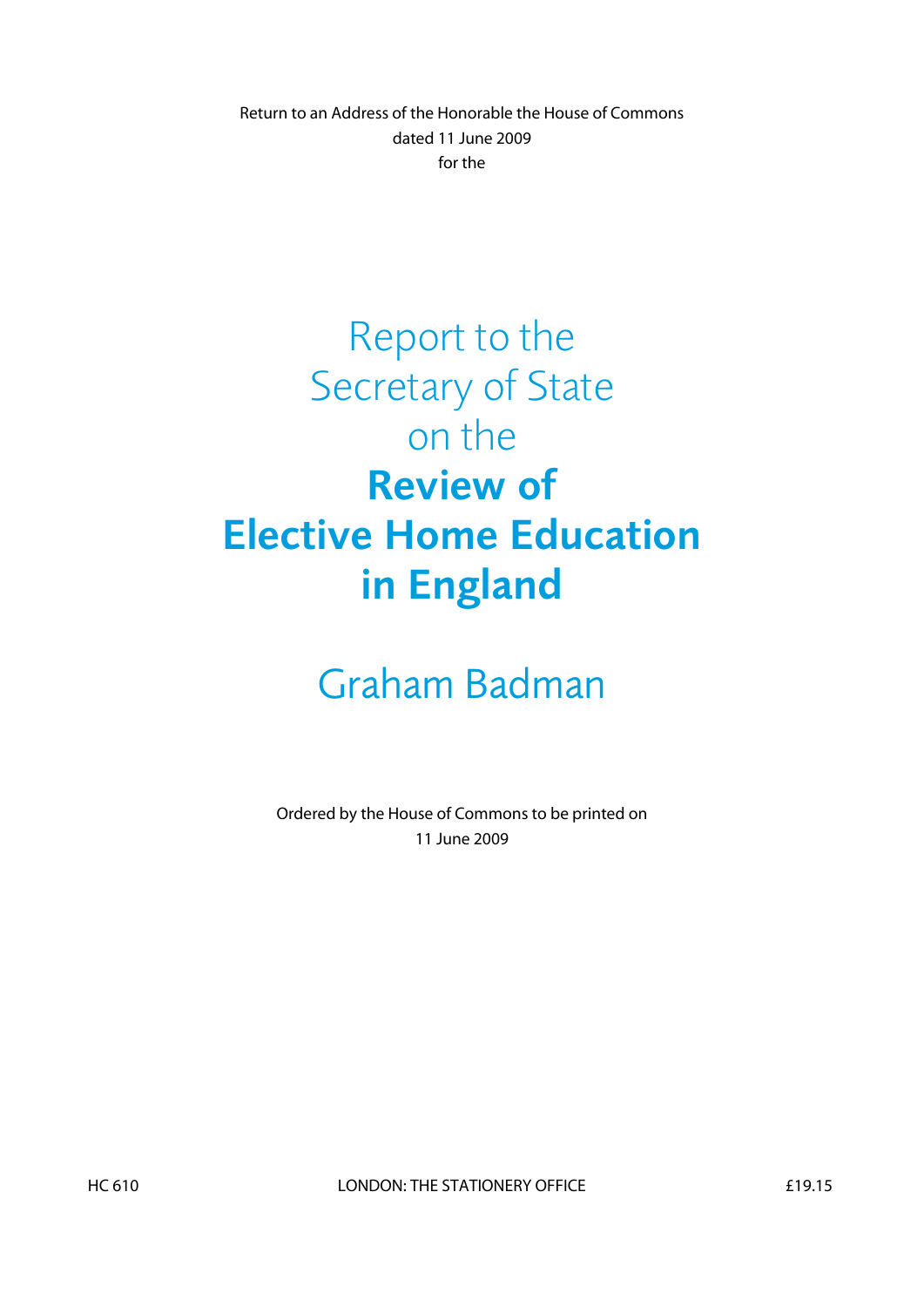#### © Crown Copyright 2009

 may be reproduced free of charge in any format or medium providing it is reproduced accurately The text in this document (excluding the Royal Arms and other departmental or agency logos) and not used in a misleading context. The material must be acknowledged as Crown copyright and the title of the document specified.

 from the copyright holders concerned. Where we have identified any third party copyright material you will need to obtain permission

Information Policy Team, Kew, Richmond, Surrey TW9 4DU or e-mail: licensing@opsi.gov.uk For any other use of this material please write to Office of Public Sector Information,

ISBN: 9780102961133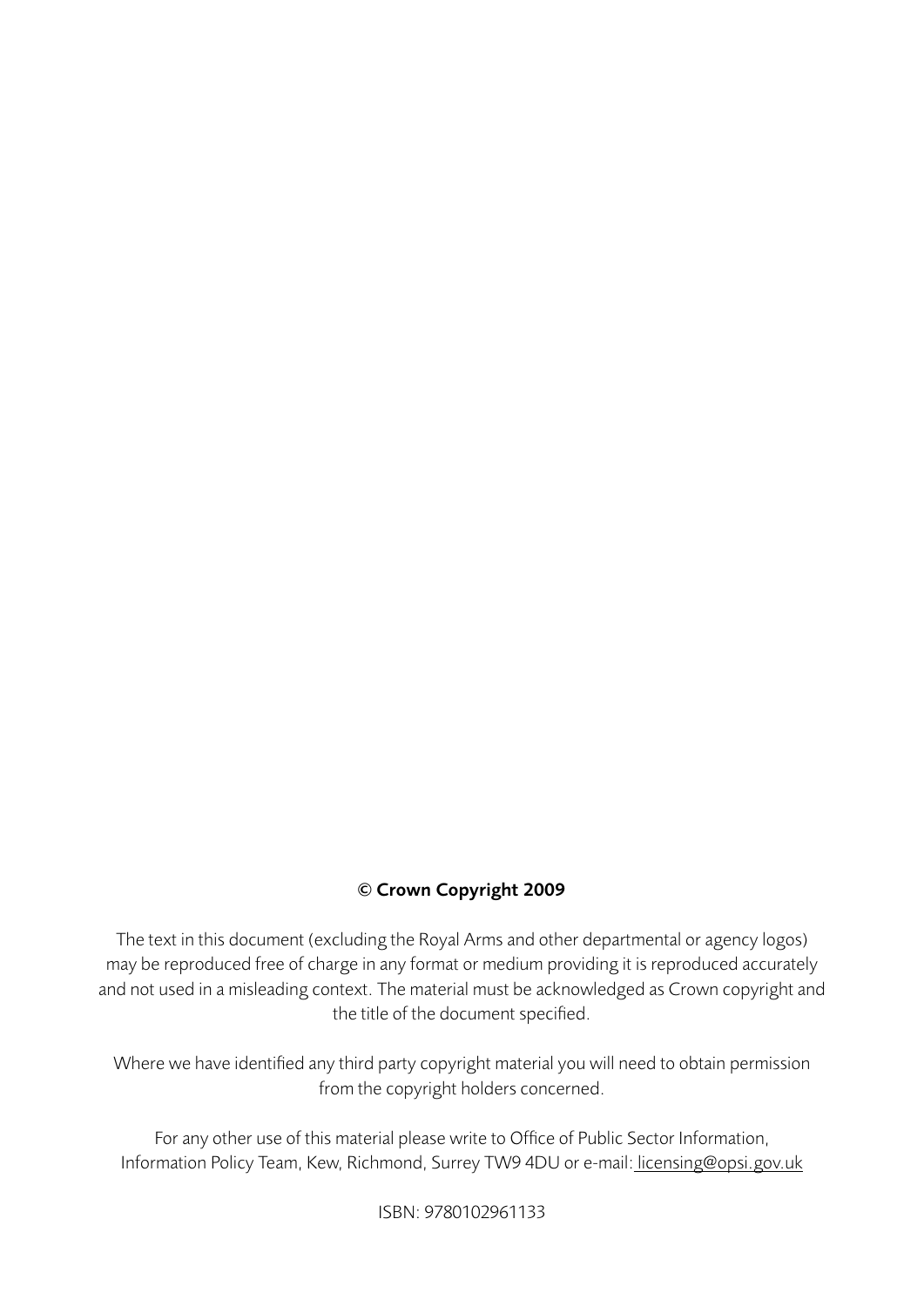Institute of Education University of London 20 Bedford Way London WC1H 0AL

Rt Hon Ed Balls MP Secretary of State for Children, Schools and Families Sanctuary Buildings Great Smith Street London SW1P 3BT

Friday 29 May 2009

Dear Secretary of State

In January, you asked me to review the arrangements for home education in England. In particular, you asked me to look at whether there are any barriers to local authorities and other public agencies in effectively carrying out their safeguarding responsibilities in relation to home educated children. You also asked me to investigate suggestions that home education could be used as a 'cover' for child abuse. Finally, you asked me to look at whether local authorities are providing the right support to home educating families.

I enclose my report which I trust accurately reflects the wide variety of information provided to me over the course of the review.

As you will gather, I conclude that changes in the regulatory and legislative frameworks are necessary and I suggest in my report that you pursue this at the first available opportunity. I also conclude that home educating families should be better supported through improved access to services and facilities.

I hope you find the report useful.

Yours sincerely



Graham Badman CBE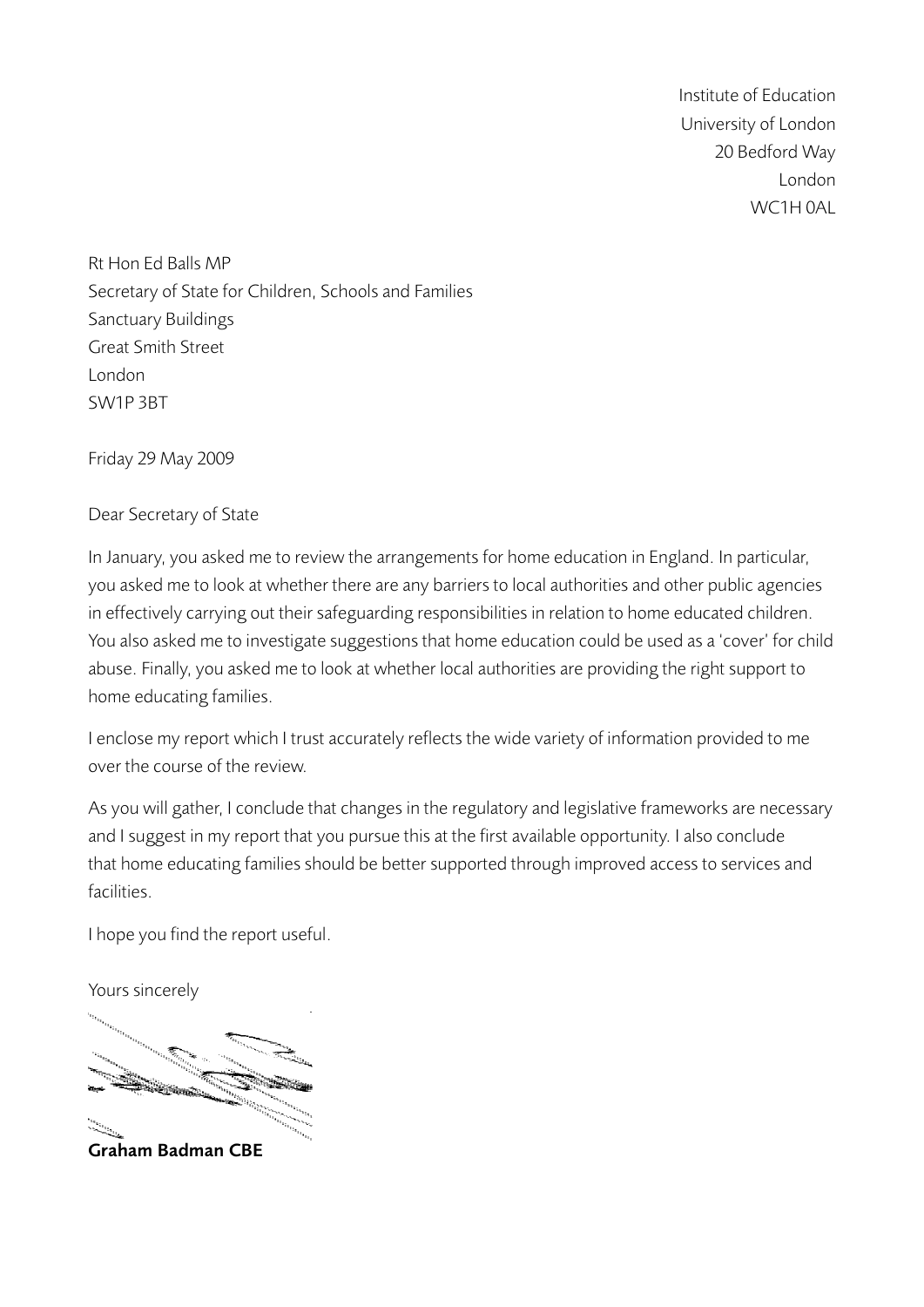## Acknowledgments

I wish to thank all of the home educators and their children who extended to me the courtesy of explanation and who contributed to this report through questionnaire and letter.

I wish to thank also all of the local authority officers who did the same and my colleagues in the reference group for their advice and counsel.

But I wish to reserve special thanks and praise for Elizabeth Green of the DCSF who has worked tirelessly throughout this review with unfailing good humour. Without Elizabeth's advice, diligence and intellectual precision securing this report in the limited time available would simply not have been possible – she is a credit to the service.

#### G.M. Badman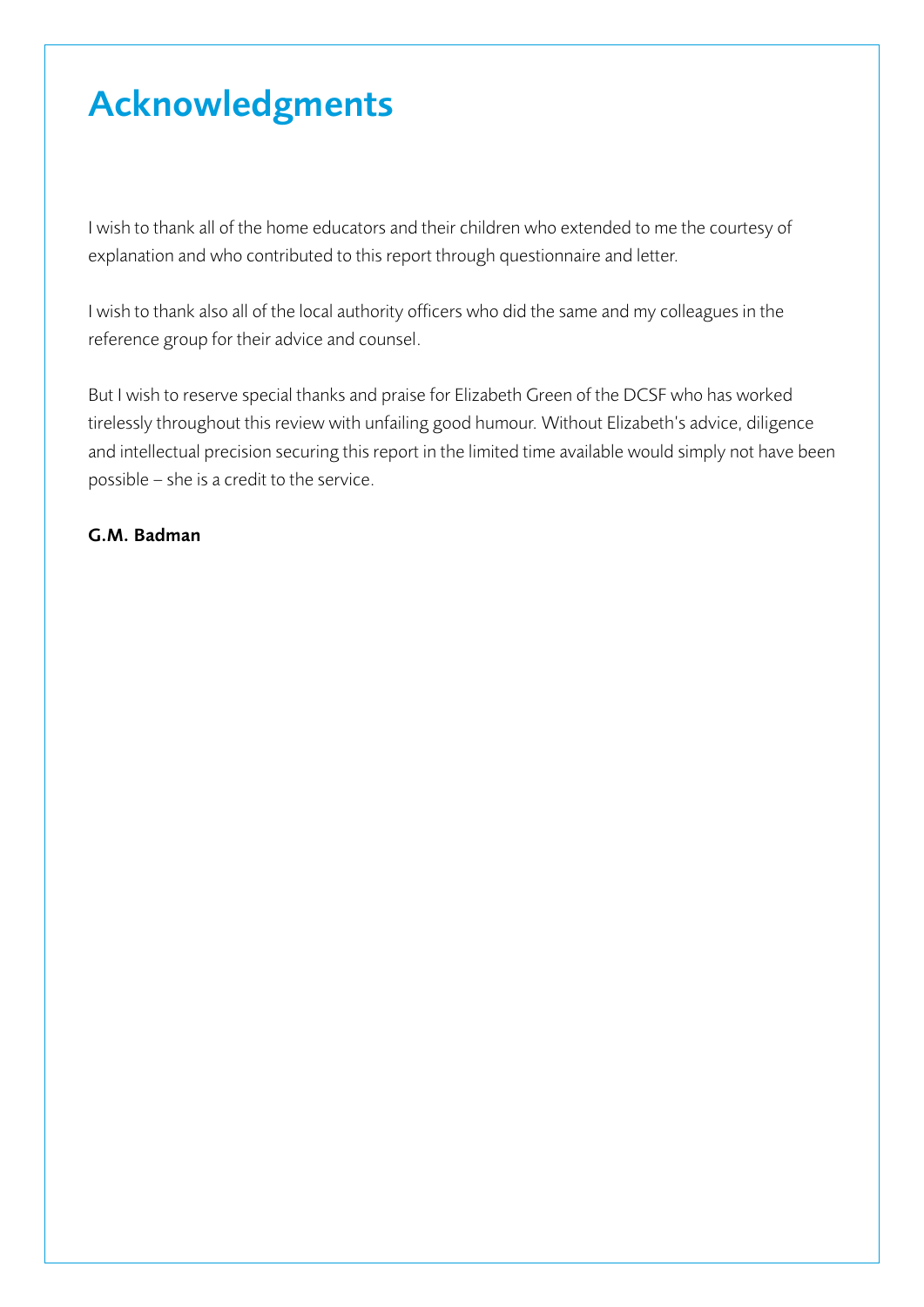### **Contents**

| 1.             | Introduction                                                                | $\overline{2}$          |
|----------------|-----------------------------------------------------------------------------|-------------------------|
| 2.             | <b>Conduct of the Review</b>                                                | $\overline{\mathbf{4}}$ |
| 3.             | <b>Current Legislation and Regulation</b>                                   | 5                       |
| 4.             | Elective Home Education in Context - the Views of Home Educators and Others | 11                      |
| 5.             | The Current and Future Role of Local Authorities and Children's Trusts      | 15                      |
| 6.             | The Number of Electively Home Educated Children                             | 22                      |
| 7.             | <b>Special Educational Needs</b>                                            | 24                      |
| 8.             | Safeguarding                                                                | 28                      |
| 9.             | <b>Resources</b>                                                            | 35                      |
| 10.            | Issues Out of Scope of this Inquiry and the need for further research       | 36                      |
| 11.            | Conclusion                                                                  | 37                      |
| 12.            | <b>Summary of Recommendations</b>                                           | 38                      |
| <b>Annexes</b> |                                                                             |                         |
| A              | Review Terms of Reference                                                   | 46                      |
| B              | List of consultees                                                          | 48                      |
| C              | Public call for evidence questionnaire                                      | 50                      |
| D              | Ouestionnaire to local authorities                                          | 57                      |
| Ε              | Legislative framework                                                       | 70                      |
| F              | Expert reference group                                                      | 74                      |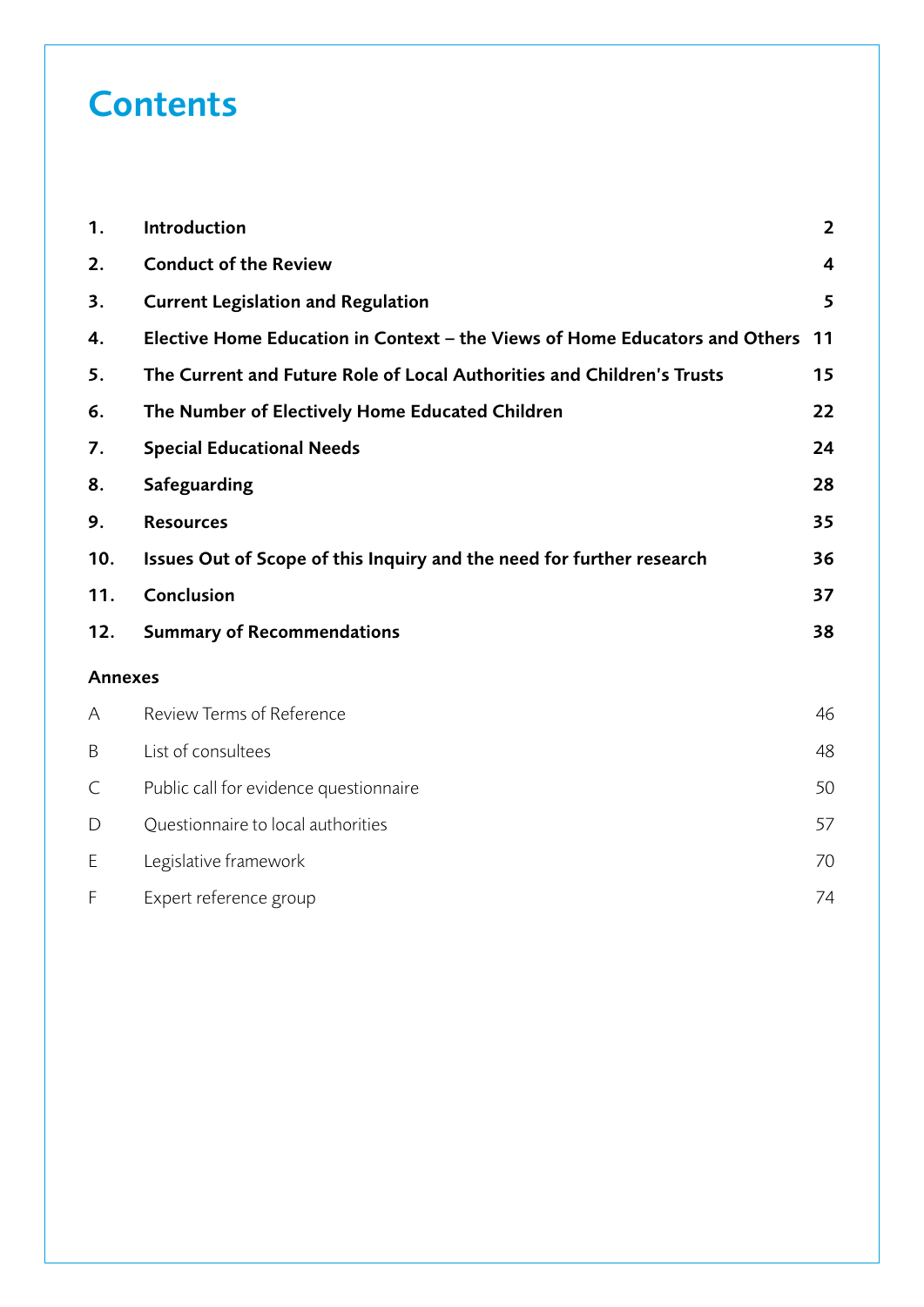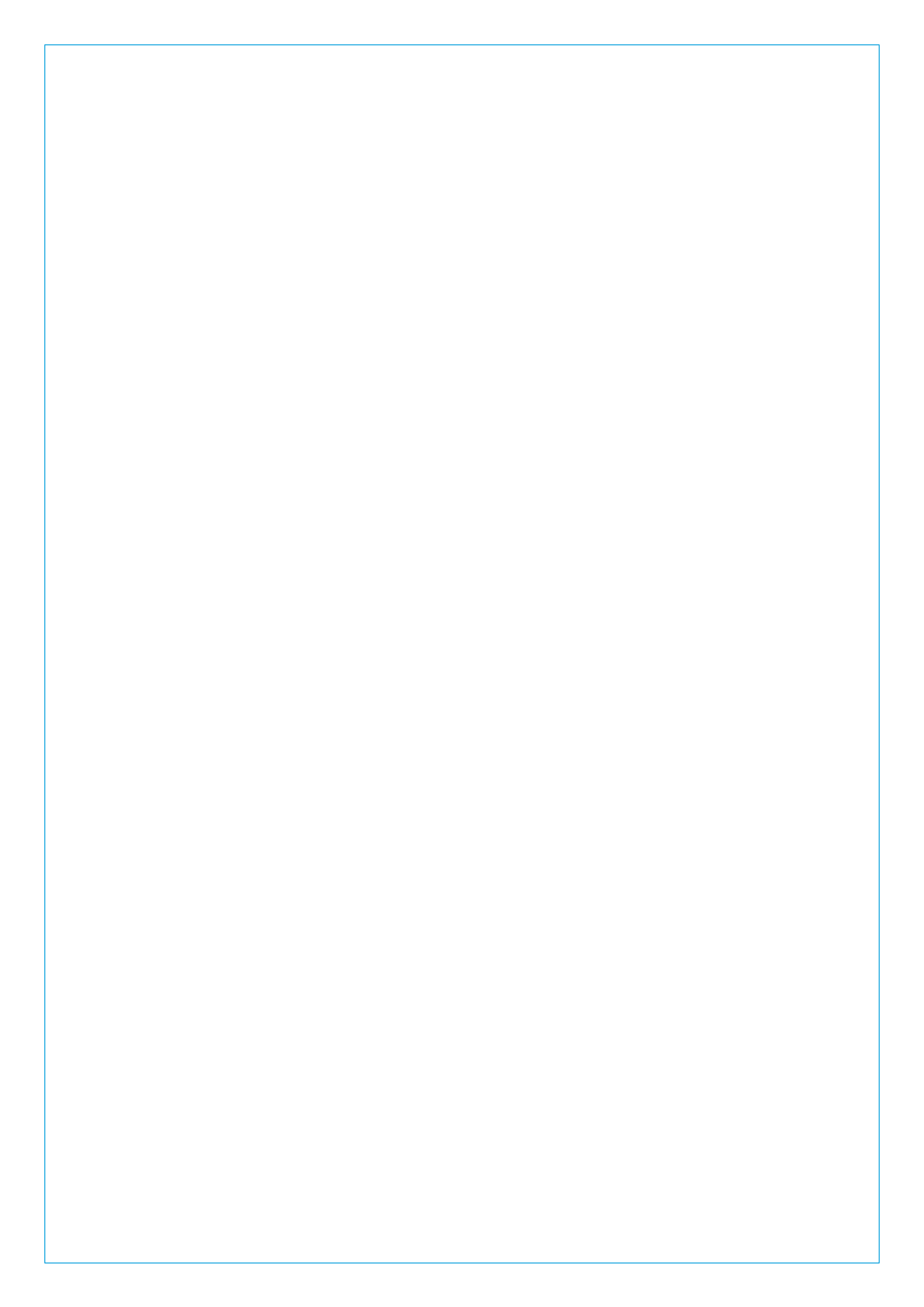some ultimate values to others, turns out to be a permanent characteristic of the human **"**The need to choose, to sacrifice<br>some ultimate values to others predicament<sup>1</sup> **"** ISAIAH BERLIN

 1 Berlin, I (1969) *Four Essays on Liberty* London: Oxford University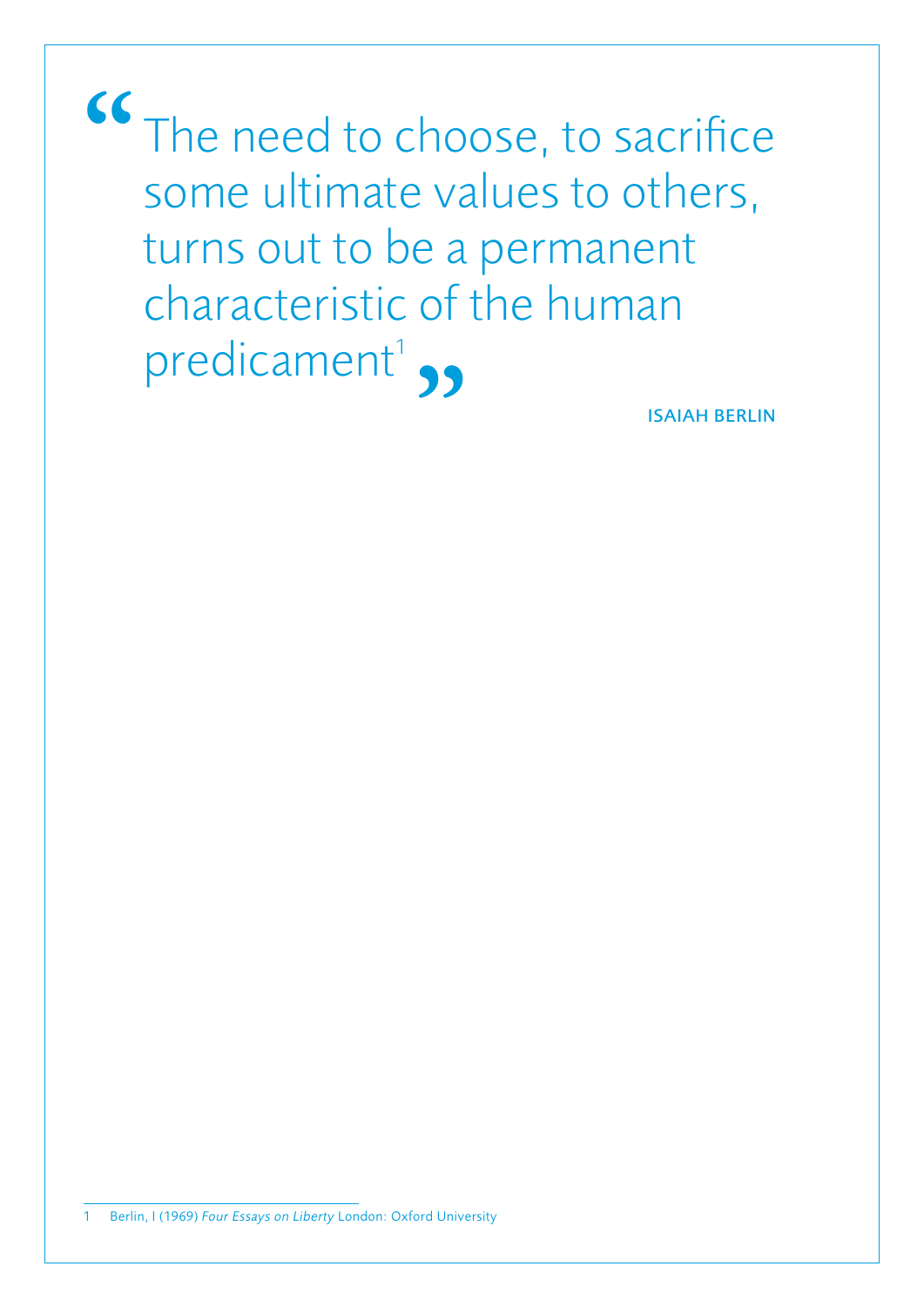### <span id="page-8-0"></span>1. Introduction

- 1.1 The review of elective home education, as the terms of reference (Annex A) make clear, has been triggered by a range of issues and representations, not least being the quite proper concern to ensure that systems for keeping children safe and ensuring that they receive a suitable education are as robust as possible.
- **1.2** During the course of the review I have been struck by the passion and commitment of many parents who either as a result of deeply held convictions or absolute necessity as they see it have chosen to educate their child or children at home. Indeed for many it is quite clear that this course of action is not without personal cost, often financial and professional. I have met some extraordinarily accomplished young people who have prospered as a consequence of elective home education of whom their parents are justly proud, but I am not persuaded that I could argue this to be a universal picture, any more than the same argument could be applied to the schooling system, but the same checks and balances do not apply.
- **1.3** I have read the many submissions made by home educators who argue their case from almost as many standpoints as there are children in elective home education – indeed to attempt to categorise the views of home educators or regard them as an homogenous group would simply be wrong. It is a cause of concern that although approximately 20,000 home educated children and young people are known to local authorities, estimates vary as to the real number which could be in excess of 80,000. I will discuss this later in this report. The degree of individualism exhibited may well be a strength but it militates against securing representative opinion and has led to factions within the elective home education community that actually distort the strength of philosophical commitment, achievement and need. I shall make recommendation in this regard.
- **1.4** I have taken account of the views of local authorities who are strongly of the opinion that the current guidelines are unworkable in that they are contradictory and confer responsibility without power. I agree with this view and will recommend accordingly. However, I also recognise that despite the excellent practice of some, there are local authorities who do not discharge their responsibilities properly, make effective use of current statutory powers or use the ingenuity referenced in the good practice illustrated later in this report. Good relationships and mutual respect are at the heart of the engagement of local authorities with home educating parents – this is evidenced in many authorities but such is the number of children now within elective home education that the development of these relationships cannot be left to chance or personality. The current disparity in practice across local authorities cannot continue – there is a need for a common national approach locally applied.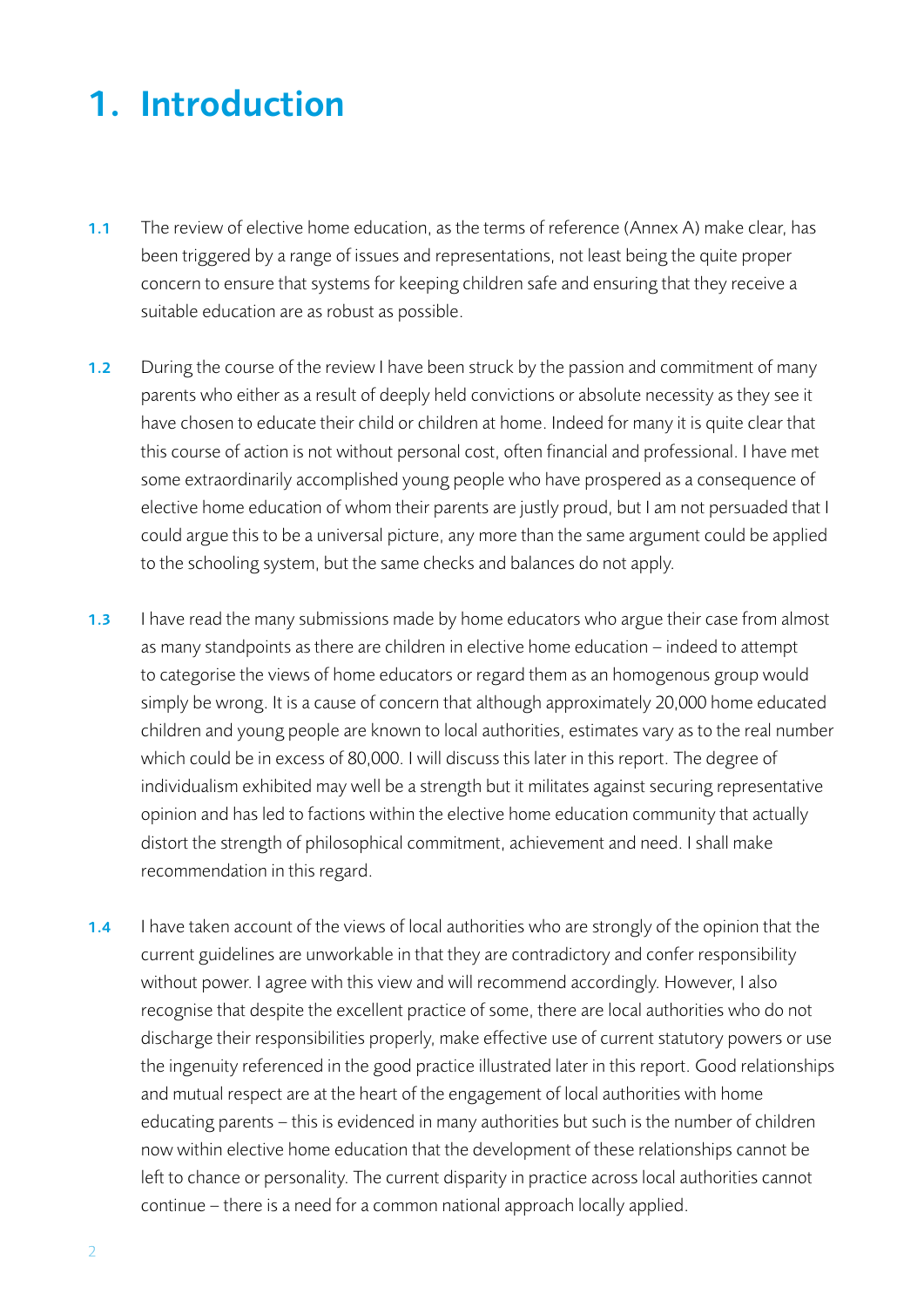**1.5** Few would argue with the assertion that parents are the prime educator within or outside of a schooling system. There is a considerable body of research evidence that points to this conclusion – parental attitude, support and expectation are the key determinants of educational success<sup>2</sup>. Indeed, as the national Children's Plan makes clear it is "Parents not Government that bring up children"<sup>3</sup> and there is nothing in this report which sets out to contradict or modify this contention. However, there has to be a balance between the rights of the parents and the rights of the child. I believe that balance is not achieved through current legislation or guidance, and the imbalance must be addressed. Not to do so could result in the concerns for a minority being applied to the vast majority of caring, motivated home educating parents.

<sup>2</sup> See for example, Desforges, C & Abouchaar, A (2003) The Impact of Parental Involvement, Parental Support and Family Education on Pupil Achievement and Adjustment: A Literature Review, London, Department for Education and Skills, Research Report No 433.

<sup>3</sup> The Children's Plan, DCSF, 2007, CM7280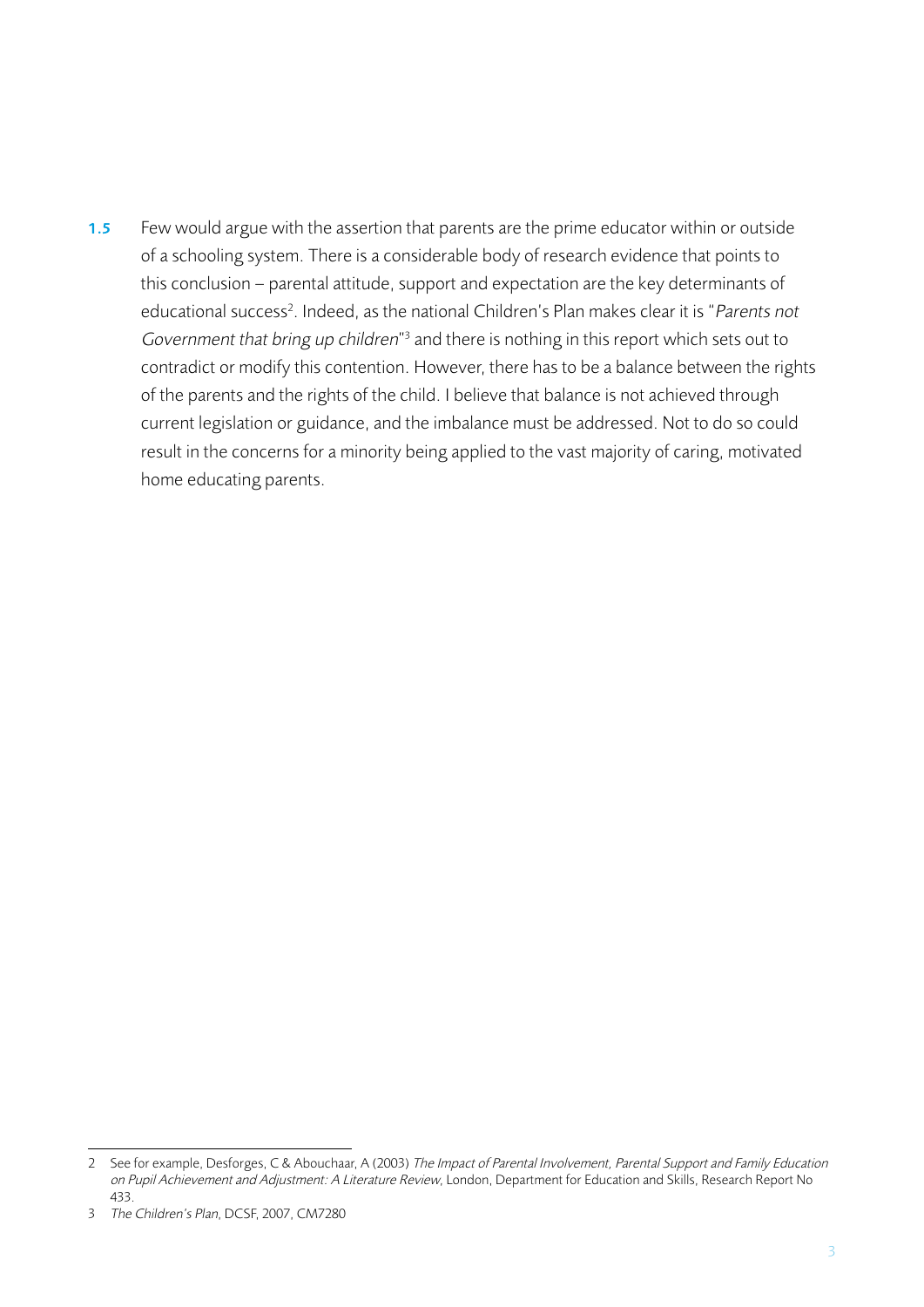## <span id="page-10-0"></span>2. Conduct of the Review

- 2.1 The terms of reference stated the scope of the review was to be limited to practice in England.
- 2.2 The review was conducted by means of structured interview with a range of stakeholders including home educating parents and children, visits to local authorities and home education groups, a public call for evidence and a questionnaire to all top tier local authorities in England. Over two thousand responses to the call for evidence were received, more than three quarters of which were from home educating parents or children. Ninety responses to the local authority questionnaire were received, which equates to a 60% response rate.
- 2.3 The review was further informed by a literature review and consideration of practice and legislation in other countries. A list of the organisations and local authorities I consulted and from whom I took evidence is at Annex B. A copy of the questionnaire used in the public call for evidence is at Annex C. A copy of the questionnaire to local authorities is at Annex D.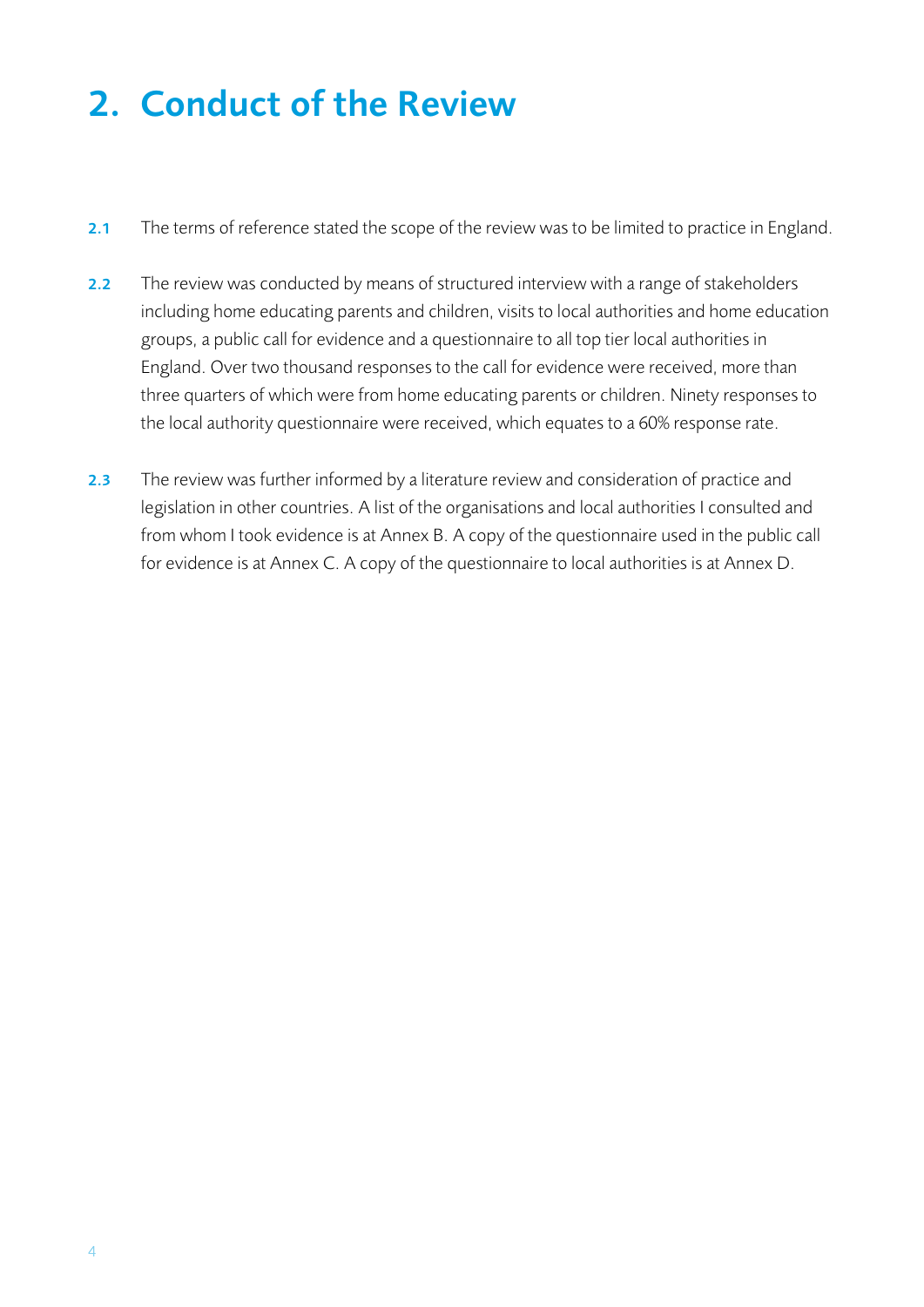## <span id="page-11-0"></span>3. Current Legislation and Regulation

- 3.1 As my introductory comments make clear, I am not persuaded that under the current regulatory regime<sup>4</sup> that there is a correct balance between the rights of parents and the rights of the child either to an appropriate education or to be safe from harm. That being said I am not in anyway arguing that elective home education is intrinsically wrong or that within the elective home education community there is not exemplary practice. Indeed, there is a strong argument to commission further research to better inform understanding of "personalisation" as an element of student progression and achievement. I shall return to this issue later.
- 3.2 The question is simply a matter of balance and securing the right regulatory regime within a framework of legislation that protects the rights of all children, even if in transaction such regulation is only necessary to protect a minority.
- 3.3 The United Nations Convention on the Rights of the Child (UNCRC) gives children and young people over forty substantive rights which include the right to express their views freely, the right to be heard in any legal or administrative matters that affect them and the right to seek, receive and impart information and ideas. Article 12 makes clear the responsibility of signatories to give children a voice:

"Parties shall assure to the child who is capable of forming his or her own views the right to express those views freely in all matters affecting the child, the views of the child being  *given due weight in accordance with the age and maturity of the child."*

Yet under the current legislation and guidance, local authorities have no right of access to the child to determine or ascertain such views.

3.4 Furthermore Article 28 of the UNCRC recognises the right of the child to an education. Education is compulsory in England and it can be provided at school "or otherwise"<sup>5</sup>. The responsibility for the provision of a child's education rests with their parents who also have a duty to ensure that any education provided is "efficient", "full time" and "suitable". This is set out in Section 7 of the Education Act 1996 which provides that:

<sup>4</sup> The current legislative and regulatory framework is outlined at Annex E.

<sup>5</sup> Section 7 Education Act 1996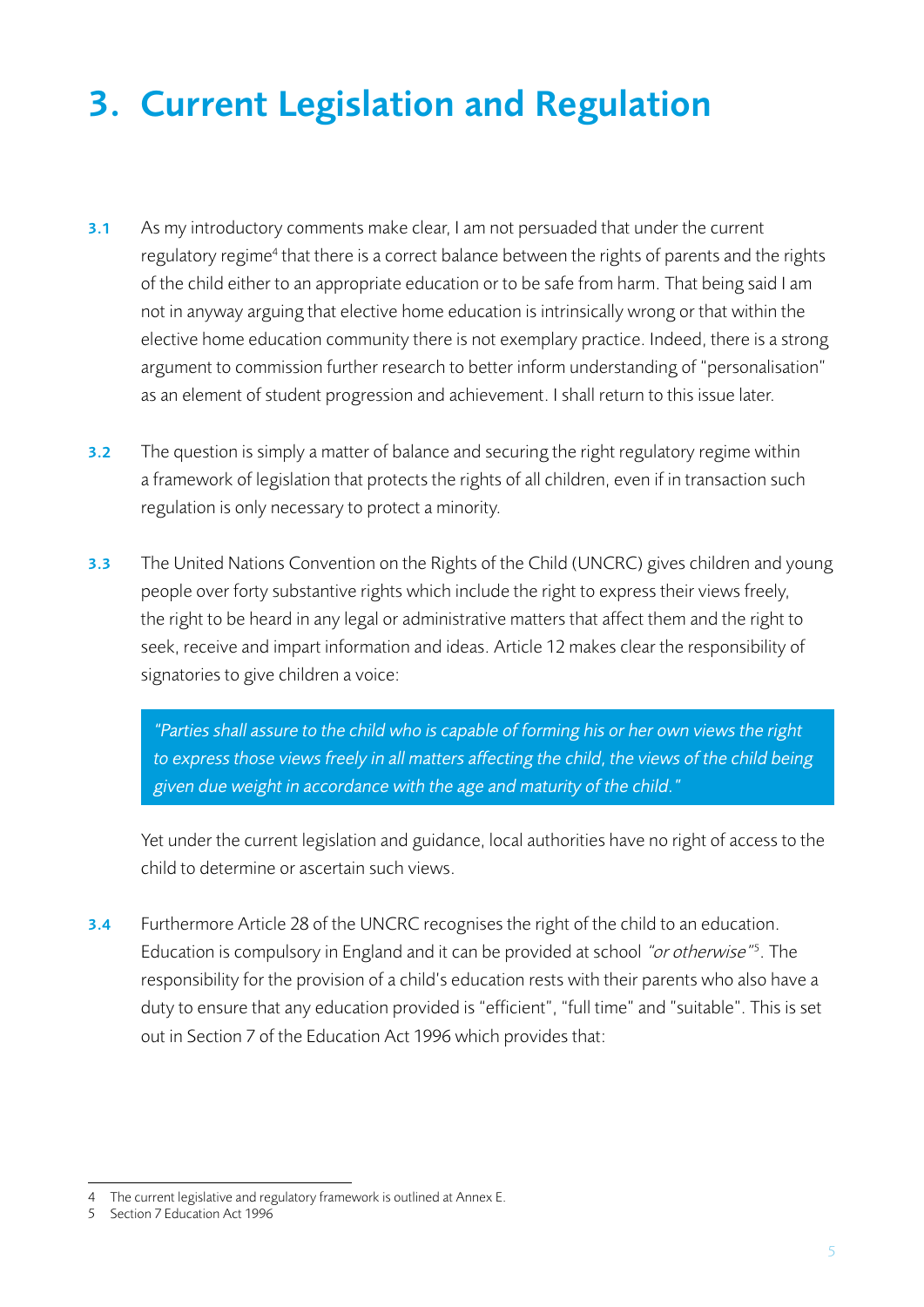"The parent of every child of compulsory school age shall cause him to receive efficient  *– full-time education suitable*

- *(a) to his age, ability and aptitude, and*
- (b) to any special educational needs he may have, either by regular attendance at school *or otherwise."*
- 3.5 The terms "efficient" and "suitable" education are not defined in law, despite the detailed prescription of expectations in schools. Case law<sup>6</sup> has broadly described an "efficient" education as one that "achieves that which it sets out to achieve". A "suitable" education is one that:

"primarily equips a child for life within the community of which he is a member, rather than the way of life in the country as a whole, as long as it does not foreclose the child's options  *in later years to adopt some other form of life if he wishes to do so".*

3.6 This poses a further problem for local authorities charged with a statutory duty under section 437 (1) Education Act 1996 in that they are required to intervene:

"If it appears to a local education authority that a child of compulsory school age in  *their area is not receiving suitable education, either by regular attendance at school or* otherwise, they shall serve a notice in writing on the parent requiring him to satisfy them  *within the period specified in the notice that the child is receiving such education".*

Additionally local authorities have a duty<sup>7</sup> which requires them to:

..... make arrangements to enable them to establish (so far as it is possible to do so) the  *identities of children in their area who are of compulsory school age but—*

- *(a) are not registered pupils at a school, and*
- *(b) are not receiving suitable education otherwise than at a school.*

<sup>6</sup> Mr Justice Woolf in the case of R v Secretary of State for Education and Science, ex parte Talmud Torah Machzikei Hadass School Trust (12 April 1985)

<sup>7</sup> Section 436A Education Act 1996 inserted by section 4(1) Education and Inspections Act 2006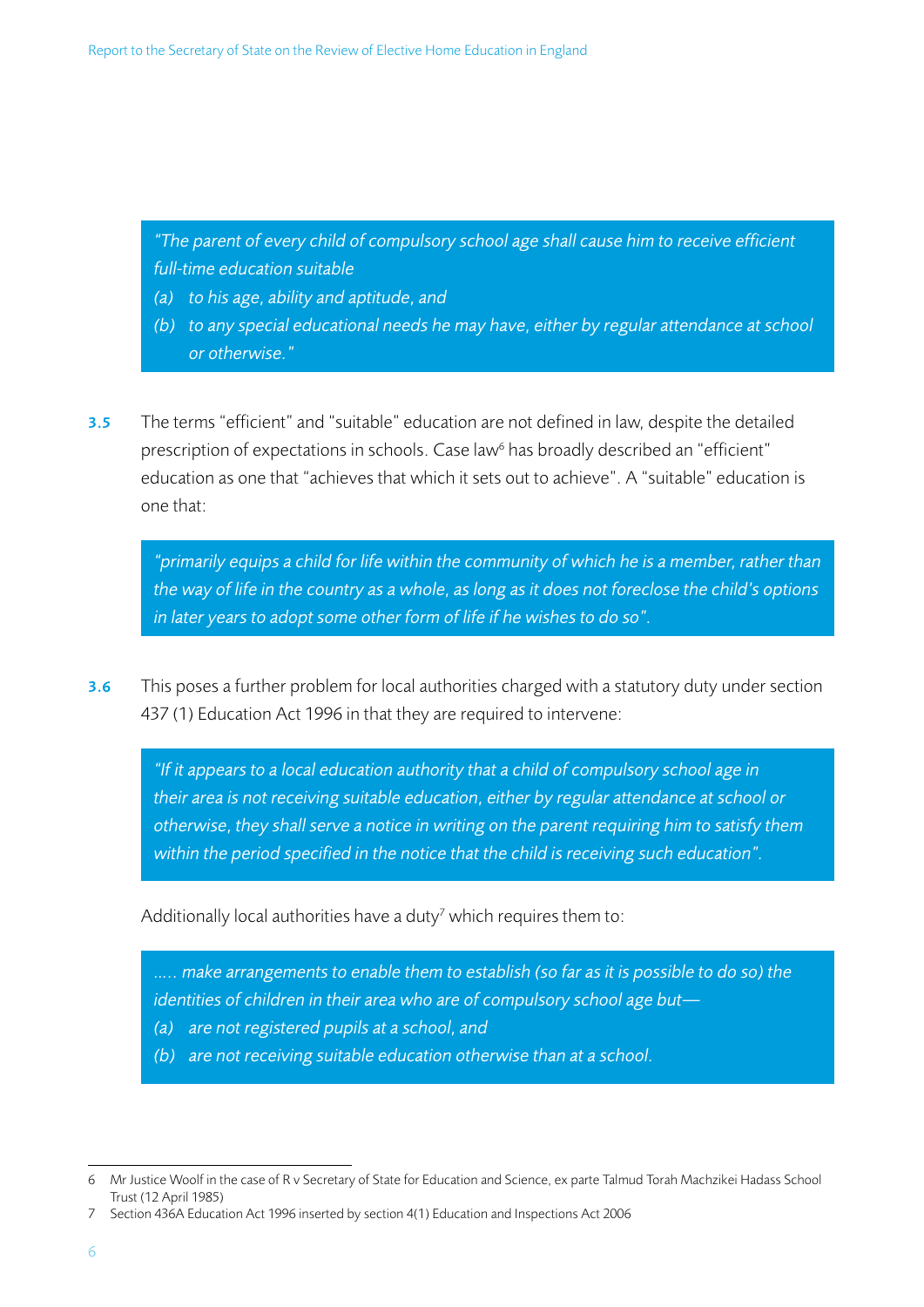- 3.7 Within current guidance local authorities are "encouraged to address the situation informally"<sup>8</sup>. Such an approach may or may not be sufficient. How can local authorities know what they don't know with no means of determining the number of children who are being electively home educated in their area, or the quality of what is provided, without rights of access to the child? For many, perhaps the majority of home educating families, this approach may be sufficient. However, I do not believe that such arrangements are sufficiently robust to protect the rights of all children.
- 3.8 The European Convention on Human Rights (ECHR) Article 2 of Protocol 1 states:

"No person shall be denied the right to education. In the exercise of any functions which it assumes in relation to education and to teaching, the State shall respect the right of  *parents to ensure such education and teaching is in conformity with their own religious and philosophical convictions."*

3.9 This Article is much quoted by home educators in defence of their rights as parents to educate their children as they see fit. However, case law on the ECHR challenges any claim that home education is a fundamental right:

"The second sentence of Article 2 [of Protocol 1] must however be read together with the first which enshrines the right of everyone to education. It is on to this fundamental right that is grafted the right of parents to respect for their religious and philosophical  *convictions. …Furthermore, respect is only due to convictions on the part of the parents which do not conflict with the fundamental right of the child to education"9*

And:

"The Commission notes that the first sentence of Article 2 of Protocol No 1. enshrines the fundamental right of the child to education. This right by its very nature calls for regulation by the State, regulation which may vary in time and place according to the needs and  *resources of the community and of individuals."10*

<sup>8</sup> Department for Children, Schools and Families. Elective Home Education Guidelines for Local Authorities (HMSO, 2007)

<sup>9</sup> B.N and S.N v Sweden no 17678/91

<sup>10</sup> Leuffen v Germany no 19844/92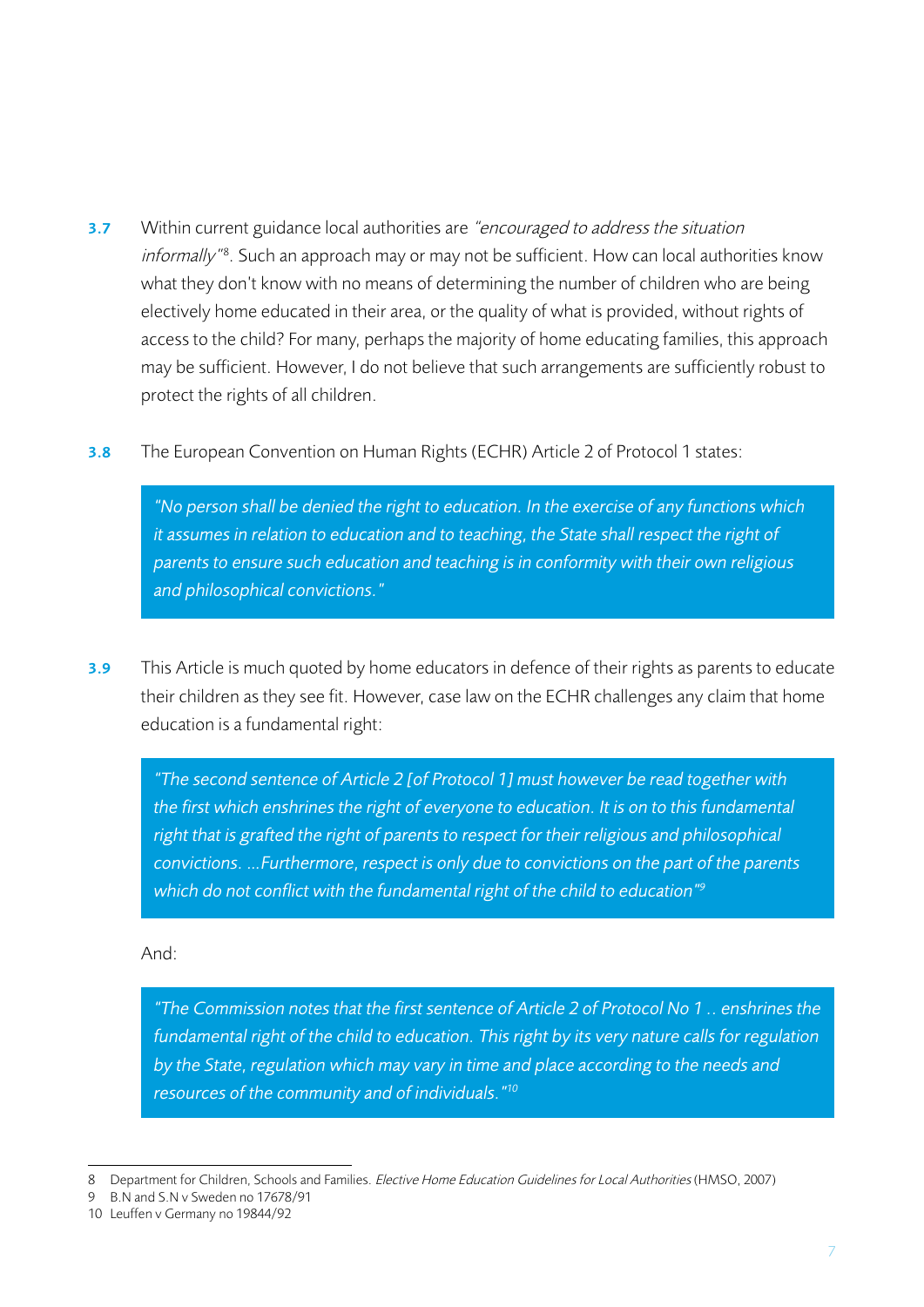3.10 In addition, in one exchange of emails during the course of this review one parent, in arguing the case for the freedom of home education, cited the words of A.S. Neill:

"The function of the child is to live his own life not the life that his anxious parents think he should live, nor a life according to the purpose of the educator who thinks he knows best."<sup>11</sup>

This quotation could equally well be applied to home educating parents as to the schooling system that A.S. Neill challenged with the curriculum and methodology of Summerhill School.

3.11 This review does not argue against the rights of parents as set out in Section 7 of the Education Act 1996 outlined above, nor their deeply held convictions about education. I believe it would be wrong to seek to legislate in pursuit of an all embracing definition of "suitable". However, such is the demand and complexity of 21<sup>st</sup> Century society and employment that further thought should be given to what constitutes an appropriate curriculum within the context of elective home education. Such a curriculum must be sufficiently broad and balanced and relevant to enable young people to make suitable choices about their life and likely future employment. Article 29 of the UNCRC states that:

 *"State Parties agree that the education of the child shall be directed to:*

- *(a) The development of the child's personality, talents and mental and physical abilitiesto their fullest potential;*
- *(b) The development of respect for human rights and fundamental freedoms, and for the principles enshrined in the Charter of the United Nations;*
- (c) The development of respect for the child's parents, his or her own cultural identity, language and values, for the national values of the country in which the child is living,  *the country from which he orshe may originate, and for civilizations different from his or her own;*
- (d) The preparation of the child for responsible life in a free society, in the spirit of  *understanding, peace, tolerance, equality ofsexes, and friendship among all peoples, ethnic, national and religious groups and persons of indigenous origin;*
- *(e) The development of respect for the natural environment."*

It could be argued that adherence to Article 29 would demand further definition of the term "efficient".

<sup>11</sup> Neill, A.S. (1960), Summerhill: A Radical Approach to Child Rearing, New York, NY: Hart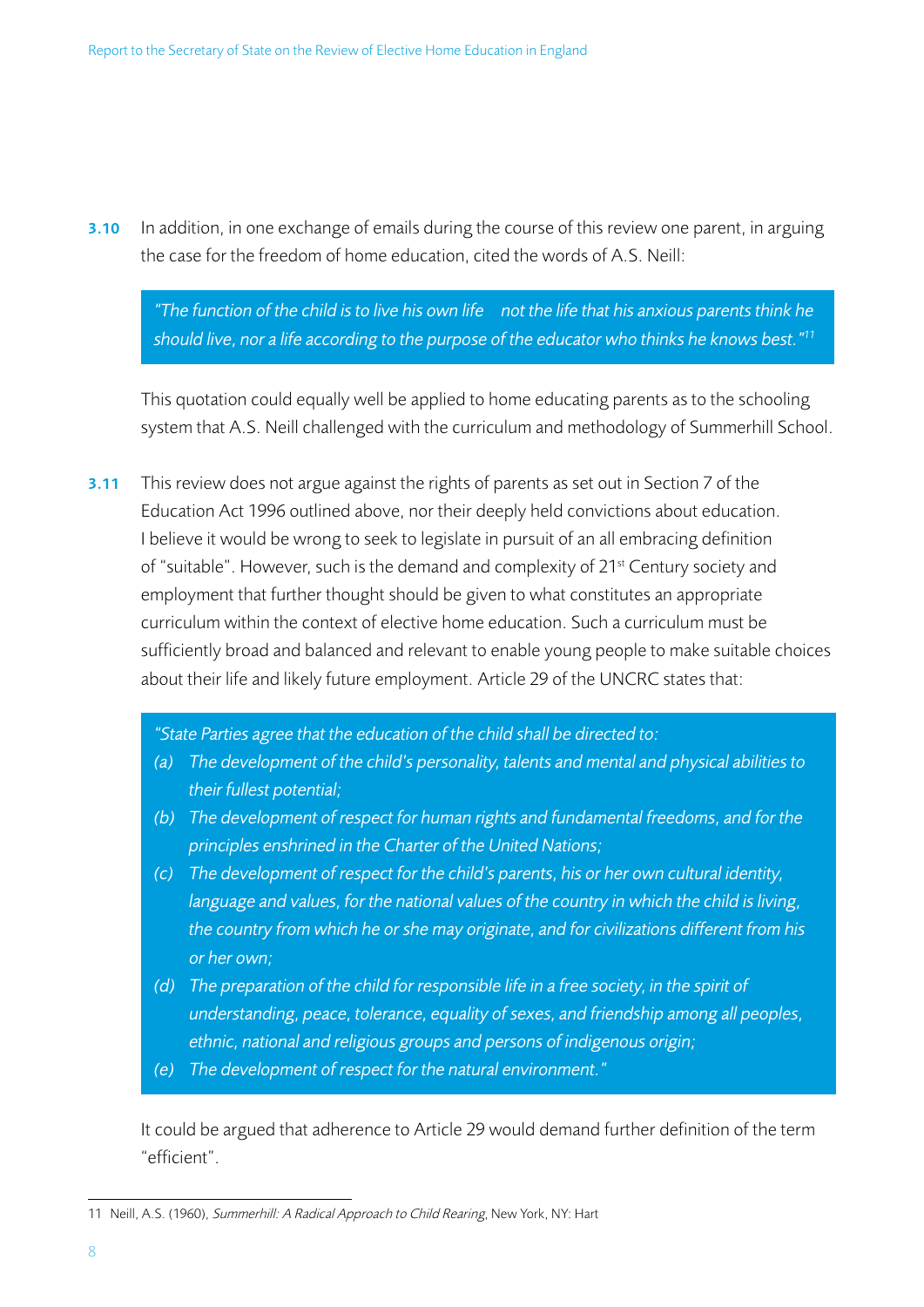3.12 As stated previously, the term "efficient" has been described in case law as an education that "achieves that which it sets out to achieve". On this basis there surely can be no argument against those who choose to educate their children at home being required to articulate their educational approach or 'philosophy', intentions and practice and with their child demonstrate its effectiveness. Indeed many do so already. This is not an argument for prescription; on the contrary it is simply an argument that the rights of parents are equally matched by the rights of the child and a recognition of the moral imperative of securing education for all children commensurate with their age, aptitude, ability and any special needs.

In the light of the above I therefore make the following recommendations:

#### **RECOMMENDATION 1**

That the DCSF establishes a compulsory national registration scheme, locally administered, for all children of statutory school age, who are, or become, electively home educated.

- This scheme should be common to all local authorities.
- Registration should be renewed annually.
- Those who are registering for the first time should be visited by the appropriate local authority officer within one month of registration.
- Local authorities should ensure that all home educated children and young people already known to them are registered on the new scheme within one month of its inception and visited over the following twelve months, following the commencement of any new legislation.
- Provision should be made to allow registration at a local school, children's centre or other public building as determined by the local authority.
- When parents are thinking of deregistering their child/children from school to home educate, schools should retain such pupils on roll for a period of 20 school days so that should there be a change in circumstances, the child could be readmitted to the school. This period would also allow for the resolution of such difficulties that may have prompted the decision to remove the child from school.
- National guidance should be issued on the requirements of registration and be made available online and at appropriate public buildings. Such guidance must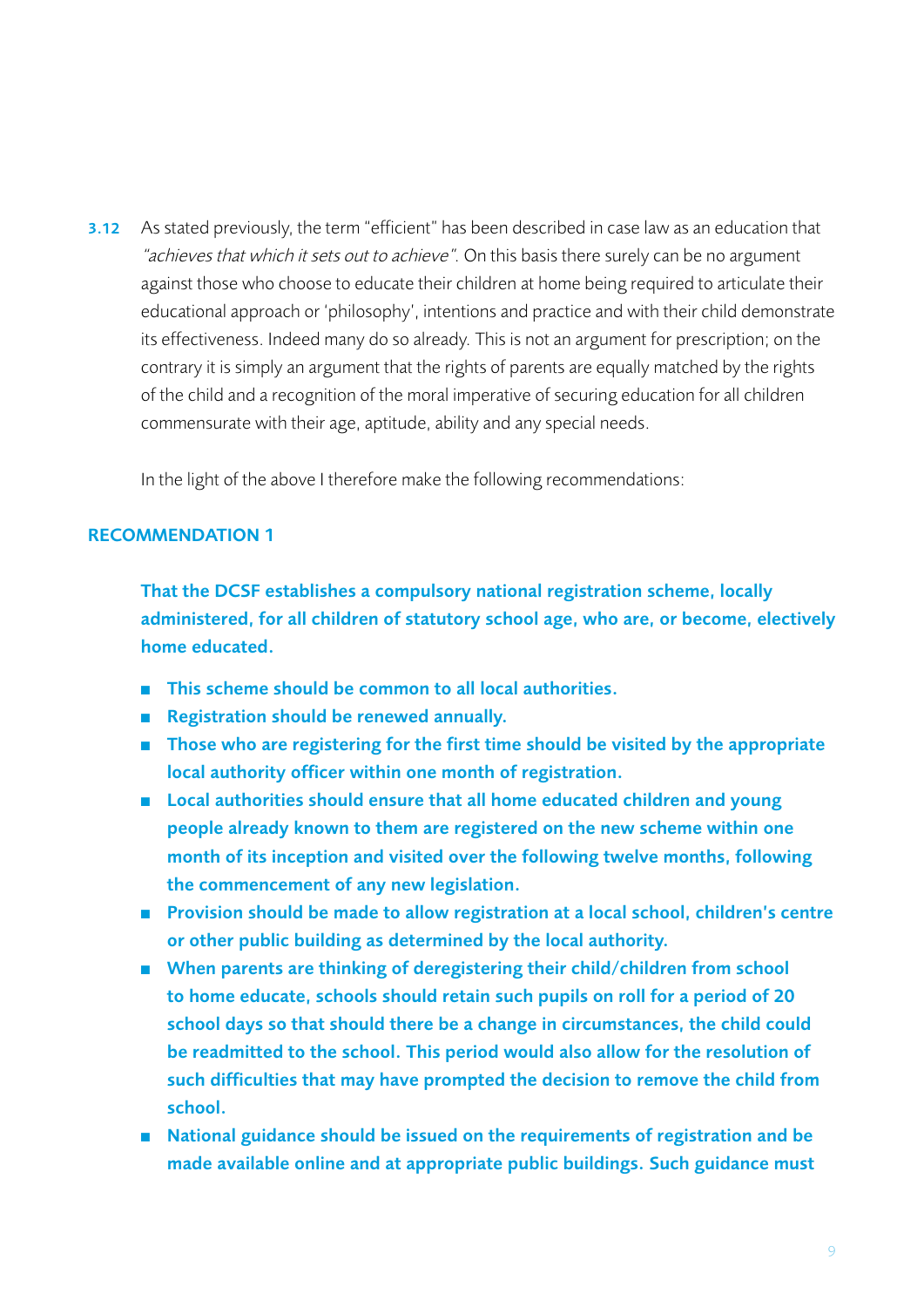include a clear statement of the statutory basis of elective home education and the rights and responsibilities of parents.

- At the time of registration parents/carers/guardians must provide a clear statement of their educational approach, intent and desired/planned outcomes for the child over the following twelve months.
- Guidance should be issued to support parents in this task with an opportunity to meet local authority officers to discuss the planned approach to home education and develop the plan before it is finalised. The plan should be finalised within eight weeks of first registration.
- As well as written guidance, support should encompass advice from a range of advisers and organisations, including schools. Schools should regard this support as a part of their commitment to extended schooling.
- Where a child is removed from a school roll to be home educated, the school must provide to the appropriate officer of the local authority a record of the child's achievement to date and expected achievement, within 20 school days of the registration, together with any other school records.
- Local authorities must ensure that there are mechanisms/systems in place to record and review registrations annually.

#### RECOMMENdATION 2

That the DCSF review the current statutory definition of what constitutes a "suitable" and "efficient" education in the light of the Rose review of the primary curriculum, and other changes to curriculum assessment and definition throughout statutory school age. Such a review should take account of the five Every Child Matters outcomes determined by the 2004 Children Act, should not be overly prescriptive but be sufficiently defined to secure a broad, balanced, relevant and differentiated curriculum that would allow children and young people educated at home to have sufficient information to enable them to expand their talents and make choices about likely careers. The outcome of this review should further inform guidance on registration.

Home educators should be engaged in this process.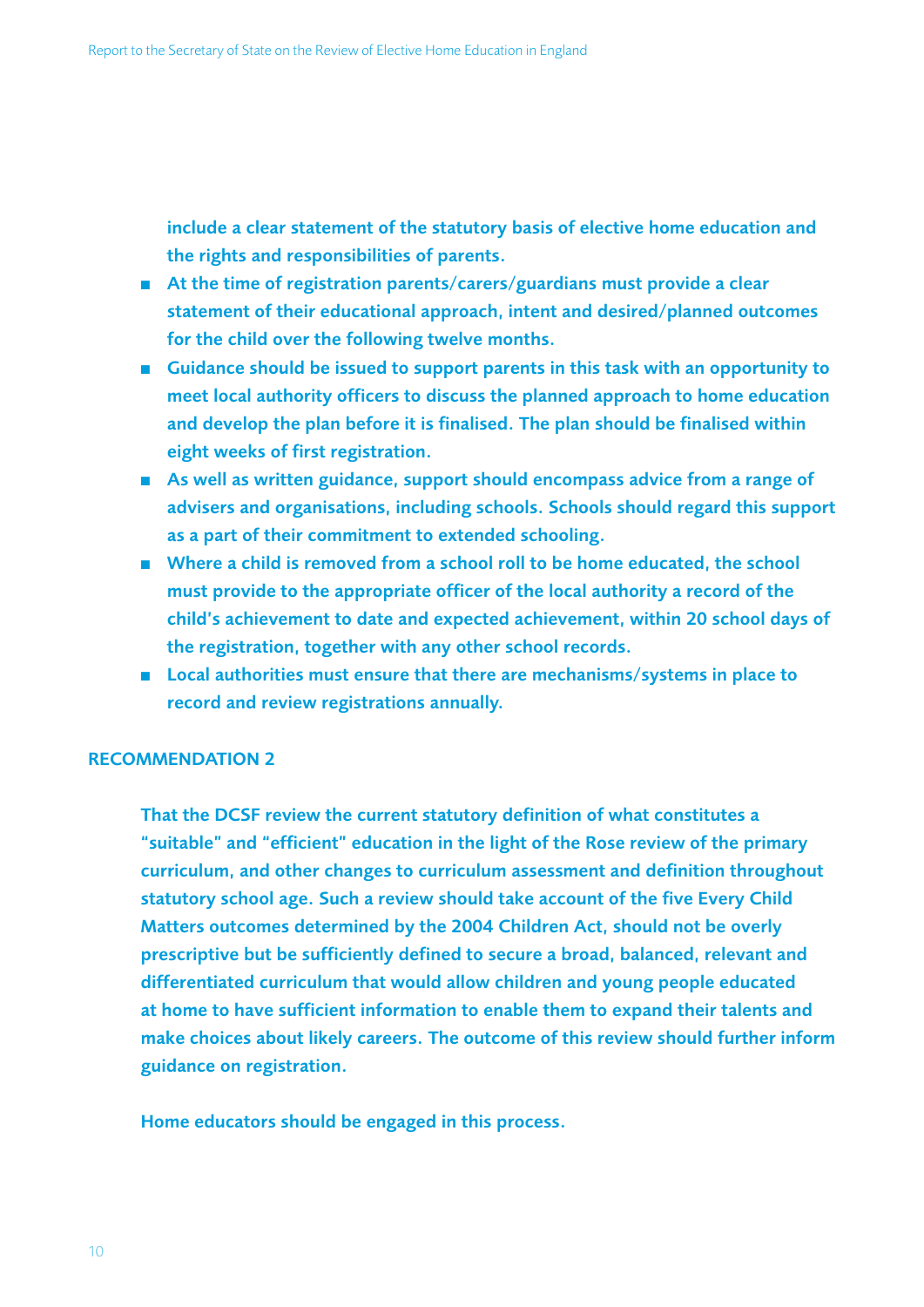### <span id="page-17-0"></span>4. Elective Home Education in Context – the Views of Home Educators and Others

- 4.1 At the risk of stating the obvious, in seeking evidence as to how the current system operates it begs the question – what system? The differing approaches of local authorities and extraordinary range of practice amongst home educators defy simple categorisation. Indeed, one of the major concerns of home educators within the current system was the inability of some local authority officers to appreciate and understand their practice. I shall return to the role and remit of local authorities in a later section, but I believe it is important to try to capture the views of the many home educators who contributed to this review.
- 4.2 In the main, home educators in their responses through questionnaire, email, letter and interview were fiercely defensive of their rights and actions. There were some who welcomed the visits of local authority officers and the support offered through drop-in centres, resources and materials and some argued for more regularised monitoring and intervention. However, there were those who wanted nothing from the local authority nor any contact with it.
- 4.3 The range of response principally outside the public call for evidence varied enormously from:

"...no one from the LA [local authority] would in my opinion be on my child's intellectual  *level or they wouldn't be working for the LA."*

to the more measured:

"I would be happy to discuss my children's education with my local authority, but would expect the LA representative to have a good understanding of the law relating to EHE  *[elective home education], the principles underpinning the law, how children learn and in our case, special educational needs".*

4.4 To the above could have been added literally dozens of other quotations. They constitute a heady mixture of pent up rage, frustration, resentment and a rejection of third party judgement. In seeking to understand such responses it is important to examine the reasons why elective home education was chosen by parents in the first place. A study commissioned by the then Department for Education and Skills (DfES) in 2007 concluded: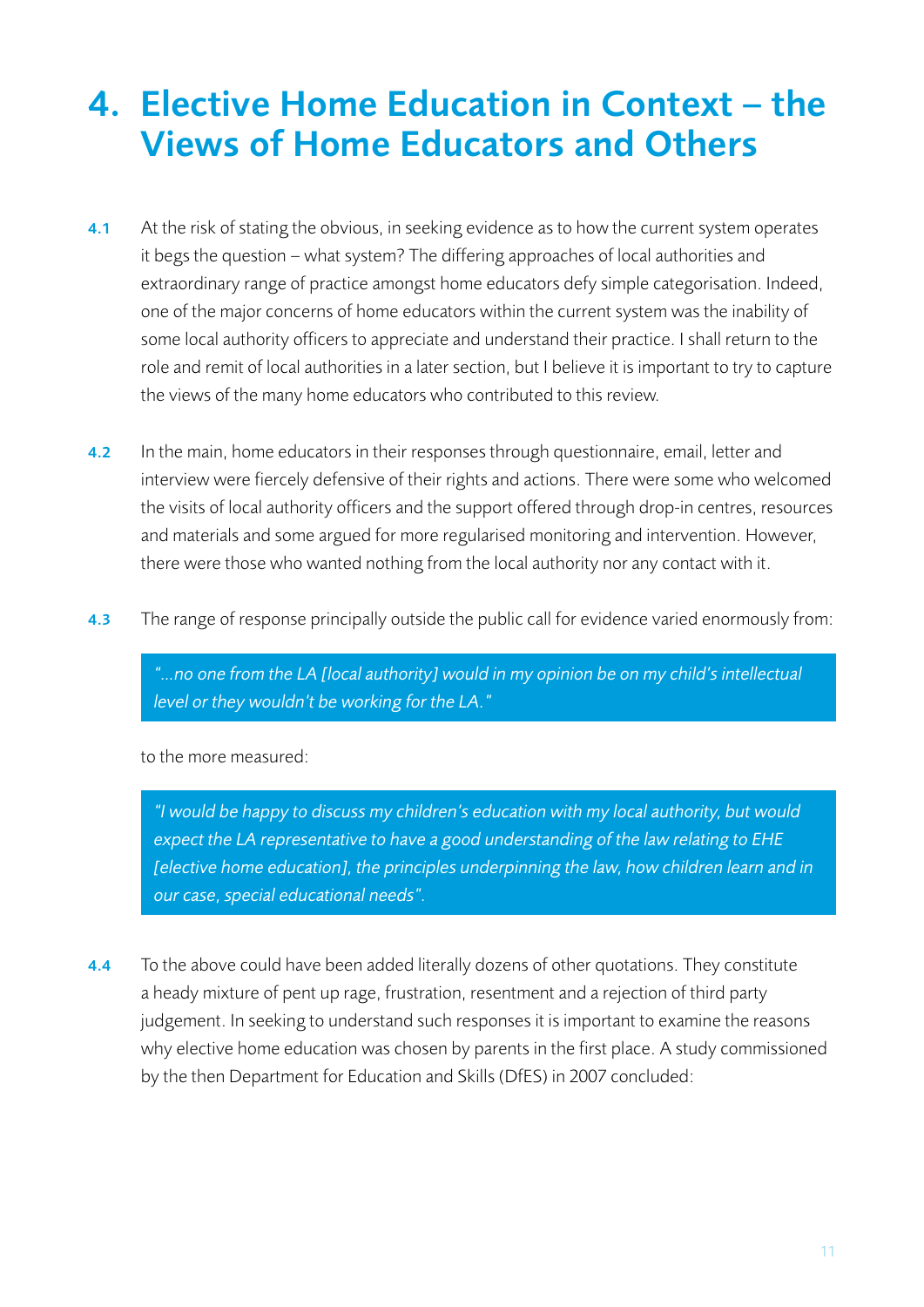*"Reasons for home education vary and the decision to home educate is often due to a combination of factors that may be subject to change over time. Common reasons cited for opting to home educate include bullying, discontentment with the quality of education provided in school, or parents' religious, cultural and ideological beliefs. Risk of prosecution for non-attendance and inadequate provision for special educational needs are increasingly cited as reasons to educate according to some local authorities."12*

These findings are endorsed by a small scale research project by the National Foundation for Educational Research (2006)<sup>13</sup> which placed further emphasis on parents disillusionment with schools and their inability to meet their child's needs as they saw them.

- 4.5 My own conversations with individuals and groups of home educating parents would confirm the above with the addition of a significant number who chose this route for ideological and philosophical reasons or simply because they believe they "can do it better".
- **4.6** Whatever the reasons, I believe it is important for local authorities both to analyse and consider why an increasing number of parents are choosing elective home education both for the betterment of children services as a whole and the monitoring and support of electively home educated children.

#### RECOMMENdATION 3

That all local authorities analyse the reasons why parents or carers chose elective home education and report those findings to the Children's Trust Board, ensuring that this analysis contributes to the debate that determines the Children and Young People's Plan.

4.7 There were, of course, some contrary views to those summarised above, from local authorities (considered later) and others. The National Association of Schoolmasters/Union of Women Teachers (NASUWT) in its response to the call for evidence, was quite clear in its opposition to the whole basis of elective home education as currently defined:

<sup>12</sup> Hopwood, V., O'Neill, L., Castro G. & Hodgson, B. (2007) The Prevalence of Home Education in England: A Feasibility Study, DfES, Research Report 827

 13 Kendall S. & Atkinson, M (2006) *Some perspectives on home educated children,* NFER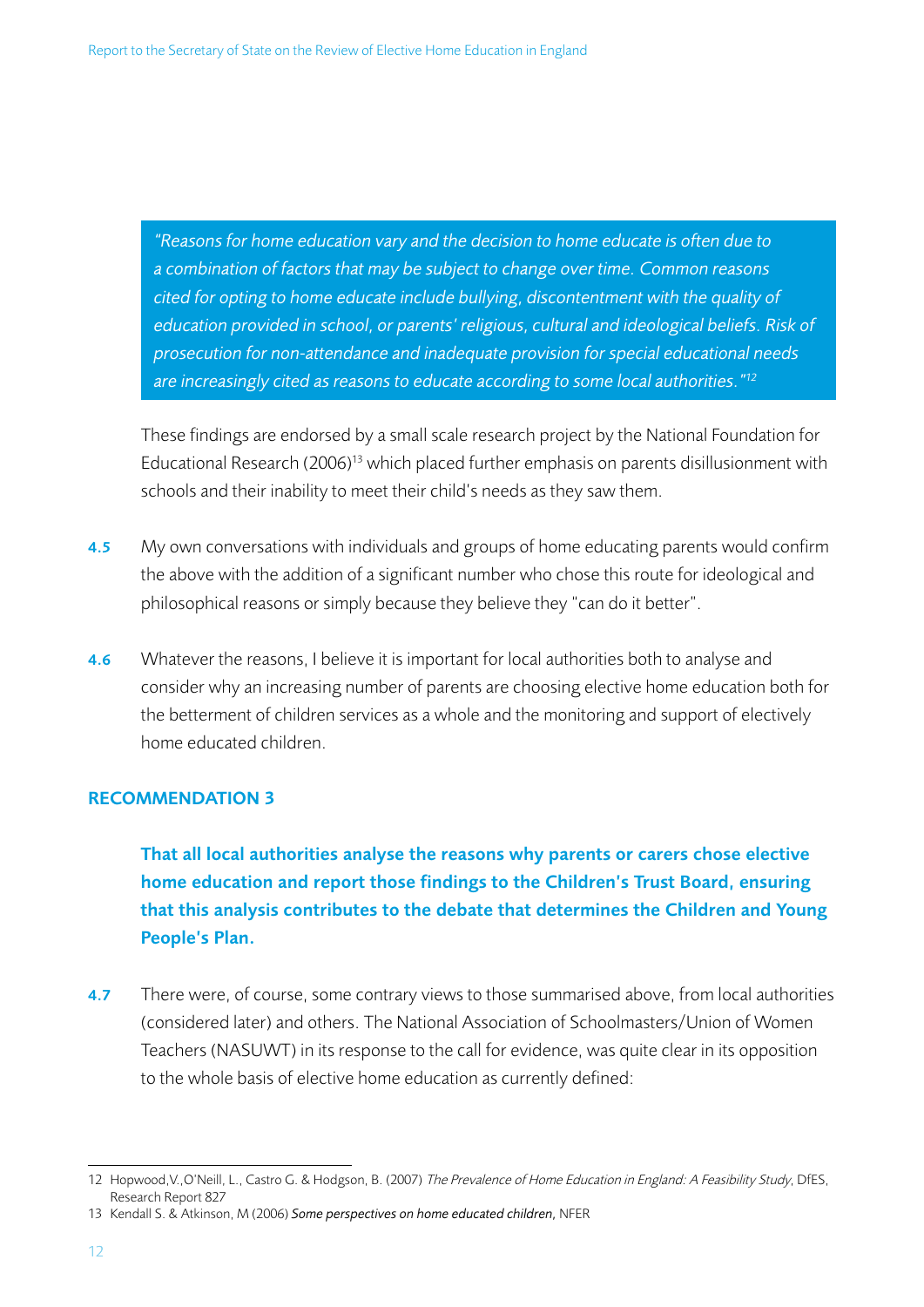"The NASUWT maintains the existence of a right to home educate is anomalous with the clear emphasis in Government policy of ensuring that all children and young people can  *benefit from educational provision where teaching and learning is led by qualified teachers in well resourced and fit for purpose modern educational settings."*

4.8 The Association of School and College Leaders *(*ASCL) does not go as far in its argument but raises fears about ensuring a system that does not harm children. The British Humanist Association raised concerns in their submission to the review as follows:

"some of those who choose to educate their children at home for religious reasons may  *not be providing schooling that is adequate, either according to the Every Child Matters* agenda or the principles of Article 29 of the UN Convention on the Rights of the Child".

And the Education Division of the Church of England states its concern:

 *"that children and young people not in formal education are missing the benefits and* challenges of learning in community with their peers. Children who do not go to school may not experience the social and cultural diversity encountered there; they will not learn how to deal with the rough and tumble of everyday life; they may never meet people with different faith and value systems. All such encounters, even the difficult or painful ones are enriching. We are concerned not only with the five Every Child Matters outcomes, but also with the spiritual well being of all children and young people. Spiritual well being arises not only from being cared for in a loving family and/or faith community, but also in encounters with people of different opinions and backgrounds; in learning to listen to a variety of opinions; to encounter diversity and the riches and life enhancement it can bring. Spiritual well being depends on living and taking a full part in community life. Children and young people in schools learn about and from the five major religions. This may be a difficult part of the curriculum for home educators to provide, yet it is vital for the Government's  *community cohesion agenda that all children learn in a balanced way about the variety* of religious values and practices, and to be encouraged to question their own beliefs and *practices."*

4.9 In addition there were of course detailed responses from elective home education organisations (see Annex B) which have proved invaluable in the course of this inquiry.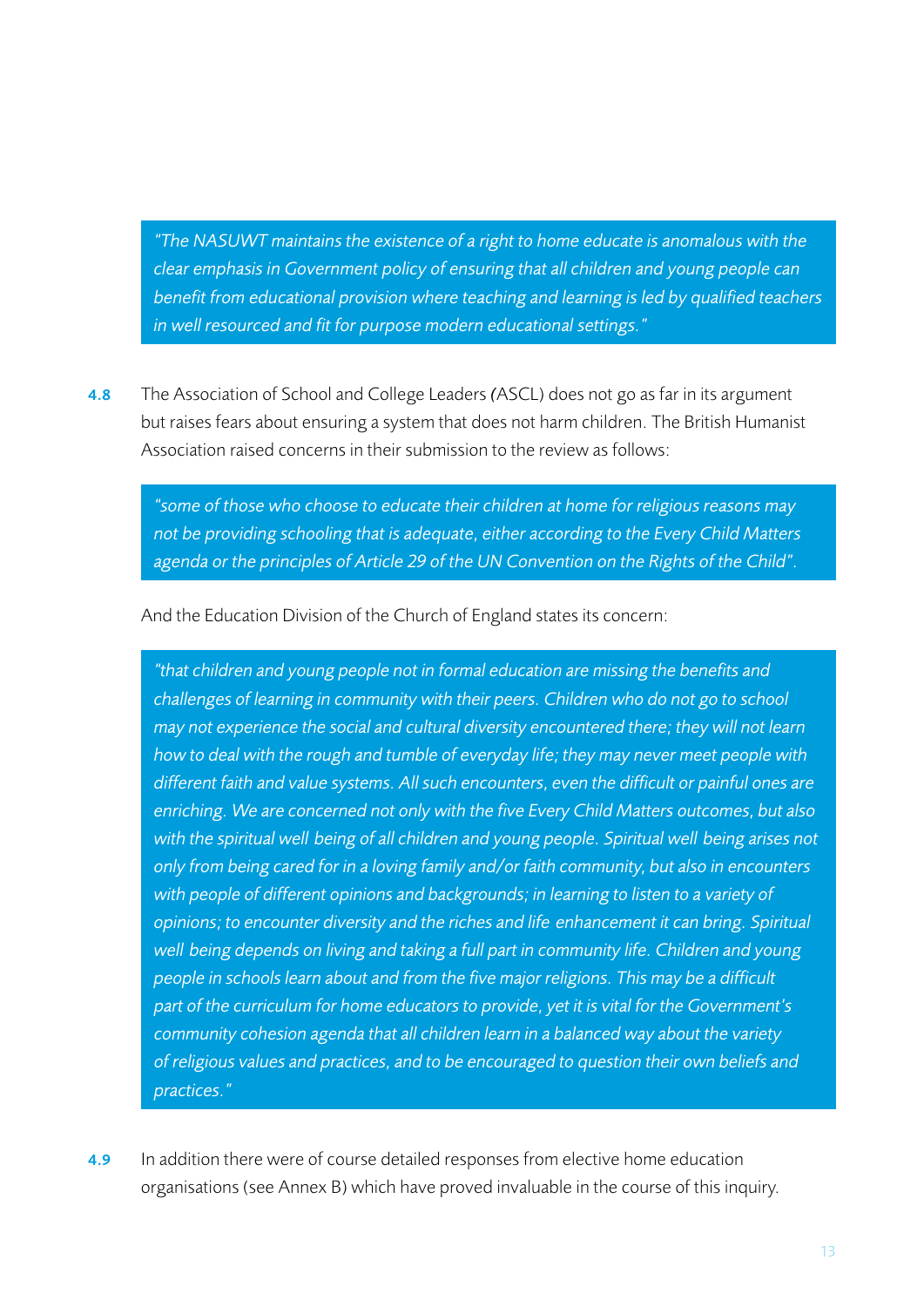'Education Otherwise', a home education group, in a detailed set of proposals, listed recommendations they would wish to see as a consequence of the review. However, this evidence apart, what I believe to be of significance was that the immediate response of many other home educators was to disown any such series of proposals and distance themselves from the arguments put forward.

4.10 Herein I believe lies a fundamental problem, namely the absence of a representative voice for home educating parents and home educated children. The Government of Tasmania supports a system that not only gives elective home educators a voice in policy determination but also a role in the monitoring and support of other home educating families. Having raised this notion with both groups of home educators and individuals, such a structure at this time may be a step too far but I do believe there is need for a representative body at a local level so that there is a regular exchange of views and transfer of knowledge between local authority and home educating parents and children. I do not underestimate the difficulty of creating such a representative body but believe it to be essential if the recommendations in this report are to be effective in giving greater assurance to the state about the wellbeing and education of a significant number of children, and affording the freedom to educate their children that many parents have sought. If nothing else such a body should promote understanding and bring about the dissemination of good practice.

#### **RECOMMENDATION 4**

That the local authority should establish a Consultative Forum for home educating parents to secure their views and representative opinion. Such a body could be constituted as a sub-group of the Children's Trust with a role in supporting the development of the Children's Trust, and the intentions of the local authority with regard to elective home education.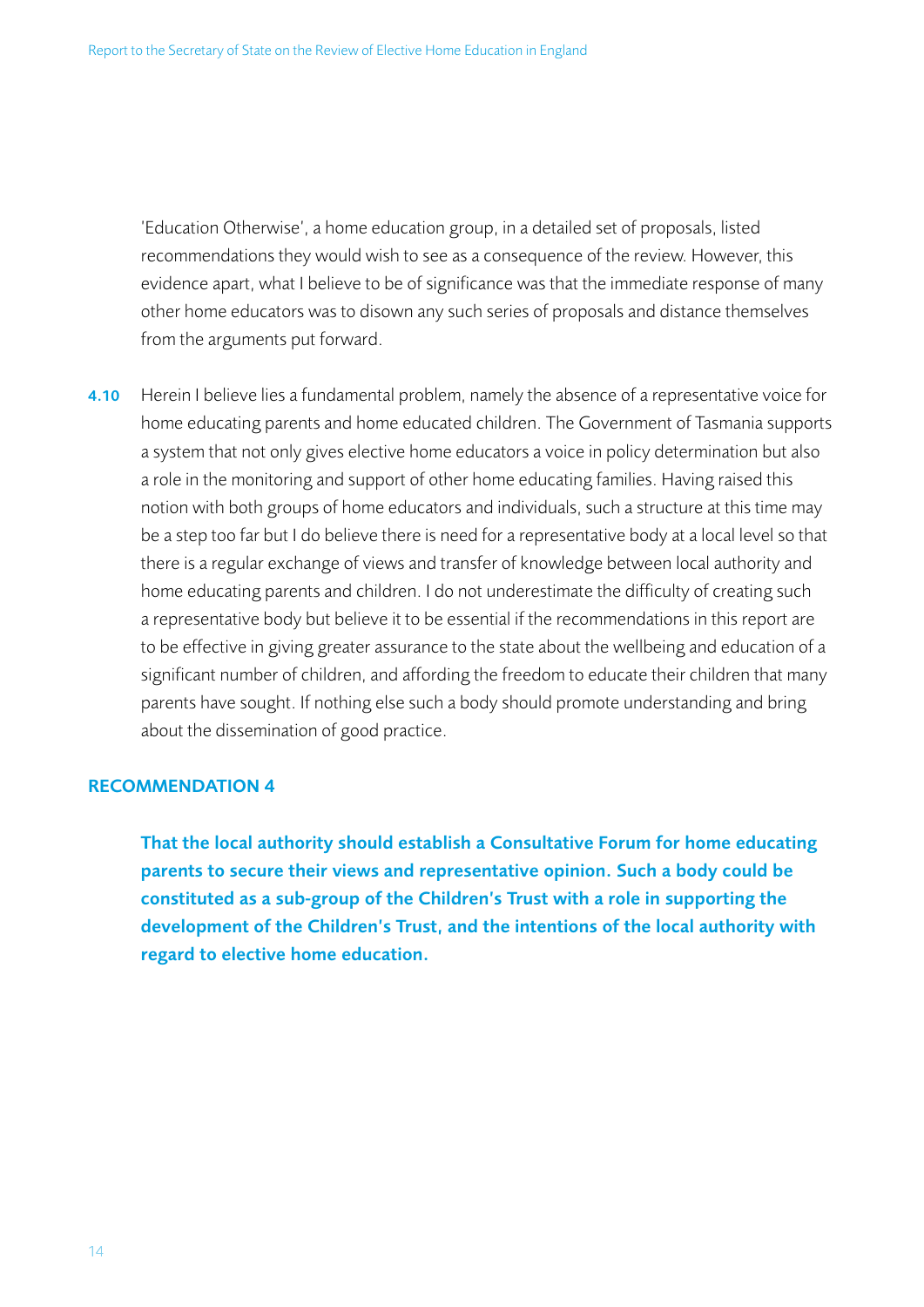### <span id="page-21-0"></span>5. The Current and Future Role of Local Authorities and Children's Trusts

- 5.1 As outlined in the previous section, local authorities were much criticised by home educators in their responses to this review, for their perceived lack of understanding of the various methodologies and approaches within home education and their manner of engagement with the parent and/or child. On the other hand, local authorities often expressed considerable anxiety for the wellbeing and progress of some children and the failure of some parents to respond to what they regarded were quite legitimate requests for information about the suitability of education. They have expressed in response to questionnaire and in interview their dissatisfaction with the current legislative position and guidance, which many find unworkable. In particular, the absence of a more precise definition of what constitutes a "suitable" and "efficient" education militates against benchmarked attainment and being denied access to the place of education, and the opportunity to speak with the child, prevents them from fulfilling their current statutory duties referred to previously.
- 5.2 That said, I have been greatly impressed in my visits and conversations with local authorities by what has been achieved through partnership and the fostering of good relationships. Partnership not just with home educating parents and children but also with other agencies. This partnership approach strengthens the local authority's support to home educators and increases their knowledge of the progress and wellbeing of the child or children.

The following case studies demonstrate the commitment and ingenuity of local authorities. This list is by no means exhaustive. Implicit within the following examples is the importance of mutual respect, regular information and the celebration of the achievements of many home educated children.

North Yorkshire County Council organises a regular 'drop-in day' whereby home educating parents and children can meet each other as well as professionals from the local authority who can discuss issues, ask advice, share resources and discuss plans for the future direction of education, such as routes into college or university. It is also a 'fun day' with interactive sessions such as 'brain profiling' or simply playing computer games. Crucially, parents and children are asked to complete an evaluation form to feedback what they liked and didn't like and what they'd like to see at the next session.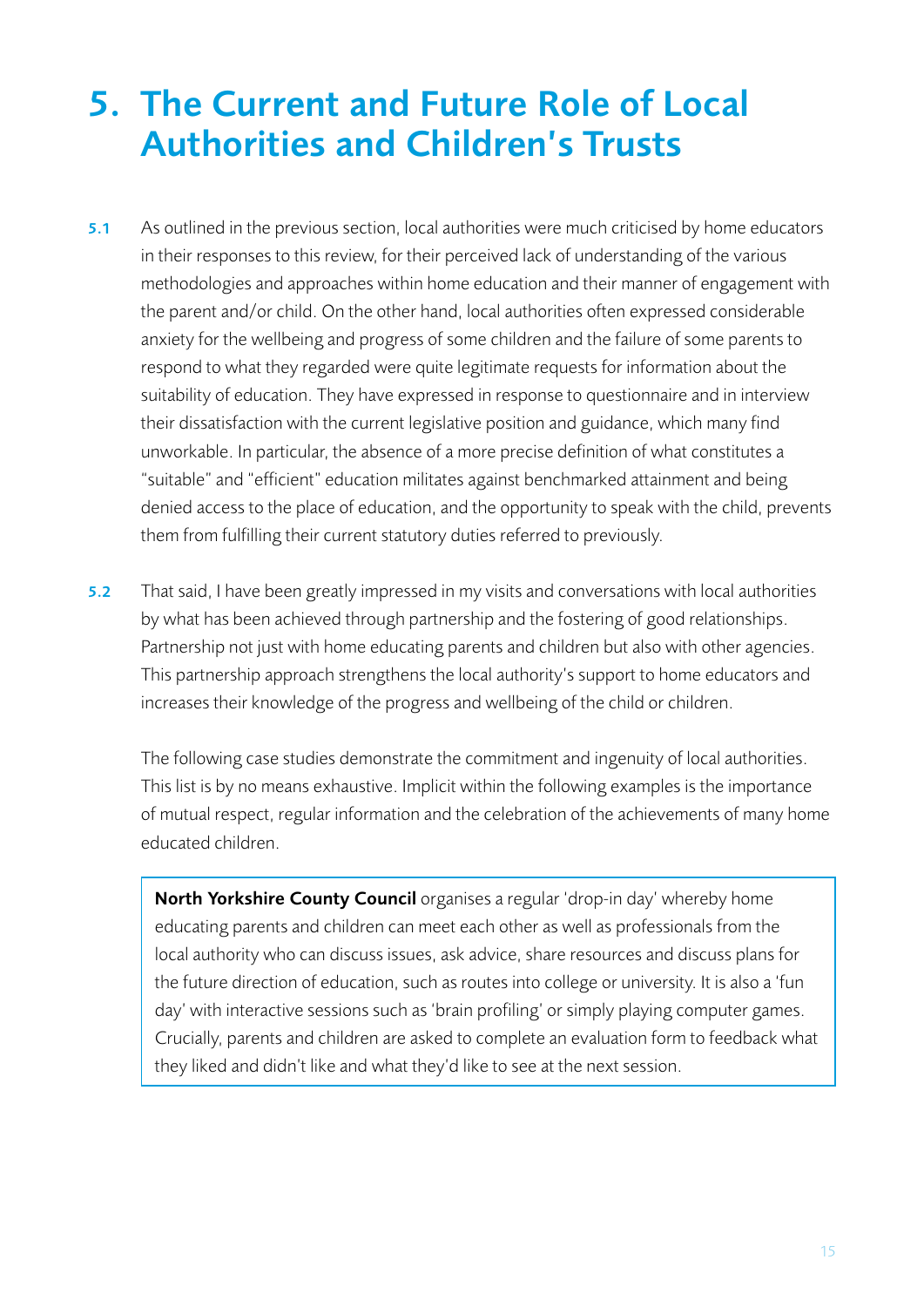**Staffordshire County Council**, like many local authorities, publish a booklet for home educating families which provides clear information in 'parent friendly' language to all parents thinking about home educating their child/ren. It clearly sets out the legal requirements including the rights and responsibilities of parents and the role of the local authority. It also prompts parents into considering what home education entails whilst also offering them support, a list of useful resources and contacts with local home education groups. The overall tone of the information is supportive, respectful and demonstrates a clear understanding of the law and also the variation within home education. The material also clearly provides the name and contact details of the local authority officer leading on elective home education within the authority as well as details of complaints procedures.

**Somerset County Council** ensures there is effective and ongoing contact with the local Connexions service for all electively home educated youngsters aged 13 to 16. It ensures that Connexions are in contact with electively home educated young people and that appropriate support is offered. The County Council have worked extensively with the local home education community and further education establishments to secure better access for electively home educated young people to both vocational and academic courses. Somerset has also offered to pay for examination entry and administration fees for individual home educated students who have been registered with the local authority for two years leading up to the examination. This arrangement will be agreed on an individual basis with an Elective Home Education Officer. Somerset has offered workshops to home educating families on literacy, numeracy and storytelling. They have also run a residential experience at a local activity centre for Year 5, 6 and 7 pupils on their elective home education register for the last two years, and a third residential is planned for this September.

#### West Midlands local authorities' regional home education forum

The purpose of these termly meetings, convened by a local authority in the West Midlands, is to provide participating authorities with a forum to discuss and debate common issues and concerns that are either of a local, regional or national interest. A further key objective is to strengthen authorities' understanding and shape consistent practice/delivery. Representatives from home education groups are invited and this interaction with the home education community is seen as crucial in helping to build mutual respect and break down barriers and misconceptions.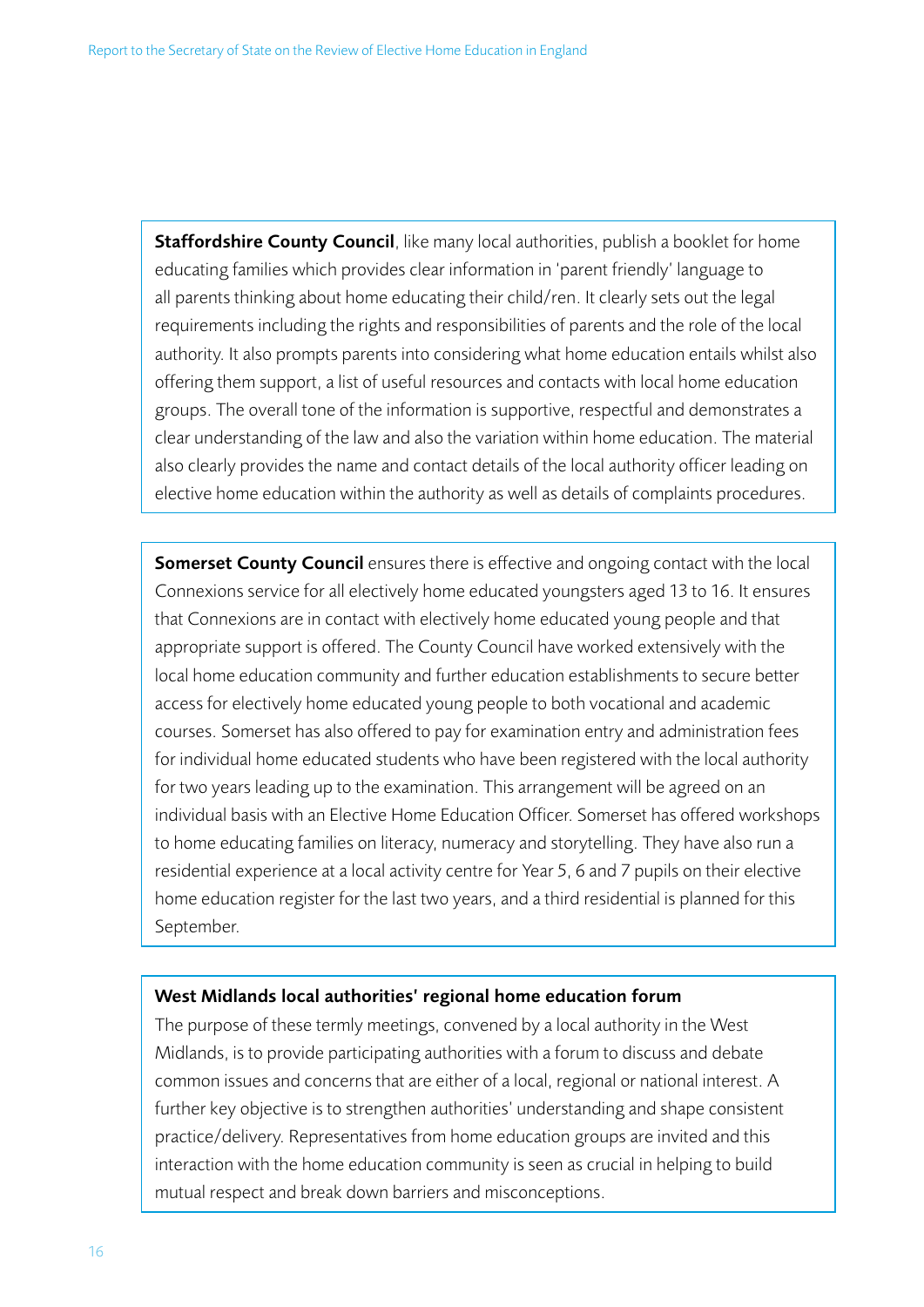The above exemplifications of good practice are in total accord with the demands and recommendations of The Children's Plan and fit well with the developments of Children's Trusts. However such practice must not be left to chance.

#### RECOMMENDATION 5

That the DCSF should bring forward proposals requiring all local authorities to report to the Children's Trust Board making clear how it intends to monitor and support children and young people being educated at home, in accord with Recommendation 1.

5.3 Furthermore in accord with Recommendation 5 above, given the variety and complexity of elective home education, I recommend:

#### RECOMMENdATION 6

That local authorities should, where appropriate, commission the monitoring and support of home education through the local Children's Trust Board, thereby securing a multidisciplinary approach and the likely use of expertise from other agencies and organisations, including the voluntary sector.

5.4 To properly exercise the functions listed above and given that requirements of registration detailed in Recommendation 1, I believe that further changes in regulation are required:

#### RECOMMENdATION 7

The DCSF should bring forward proposals to change the current regulatory and statutory basis to ensure that in monitoring the efficiency and suitability of elective home education: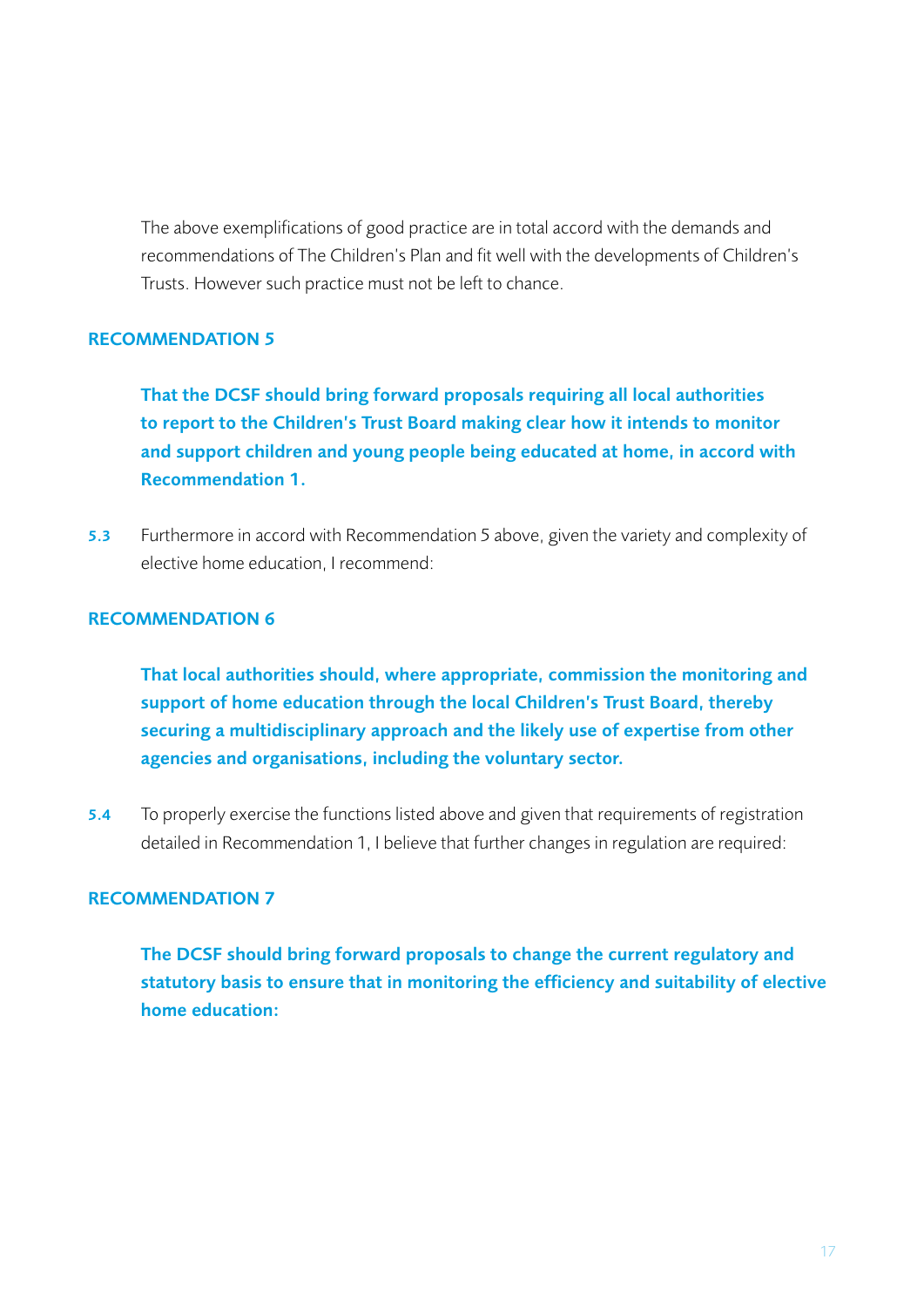- That designated local authority officers should:
	- have the right of access to the home;
	- child is particularly vulnerable or has particular communication needs, in the - have the right to speak with each child alone if deemed appropriate or, if a company of a trusted person who is not the home educator or the parent/carer.

In so doing, officers will be able to satisfy themselves that the child is safe and well.

- That a requirement is placed upon local authorities to secure the monitoring of the effectiveness of elective home education as determined in Recommendation 1.
- That parents be required to allow the child through exhibition or other means to demonstrate both attainment and progress in accord with the statement of intent lodged at the time of registration.
- 5.5 Such new powers will still depend upon, and be more effective, where there are good relationships and mutual trust, respect and open communication between the home educating family and the local authority. The home may well become the place of education but it is first and foremost a home and many home educators maintain that given the nature of elective home education it is impossible to separate education from the normal, everyday life of the family. This contention is supported by the research of Jane Lowe and Alan Thomas<sup>14</sup> and one that I accept absolutely. I therefore recommend, contingent on the acceptance of this report, that within revised guidelines:

#### RECOMMENdATION 8

That reasonable warning of intended visit and invitation to exhibit should be given to home educators, parents and carers, not less than two weeks in advance. A written report of each visit must be filed within 21 days and copied to the home educating parent and child. A suitable process for factual correction and challenge to the content must be in place and made known to all parties.

5.6 Developing this new regime of monitoring and support will not be easy and will require a range of skills and understanding. The commissioning of services through the Children's Trust

 14 Lowe, J. & Thomas, A. (2002) *Educating your Child at Home,* London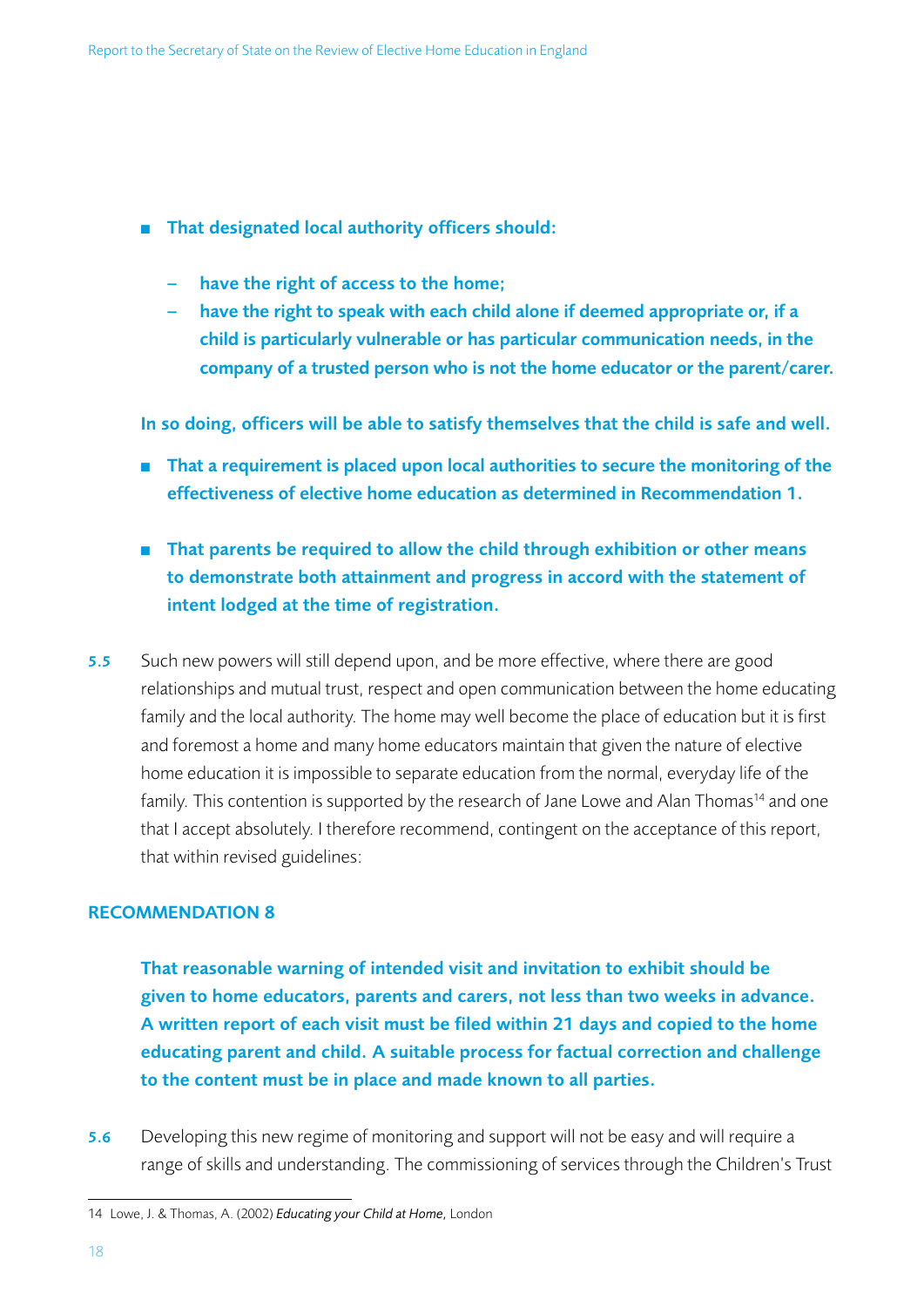will bring new professional disciplines to bear in some cases and crucially, bring about third sector engagement, particularly in support of home educated children and young people who have special educational needs. Nevertheless training will be necessary not least to dispel the firmly held conviction amongst many home educators that current monitoring arrangements are too often framed from a schooling perspective.

#### **RECOMMENDATION 9**

That all local authority officers and others engaged in the monitoring and support of elective home education must be suitably trained. This training must include awareness of safeguarding issues and a full understanding of the essential difference, variation and diversity in home education practice, as compared to schools. Wherever possible and appropriate, representatives of the home educating community should be involved in the development and/or provision of such training. It is recommended that all officers be trained in the use of the Common Assessment Framework.

5.7 The good practice referred to earlier is illustrative of the attempts of many authorities to extend a range of opportunities to young people educated at home but again the picture is not universal. Many home educating parents, for reasons outlined earlier, having rejected the schooling system, do not re-engage for fear of further requirements or restrictions, yet they remain tax payers who contribute to the education system in the normal way. Many simply accept that "that's the way it is" but it seems to me perverse to articulate concern about thousands of young people yet cut them off from services that would be rightfully theirs if they attended school. I shall return to this issue in the final section of this report. In the responses from home educating parents, there was no overall consensus as to the support they would like or seek but there was almost universal support for free access to the public examination system. I believe this to be fair and arguably a natural extension of the state's desire to secure appropriate outcomes for young people.

#### RECOMMENdATION 10

That all local authorities should offer a menu of support to home educating families in accord with the requirements placed upon them by the power of wellbeing, extended schools and community engagement and other legislation. To that end local authorities must provide support for home educating children and young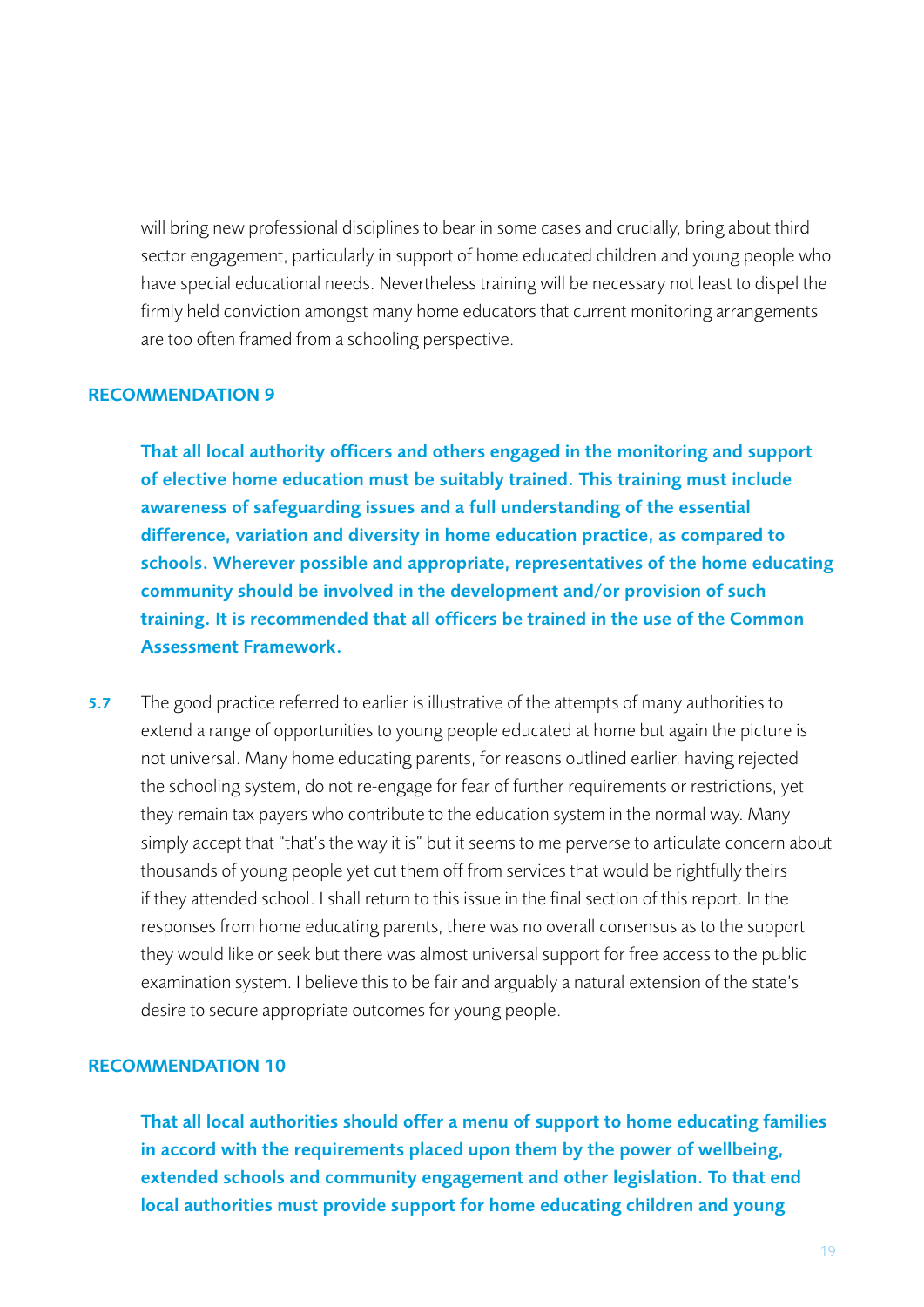people to find appropriate examination centres and provide entries free to all home educated candidates who have demonstrated sufficiently their preparedness through routine monitoring, for all DCSF funded qualifications.

#### RECOMMENdATION 11

That in addition to Recommendation 10 above, local authorities should, in collaboration with schools and colleges:

- Extend and make available the opportunities of flexi-schooling.
- Extend access to school libraries, sports facilities, school visits, specialist facilities and key stage assessment.
- Provide access to specialist music tuition on the same cost basis.
- Provide access to work experience.
- Provide access to post 14 vocational opportunities.
- Signpost to third sector support where they have specialist experience and knowledge, for example, provision for bullied children.
- 5.8 I wish also to give some consideration to the impact and availability of information and communication technology (ICT) to home educated children and young people. This could be a report in itself but suffice it to say that the importance of ICT in learning, access to knowledge and information, communication and employment is self evident. Many home educating families, perhaps the majority, already make good use of the national infrastructure to support their child's education as well as facilities for networking within home educating community. Nevertheless, I believe it is important to add to the menu of opportunities and suggestions listed above so that every effort is made to prevent a home educated child being in any way disadvantaged. I therefore recommend that: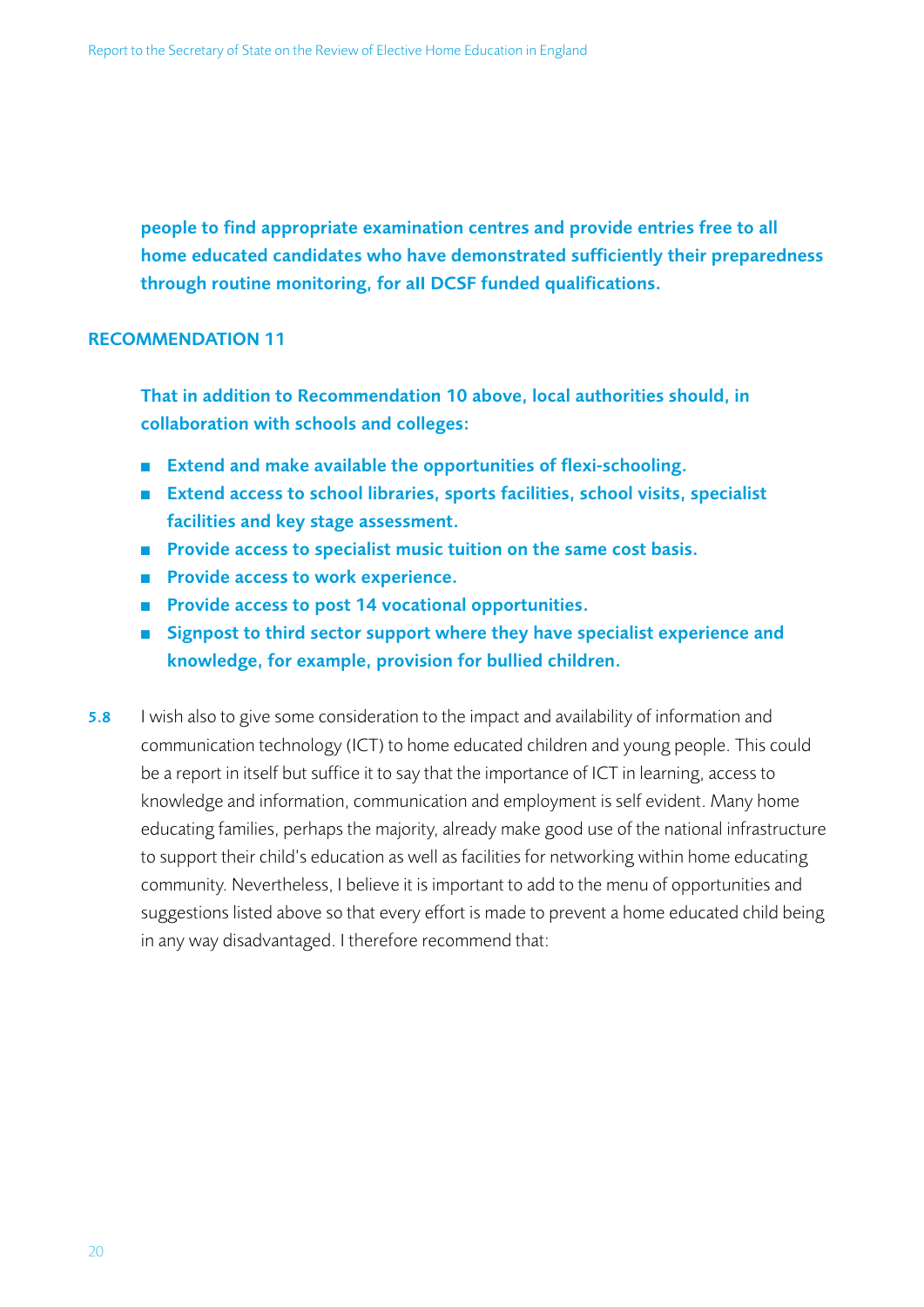#### **RECOMMENDATION 12**

- BECTA considers the needs of the home educating community in the national roll out of the home access initiative.
- That local authorities consider what support and access to ICT facilities could be given to home educated children and young people through the existing school networks and the use of school based materials.
- That the QCA should consider the use of ICT in the testing and exam process with regard to its impact on home educated children and young people.
- 5.9 As I trust the foregoing makes clear, I believe that local authorities have a vital role in supporting elective home education and by so doing, assuring themselves of the attainments of the many young people so educated. From my analysis of their responses, visits and discussions I am confident of their ability to rise to the challenges implicit within this report. Nevertheless in pursuit of more uniform provision and action I recommend the following:

#### RECOMMENdATION 13

That local authority provision in regard to elective home education is brought into the scope of Ofsted's assessment of children's services within the Comprehensive Area Assessment through information included in the National Indicator Set (Recommendation 25), the annual Local Safeguarding Children Board report (Recommendation 21) and any other relevant information available to inspectors.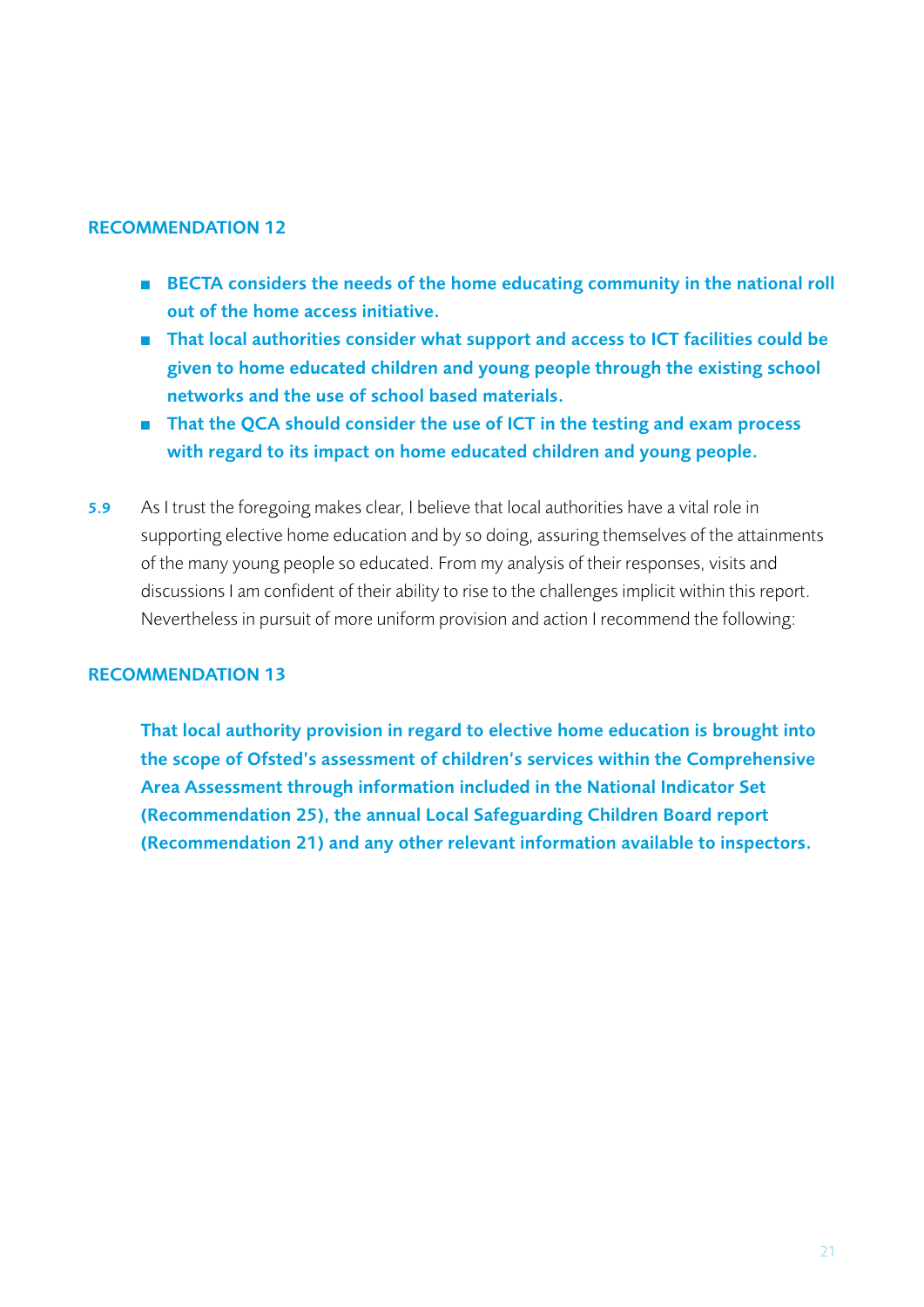### <span id="page-28-0"></span>6. The Number of Electively Home Educated Children

- 6.1 It is a matter of some concern that despite a number of research studies and reports, it was not possible to identify with any degree of accuracy the number of children and young people currently educated at home. Our own data concurred with the DfES (2007) report, that there are around 20,000 children and young people currently registered with local authorities. We know that to be an underestimate and agree it is likely to be double that figure, if not more, possibly up to 80,000 children. I have no doubt that the vast majority of these children and young people are safe and well but, that may not be true for all.
- 6.2 ContactPoint will record the place where a child is being educated, where that is known, including where a child is being educated at home.<sup>15</sup>
- 6.3 Registration proposed within this report should complete the picture and offer further evidence of their wellbeing and educational progress. This information will complement the duty on local authorities to identify children not receiving a suitable education<sup>16</sup>. But because of the importance to local authorities of knowing the number of children and young people within the elective home education cohort, to assist in their commissioning of school places and to their understanding of why children were withdrawn from school, I believe it is important to report such information to the Children's Trust, together with data concerning their use of current statutory orders, whether to supervise education or direct attendance at school.

#### RECOMMENdATION 14

That the DCSF require all local authorities to make an annual return to the Children's Trust Board regarding the number of electively home educated children and young people and the number of School Attendance Orders and Education Supervision Orders as defined in the 1996 Education Act, issued to home educated children and young people.

6.4 While home education may sometimes be considered to be a better option for some children than mainstream education, parents should never be placed under pressure by schools to remove their children from school under threat of permanent exclusion or prosecution. I have heard evidence to this effect. The first priority of schools should always be to discuss with

<sup>15</sup> Further information on ContactPoint is at: http://www.everychildmatters.gov.uk/contactpoint

<sup>16</sup> Revised statutory guidance for local authorities in England to identify children not receiving a suitable education*,* DCSF, January 2009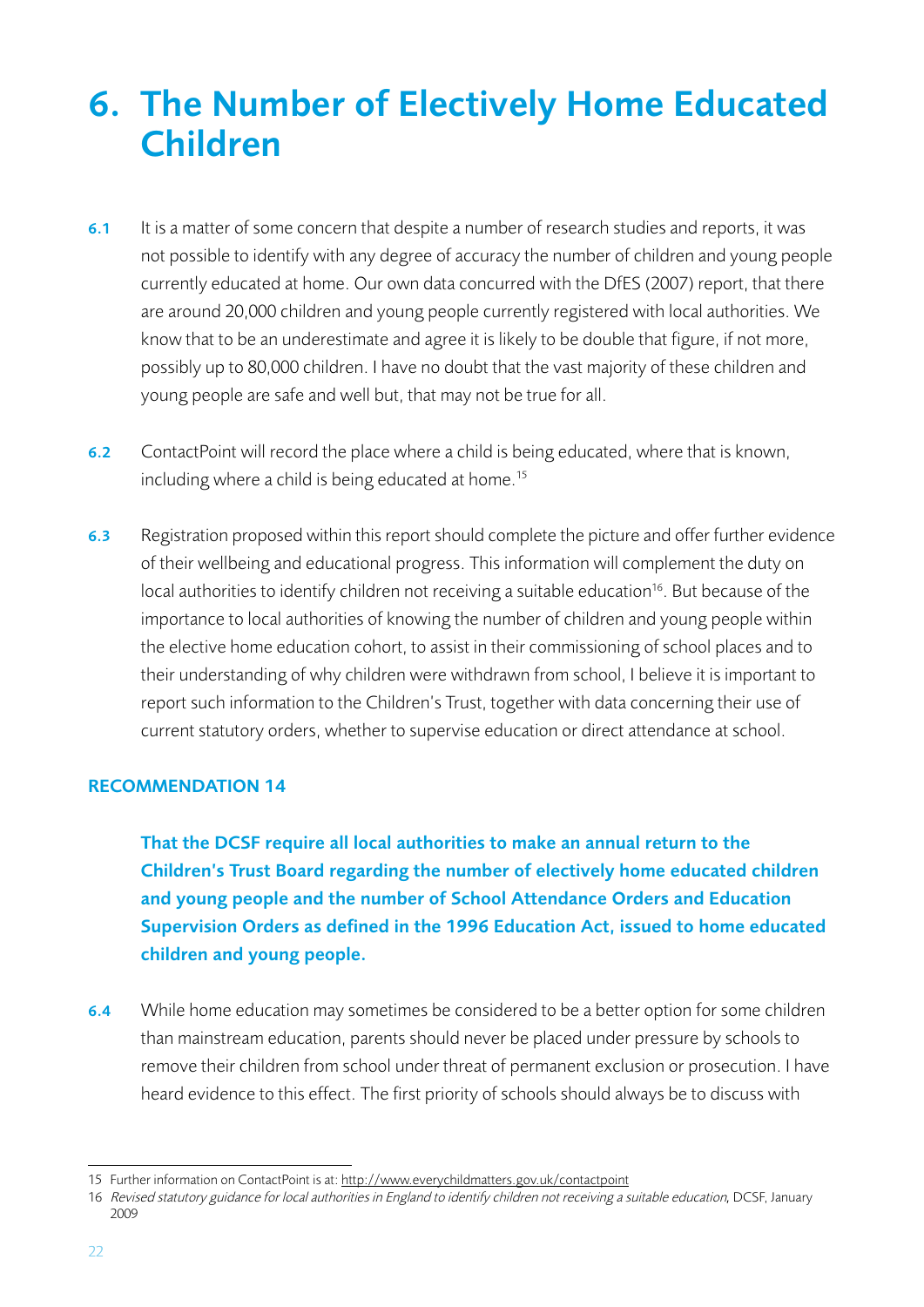parents what support can be provided to keep their child in school and to ensure they behave well and attend regularly.

#### **RECOMMENDATION 15**

That the DCSF take such action as necessary to prevent schools or local authorities advising parents to consider home education to prevent permanent exclusion or using such a mechanism to deal with educational or behavioural issues.

6.5 There are some electively home educated children and young people who may wish to return to school. Many home educated young people do return to school or college, a number post 16 or earlier, to pursue vocational or academic courses. However, local authorities have advised that such a return is sometimes a problem, particularly if the only school place available is at a school where the child was previously registered. For a small minority I believe it is important to give local authorities powers in common with those held for looked after children to direct beyond planned admission numbers. Such powers must not of course be used simply to avoid the normal admission arrangements and local authorities would clearly only use this discretionary power when it was absolutely clear that the needs of the child or young person could not be met otherwise.

#### RECOMMENdATION 16

That the DCSF bring forward proposals to give local authorities power of direction with regard to school places for children and young people returning to school from home education above planned admission limits in circumstances where it is quite clear that the needs of the child or young person could not be met without this direction.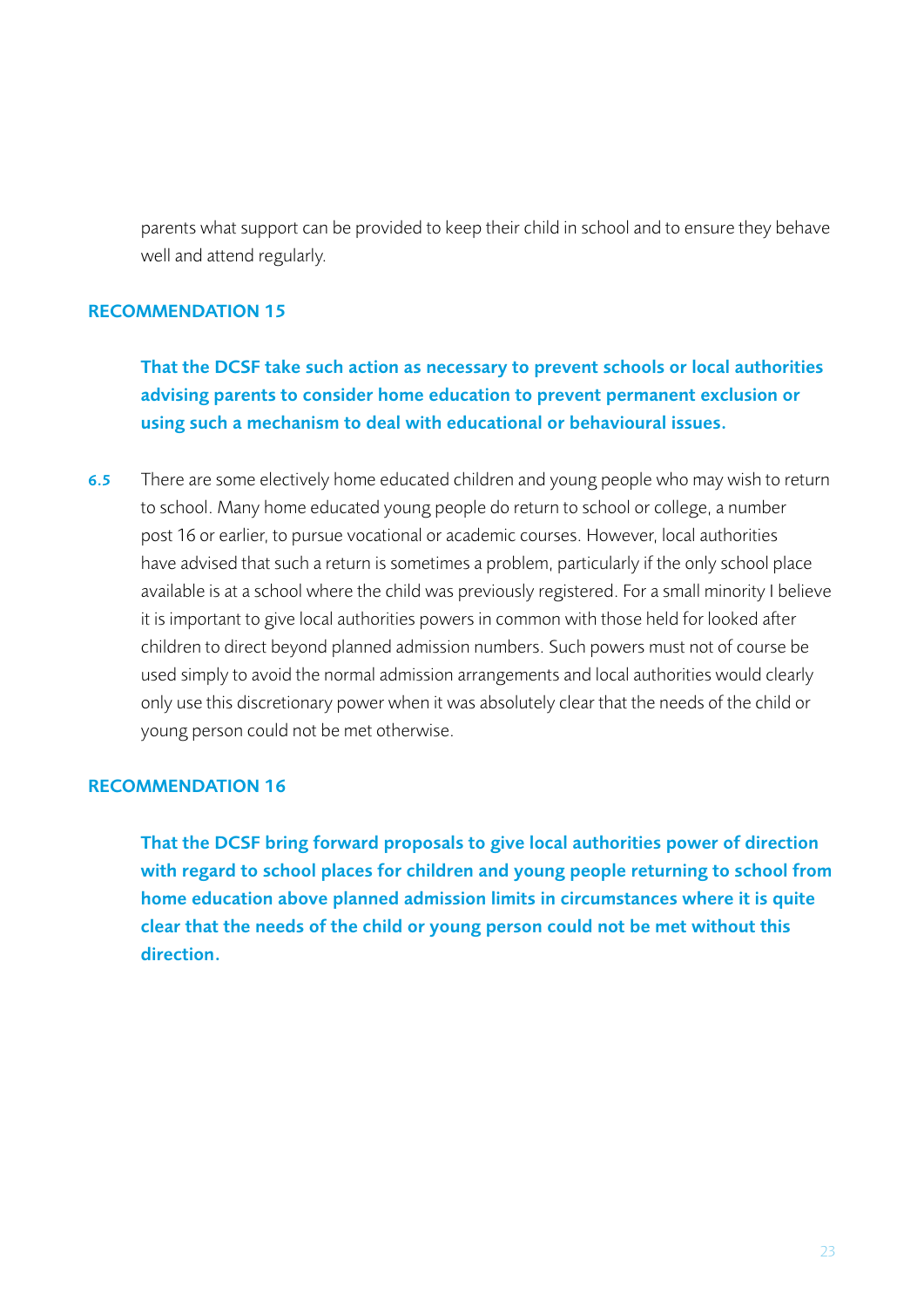## <span id="page-30-0"></span>7. Special Educational Needs

- 7.1 In formulating a response to the evidence submitted to this inquiry I have tried to retain in the forefront of my mind the particular issues that relate to those young people educated at home with special educational needs (SEN). For although as a group they simply form part of the cohort of those educated at home and should be covered by the generality of regulation, I am quite clear that their support and monitoring from local authorities or other agencies should be significantly different. The evidence offered is punctuated by very convincing case studies of hardship, anxiety and misunderstanding that would confirm the research evidence that many parents whose children have needs as diverse as dyslexia and autism, withdrew their child often in despair that their needs were not being adequately met in school. In such instances, it is often a case of 'home education by default' rather than 'elective home education'
- 7.2 Evidence submitted to this review by the National Autistic Society, Autism in Mind and particularly the Independent Panel for Special Educational Advice (IPSEA), all raise searching questions about the quality of support that follows a child into elective home education, and the methodology by which that support is offered. Similar points are made by individual parents, some of whom seek no help from the local authority even when their child has a statement of special educational needs. Many point to the need for greater sensitivity in intervention, indeed some are fearful that the act of monitoring would in itself be damaging to the child.
- 7.3 IPSEA, in its submission to this review, cite a range of reasons why children with special educational needs become educated at home: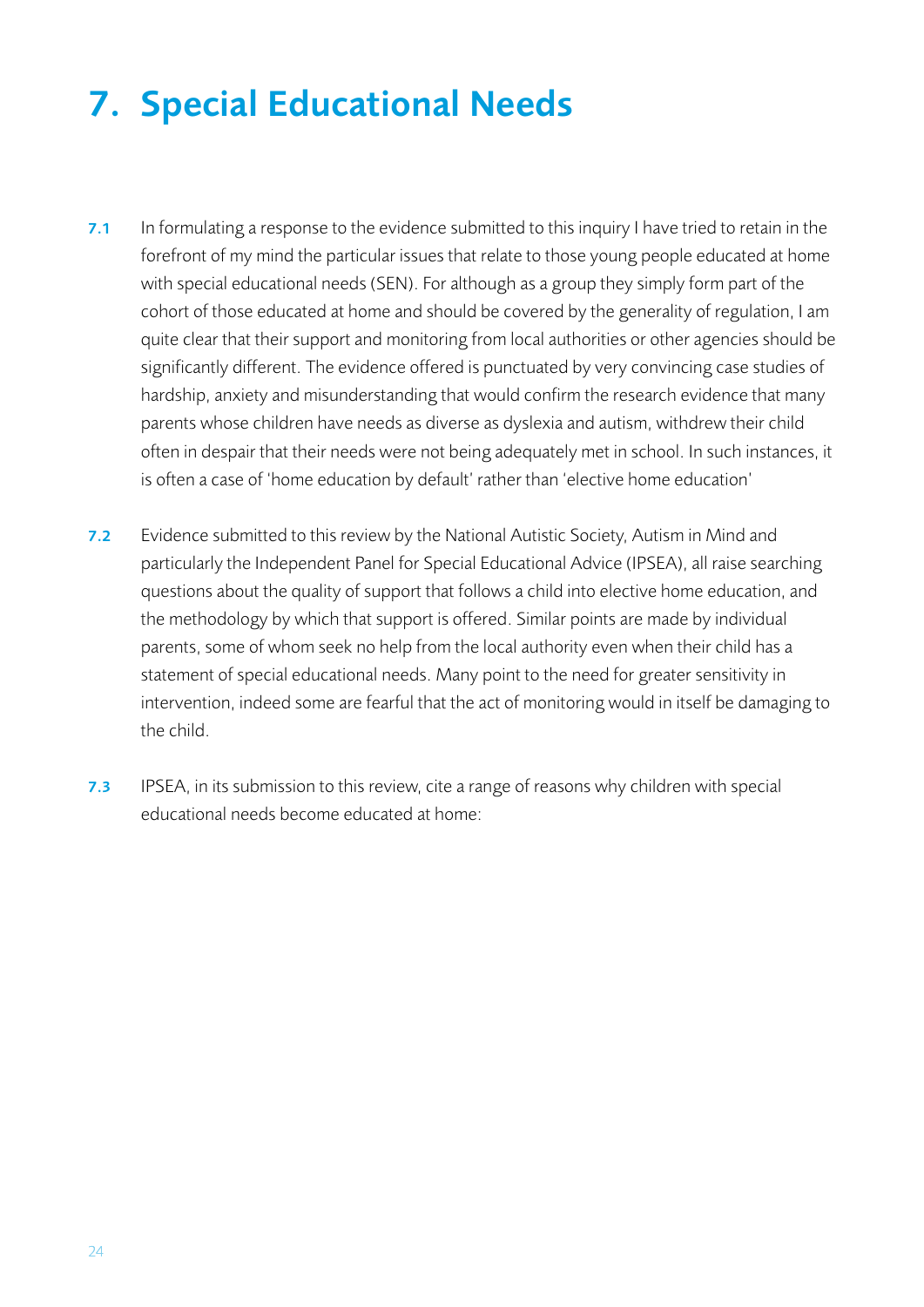"...some families with children with SEN make a positive choice to educate their children at home. For others it is the least bad option which may come about for a number of reasons:

- *Inadequacy of local SEN provision e.g. lack of special schools or lack of appropriately resourced units in mainstream schools*
- **budgee** *School**or* **LA** *failure**to**make**statemented**provision*
- ■■ *Breakdown of relationships with school &/or LA*
- $\blacksquare$  Withdrawal as an act of desperation in the interests of the child's mental or physical  *well-being e.g. when he/she is being badly bullied*
- *Being asked to leave/exclusion by a school which cannot cope with the extreme behaviour linked with the child's disability*
- ■■ *Neutral position pending tribunal hearing (e.g. on secondary transfer)*
- ■■ *Response to unsuccessful tribunal*
- $\blacksquare$  Religious reasons e.g. lack of local school of relevant faith which can cater for SEN *child*
- $\blacksquare$  Response to threats of prosecution when a child is out of school for reasons above

It is clearly a matter of grave concern that some of the most vulnerable children including those with very complex special needs, should end up out of school through a default in the system. Once a child is being home educated, Local Authorities may decline to  *provide support or make special educational provision. This is a situation which IPSEA commonly encounters."*

**7.4** They also express concern about the amount of time a child may be 'in limbo' awaiting a new assessment or out of school pending a First-Tier Tribunal (Special Educational Needs and Disability). Almost all of the evidence submitted to the review around special needs points to the need for constructive relationships and adequate training of local authority staff. In line with the approach outlined in Recommendation 6, local authorities could commission new, independent experts and existing third sector organisations to support and monitor children with special educational needs who are educated at home, and meet the proposed duty of the local authority to monitor the elective home education, and in some cases, the statement of SEN. IPSEA endorse this approach.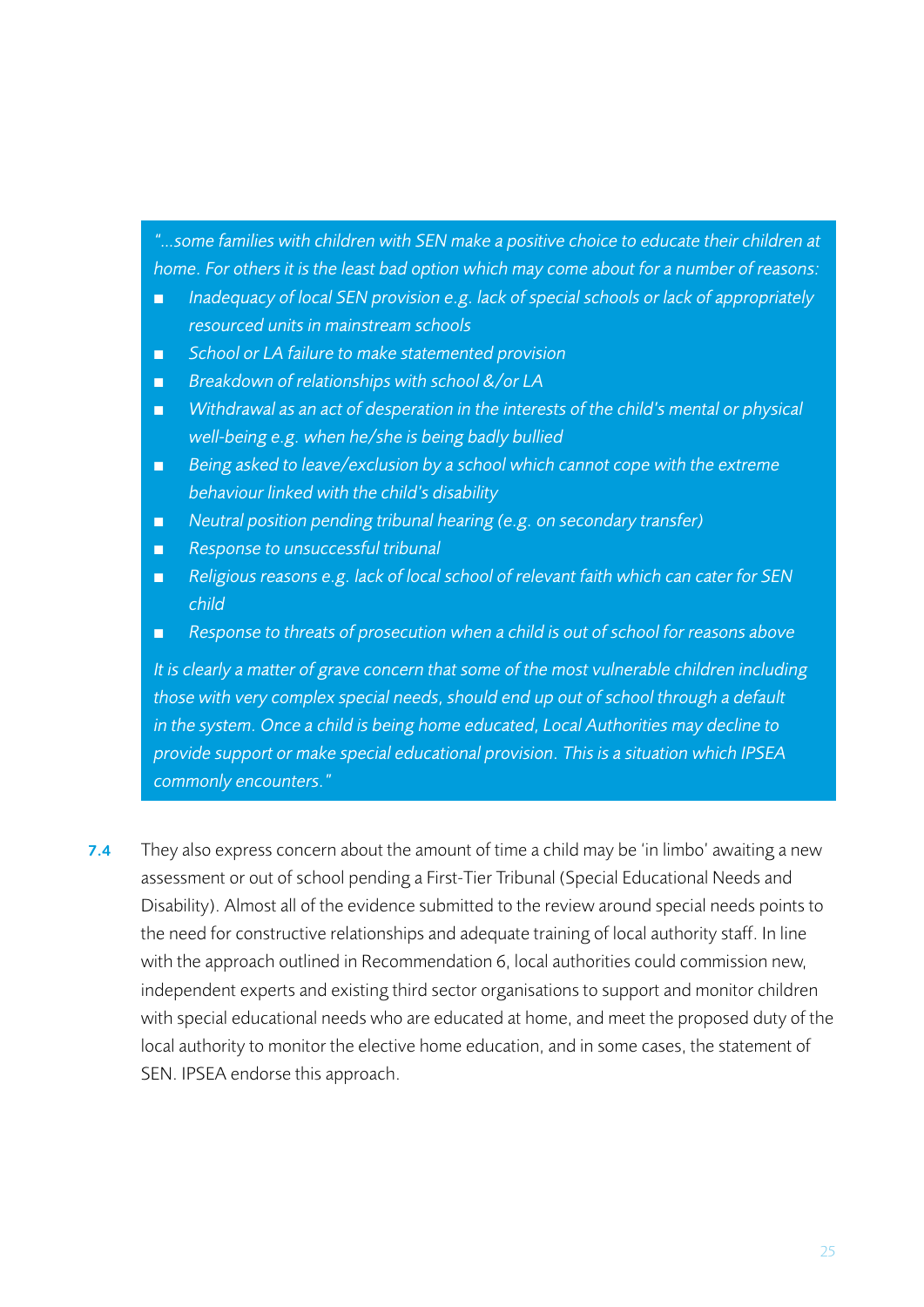More work needs to be done in this area and I therefore recommend:

#### RECOMMENdATION 17

That the Ofsted review of SEN provision give due consideration to home educated children with special educational needs and make specific reference to the support of those children.

7.5 That being said I also believe that immediate action should be taken both to regularise the current position, ensure that local authorities meet their obligation to monitor statements of special educational needs and secure adequate resources and support for the child. To that end I recommend:

#### RECOMMENdATION 18

That the DCSF should reinforce in guidance to local authorities the requirement to exercise their statutory duty to assure themselves that education is suitable and meets the child's special educational needs. They should regard the move to home education as a trigger to conduct a review and satisfy themselves that the potentially changed complexity of education provided at home, still constitutes a suitable education. The statement should then be revised accordingly to set out that the parent has made their own arrangements under section 7 of the Education Act 1996.

In the wake of the Ofsted review, changes to the SEN framework and legislation may be required.

#### RECOMMENdATION 19

That the statutory review of statements of SEN in accord with Recommendation 18 above be considered as fulfilling the function of mandatory annual review of elective home education recommended previously.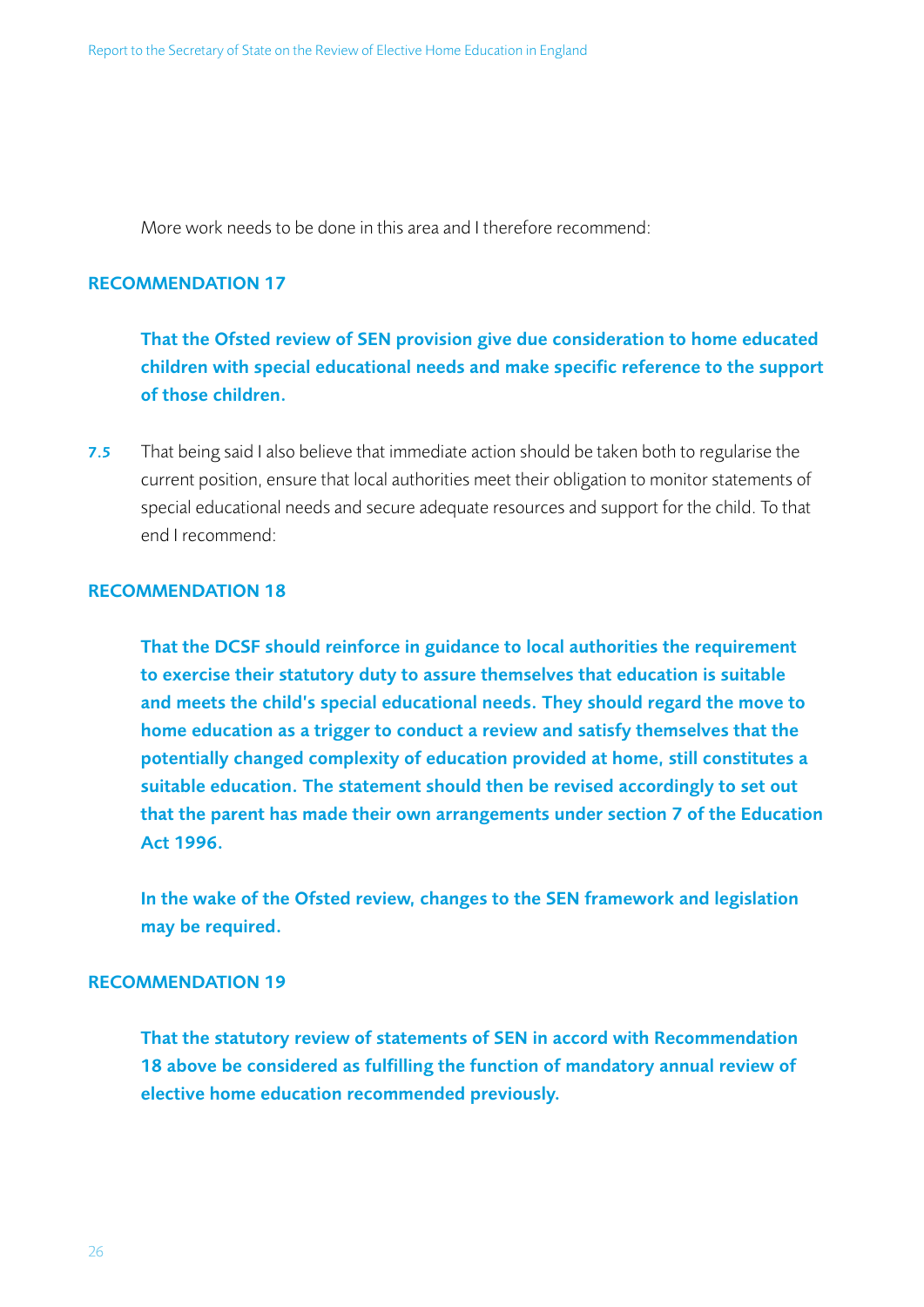#### RECOMMENdATION 20

When a child or young person without a statement of special educational needs has been in receipt of School Action Plus support, local authorities and other agencies should give due consideration to whether that support should continue once the child is educated at home – irrespective of whether or not such consideration requires a new commissioning of service.

7.6 Local authorities should also pay particular attention to the Lamb Inquiry<sup>17</sup> comments relating to partnership with parents and the need for transparency in communication<sup>18</sup>. In the same inquiry, comments made regarding better and more communication with parents<sup>19</sup> could equally well be applied to the expectation parents should have of local authorities when they elect to home educate.

<sup>17</sup> Lamb Inquiry Review of SEN and Disability Information; Brian Lamb; April 29th 2009 HTU www.dcsf.gov.uk/lambinquiry/.

<sup>18</sup> Ibid p 7, para 27

<sup>19</sup> Ibid p6, para 24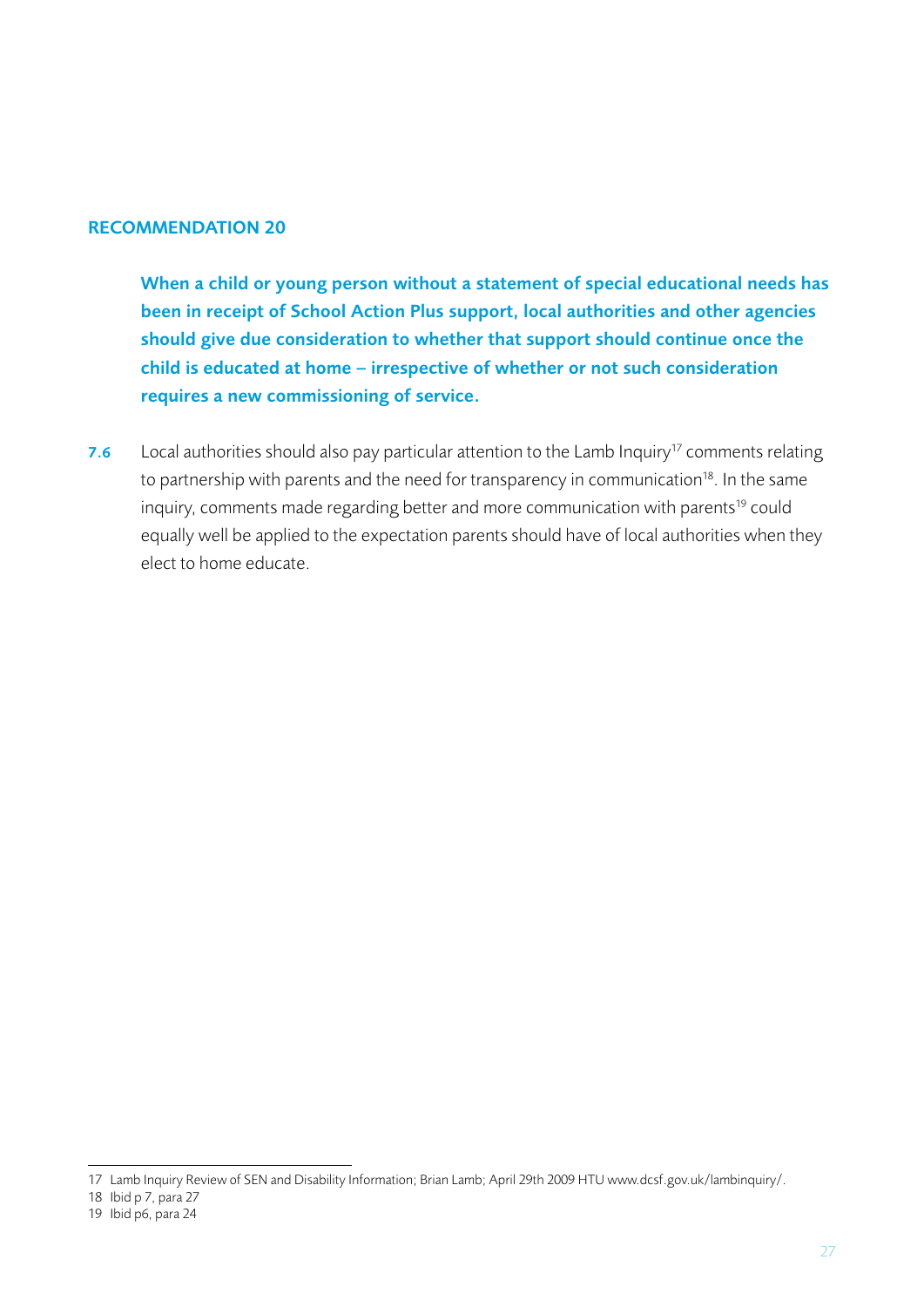## <span id="page-34-0"></span>8. Safeguarding

- 8.1 Of all the matters considered during the course of this inquiry the question of safeguarding electively home educated children has prompted the most vociferous response. Many parents have expressed anger and outrage that it was suggested that elective home education could be used as a cover for abuse. They have not been slow to point out that the most dangerous and damaging abuse of children is often before statutory school age or where children have been withdrawn from school or are already known to children's social care.
- 8.2 Many home educators argue that press coverage of this review has cast them as "guilty" with a need to prove "innocence" just by virtue of being a home educator. And many have argued for a measured response to prevent "hard cases becoming bad law". In addressing this issue I have tried to answer two fundamental questions:
	- First, if there is abuse of children within the home education community, is it disproportionally high, relative to the general population?
	- Secondly where abuse does exist, would a change of regulation with regard to elective home education have either prevented or ameliorated such abuse?
- 8.3 It would be wrong to assume that home educators do not take the question of child safety, their own and others, very seriously. Some home educators who contributed to this review argued for periodic spot checks by authorities. The view was also expressed that attendance at school was no guarantee of a child's safety, as other tragic cases have indicated.
- 8.4 I understand the argument but do not accept it in its entirety in that attendance at school brings other eyes to bear, and does provide opportunity for the child to disclose to a trusted adult. Furthermore the 2004 Children Act, with its emphasis upon five outcomes for children including their safety not just their achievement, places new responsibilities upon schools to work with other agencies in a preventative way.
- 8.5 Some home educators have access to support and guidance from their organisations on recognising and dealing with child protection and many in conversation stressed to me the importance of their informal networks and knowledge of their own community. I am not persuaded that, although laudable, this is sufficient. Apart from which, on the basis of local authority responses to my questionnaire, there are many children likely to be unknown to the authorities or engaged in such networks. The process of registration recommended earlier should address this issue.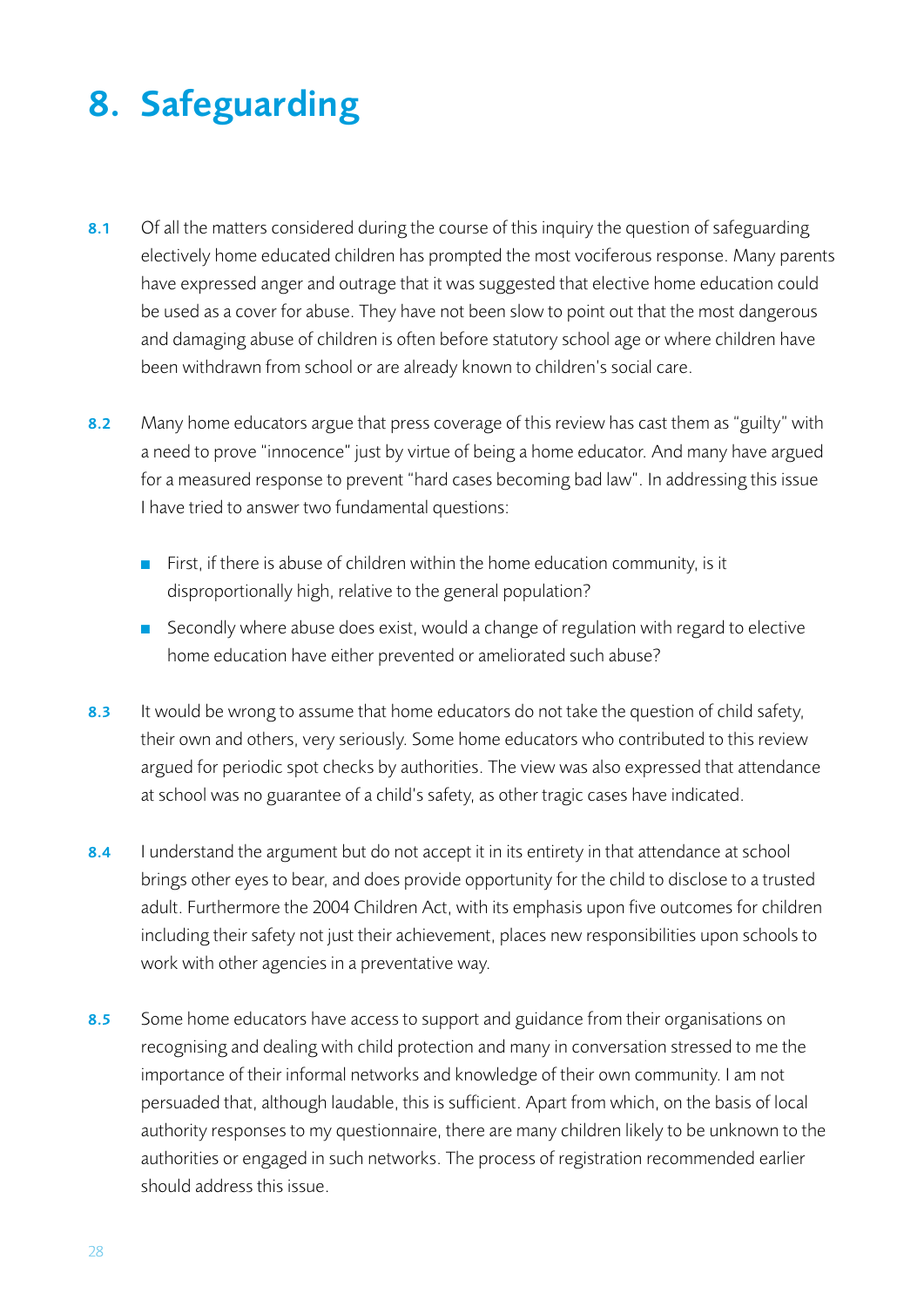8.6 In seeking to answer the two questions posed earlier I have sought evidence and advice from protecting services and a range of third sector and other agencies that are engaged in the promotion of child safety and the protection of children. I have also analysed recent serious case reviews and sought information from local authorities on the number of electively home educated children subject to a child protection plan or were previously on the Child Protection Register.

The NSPCC is quite clear in its response in seeking a registration scheme and changed guidance.<sup>20</sup>

"We do not agree that the status quo should be maintained and do think that monitoring  *should be strengthened. We are concerned that the child's safety and welfare should* be paramount and that there is nothing in the current guidance or framework that would  *prevent children from being abused by people who may claim to be home educators. The current guidance on EHE [elective home education] says that the local authority can* investigate if they have a concern about the child's education, but they do not have the powers to visit or meet the child. The guidance (paragraph 2.15) refers to the ability to see a child under s47 of the Children Act 1989. In order for a professional to use s47 they "must have reasonable cause to suspect that a child who lives or is found, in their area is suffering, or likely to suffer, significant harm". If a child who is being abused is not afforded  *opportunities outwith the house, then the slim chances of them being identified become* even smaller than they already are. In such a situation, because there is no education concern, the local authority does not investigate, as there are no grounds to do so. If a member of the public sees the child (and this would need to be regularly) then they are unlikely to contact an appropriate body. It then becomes a catch 22 as no concern is raised, because the child or the environment in which they are cared for is not seen."

- 8.7 The National Children's Bureau both in its response and through membership of my reference group to this inquiry have raised similar concerns.
- 8.8 The National Association of Social Workers in Education (NASWE) is more equivocal in its response but recognises the difficulty for local authorities under existing guidance to exercise their duty of care.

<sup>20</sup> NSPCC Response to DCSF Call for Evidence, April 2009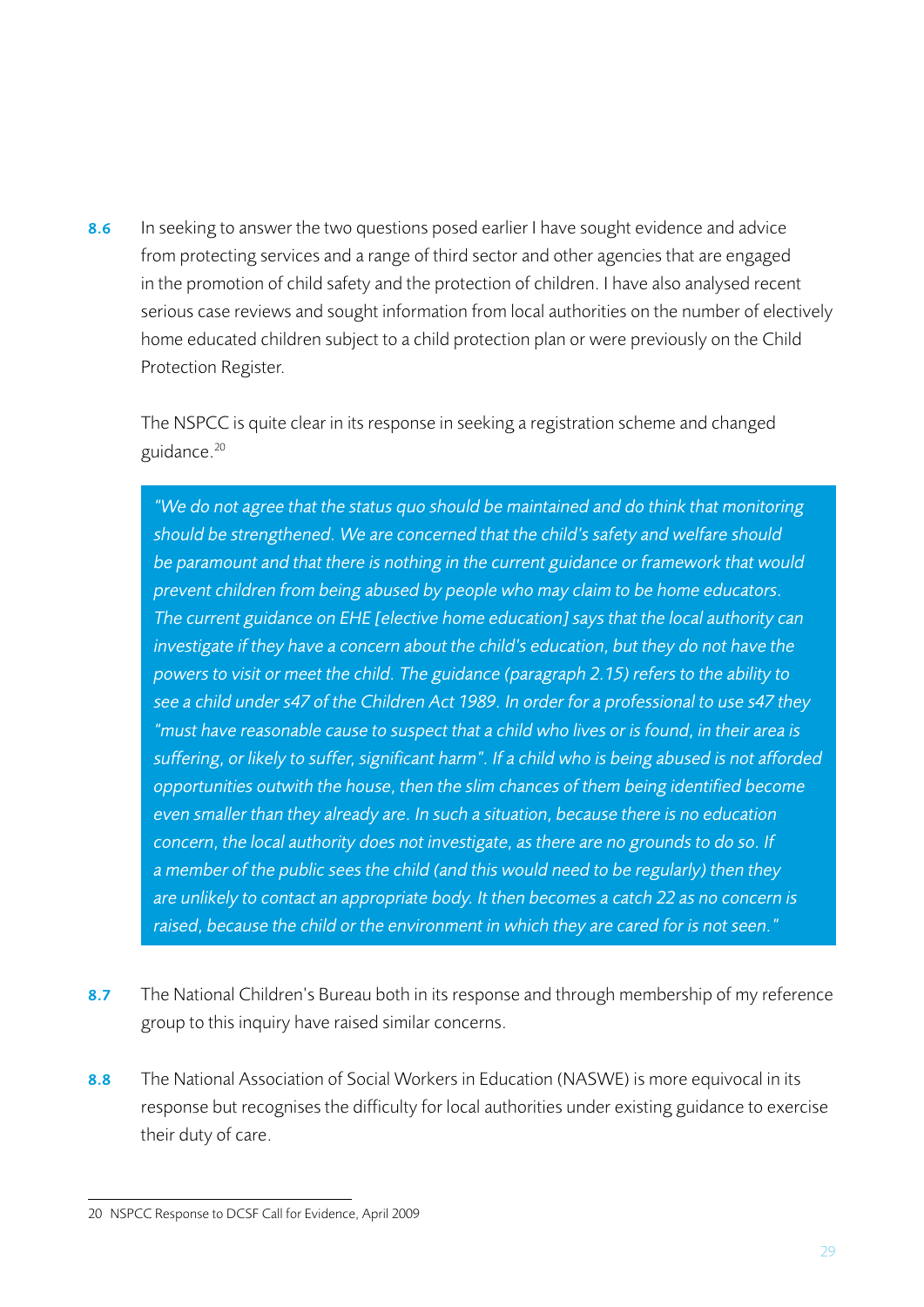"The lack of regulation has made it very difficult for local authorities to exercise their duty of care to the child or young person concerned and may compromise a child's right  *to education. The legislation only makes it possible to consider the* education *on offer* and this goes against all other aspects of their work with children which, encourages the consideration of a range of factors contributing to the ECM outcomes. EHE is not in itself a  *safeguarding issue although the failure to provide a satisfactory education (in any context) may seriously compromise a child's future opportunities. EHE removes the opportunity for what is a very efficient method for monitoring and surveillance through attendance at school. Consequently the issue of EHE has become conflated with safeguarding concerns which may exist regardless of the method by which a child receives education."*

8.9 Her Majesty's Chief Inspector (HMCI), in her submission, makes it clear that irrespective of the number of cases, change in regulation is necessary, furthermore that there is an unacceptable variation in the practice of local authorities and Local Safeguarding Children Boards (LSCB):

 *"Our experience from inspections of children's services and evaluations of serious case reviews is that there is variation across the country in how proactively local safeguarding children boards ensure these children are safeguarded. Some local child protection procedures address this robustly while others do not. Current DCSF guidelines for local authorities on elective home education place insufficient emphasis on safeguarding the* welfare of children. In a small number of cases, our evaluation of serious case reviews  *has identified that a lack of oversight of children receiving home education contributed* to a serious incident or the death of a child. Schools have an important responsibility to  *monitor children's safety and welfare but this safety net is missing for children educated* at home. In addition, children who are educated at home may have less access to trusted  *adults who they can turn to if they are concerned about their home circumstances."*

8.10 Ofsted go on to report findings from a small study they conducted in 2008 into the effectiveness of local authority policies to manage the risks to children who are not attending school nor receiving education elsewhere.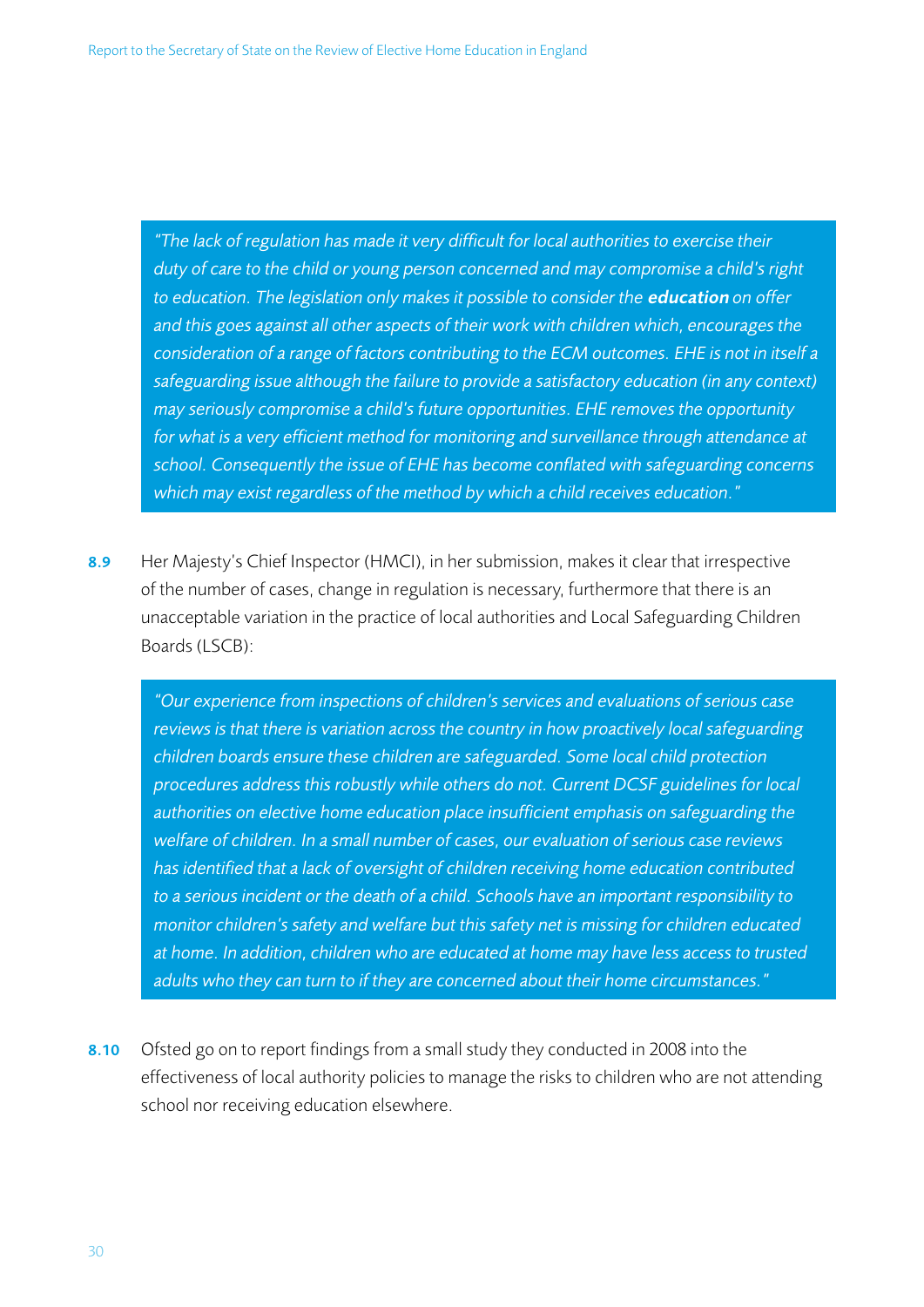*"Some authorities expressed the view that securing adequate safeguarding would be* easier if they had a clear right of access to family homes in the course of monitoring the  *suitability of home education. Some authorities reported that national organisations for home education were advising parents to deny access to officers from children's services who were attempting to establish the suitability of the provision. Ofsted is concerned that* this advice may increase the risk of harm to some children. Children who are educated at home but are not known to the local authority may be more likely to be at risk. Local  *authorities are notified when children are removed from local authority school rolls. However, during the survey referred to above, five local authorities expressed concern* that some independent schools in their area did not notify them when pupils were taken *off roll."*<sup>21</sup>

8.11 Some of the concerns raised by the above are dealt with in earlier recommendations. However, in the light of the submission by HMCI and the other evidence, I recommend:

#### **RECOMMENDATION 21**

That the Children's Trust Board ensures that the Local Safeguarding Children Board (LSCB) reports to them on an annual basis with regard to the safeguarding provision and actions taken in relation to home educated children. This report shall also be sent to the National Safeguarding Delivery Unit. Such information should be categorised thereby avoiding current speculation with regard to the prevalence of child protection concerns amongst home educated children which may well be exaggerated. This information should contribute to and be contained within the National Annual Report.

8.12 To return to the two questions posed earlier. First, on the basis of local authority evidence and case studies presented, even acknowledging the variation between authorities, the number of children known to children's social care in some local authorities is disproportionately high relative to the size of their home educating population. Secondly, despite the small number of serious case reviews where home education was a feature, the consideration of these reviews and the data outlined above, suggests that those engaged in the support and monitoring of

<sup>21</sup> DCSF is planning to implement Sir Roger Singleton's recent recommendation, as outlined in his report 'Keep our school safe' (2009), to "ensure that all independent and non-maintained schools are required to notify the LA when children of compulsory school age leave the roll, and to inform them of the destination where this is known to them". This change will be included the revision of the Independent School Standards that will take effect from September 2010.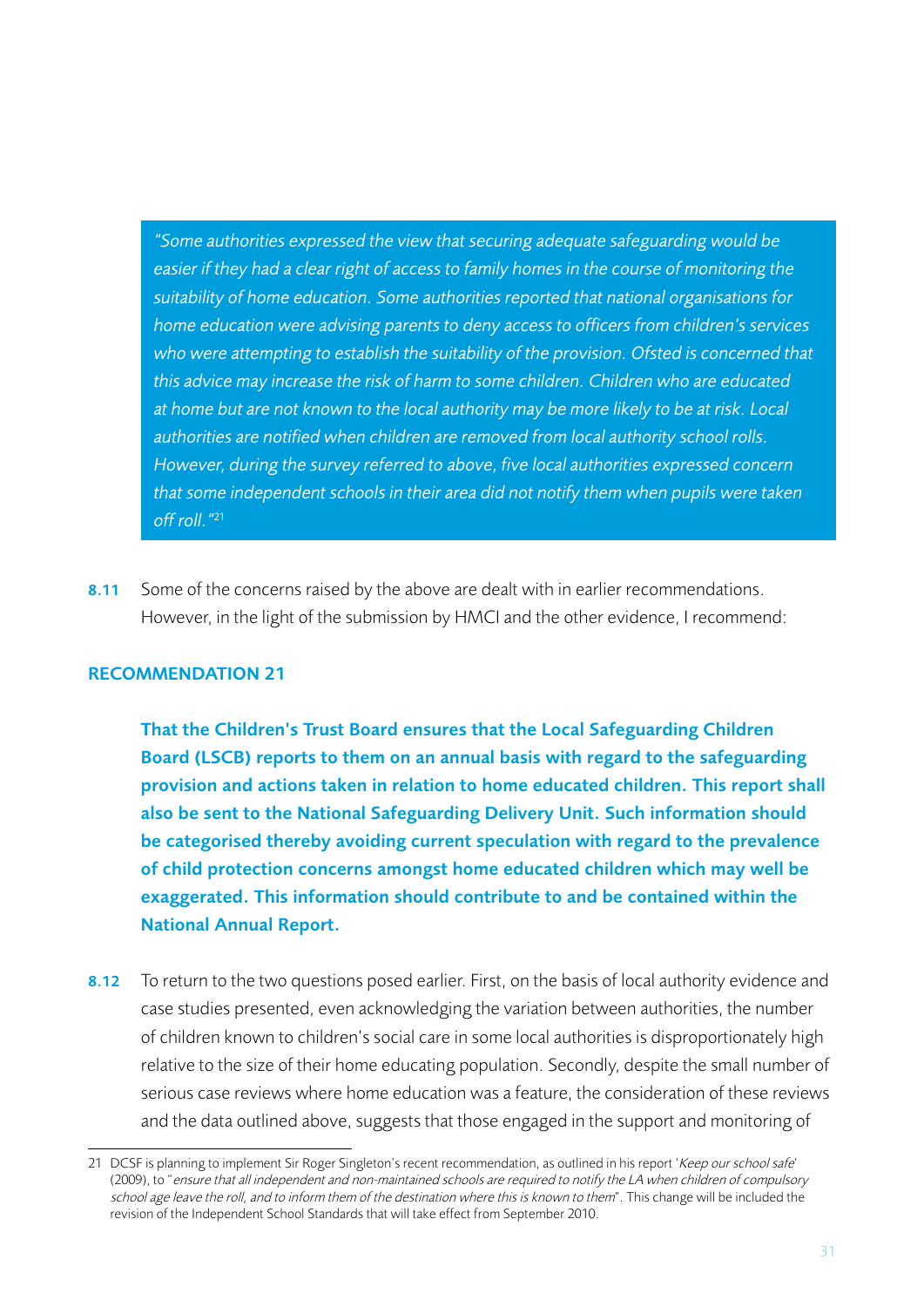home education should be alert to the potential additional risk to children. So saying is not to suggest that there is a causal or determining relationship, but simply an indication of the need for appropriately trained and knowledgeable personnel. To that end, I recommend:

#### RECOMMENDATION 22

That those responsible for monitoring and supporting home education, or commissioned so to do, are suitably qualified and experienced to discharge their duties and responsibilities set out in Working Together to Safeguard Children<sup>22</sup> to refer to social care services children who they believe to be in need of services or where there is reasonable cause to suspect that a child is suffering, or is likely to suffer, significant harm.

#### RECOMMENdATION 23

That local authority adult services and other agencies be required to inform those charged with the monitoring and support of home education of any properly evidenced concerns that they have of parents' or carers' ability to provide a suitable education irrespective of whether or not they are known to children's social care, on such grounds as:

- alcohol or drug abuse
- incidents of domestic violence
- previous offences against children

#### And in addition:

■ anything else which may affect their ability to provide a suitable and efficient education.

### This requirement should be considered in the Government's revision of Working Together to Safeguard Children Guidance.

8.13 Local authorities have a general duty, when carrying out functions in the education context, to safeguard and promote the welfare of children (section 175 Education Act 2002). Provision for the protection of children is contained in the Children Act 1989 and includes provision that local authorities have a duty to investigate where they have reasonable cause to suspect

<sup>22</sup> DCSF (2006) Working Together to Safeguard Children, TSO, London.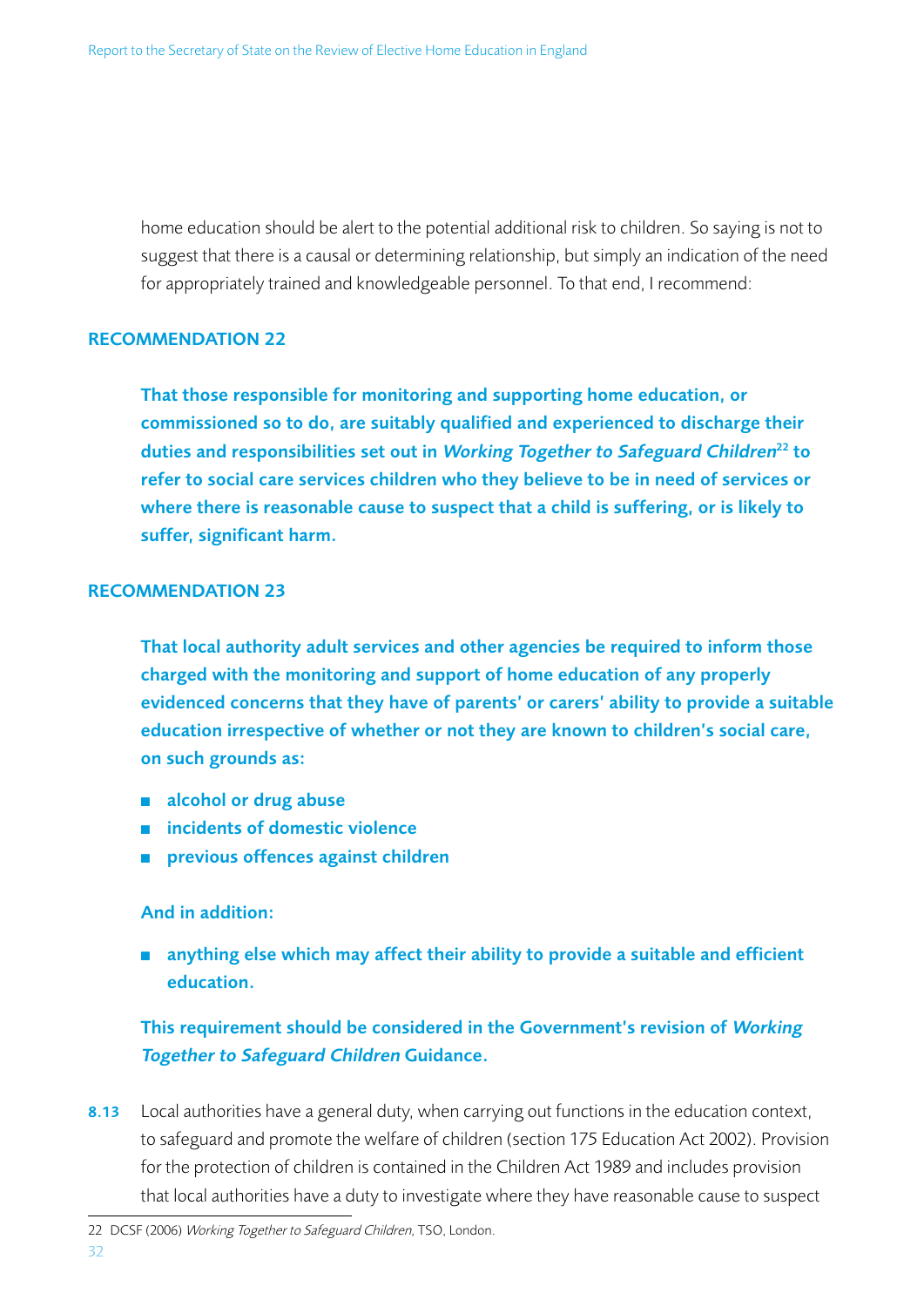that a child in their area is suffering or is likely to suffer significant harm. Whether a child may or may not have already come to the attention of the local authority because of safeguarding concerns, I believe it is of crucial importance in any registration scheme to give the local authority a discretion to prevent a child being electively home educated for safeguarding reasons. I therefore recommend:

### **RECOMMENDATION 24**

That the DCSF make such change as is necessary to the legislative framework to enable local authorities to refuse registration on safeguarding grounds. In addition, local authorities should have the right to revoke registration should safeguarding concerns become apparent.

- 8.14 With regard to other specific groups within the remit of this inquiry I can find no evidence that elective home education is a particular factor in the removal of children to forced marriage, servitude or trafficking or for inappropriate abusive activities. Based on the limited evidence available, this view is supported by the Association of Chief Police Officers. That is not to say that there are not isolated cases of trafficking that have been brought to my attention.
- 8.15 The foregoing would confirm my view that had there been different regulations in place as proposed, they may well have had a mitigating effect without necessarily guaranteeing prevention. However, any regulation is only as effective as its transaction. To that end I believe it is important to hold local authorities to account, identify and disseminate good practice and ensure that in addition to the training proposed earlier, that local authority and other staff are adequately and properly trained in safeguarding procedures and requirements:

#### **RECOMMENDATION 25**

That the DCSF, in its revision of the National Indicator Set indicated in its response to the recent Laming Review, should incorporate an appropriate target relating to the safeguarding of children in elective home education.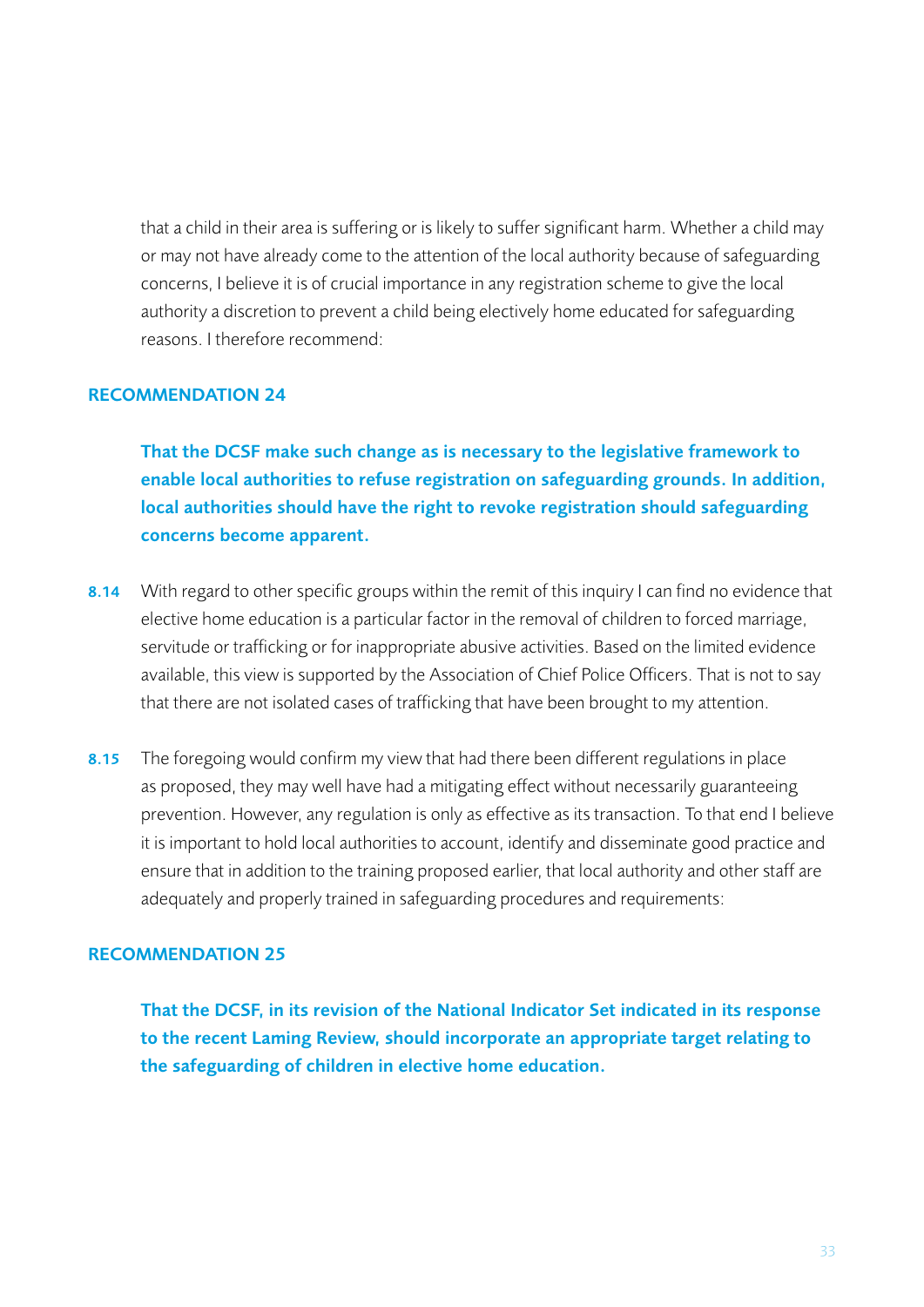#### RECOMMENDATION 26

DCSF should explore the potential for the Centre for Excellence and Outcomes in Children and Young People's Services (C4EO) and other organisations, to identify and disseminate good practice regarding support for home education.

#### RECOMMENDATION 27

It is recommended that the Children's Workforce Development Council and the National Safeguarding Delivery Unit include the needs of this group of officers in their consideration of national training needs.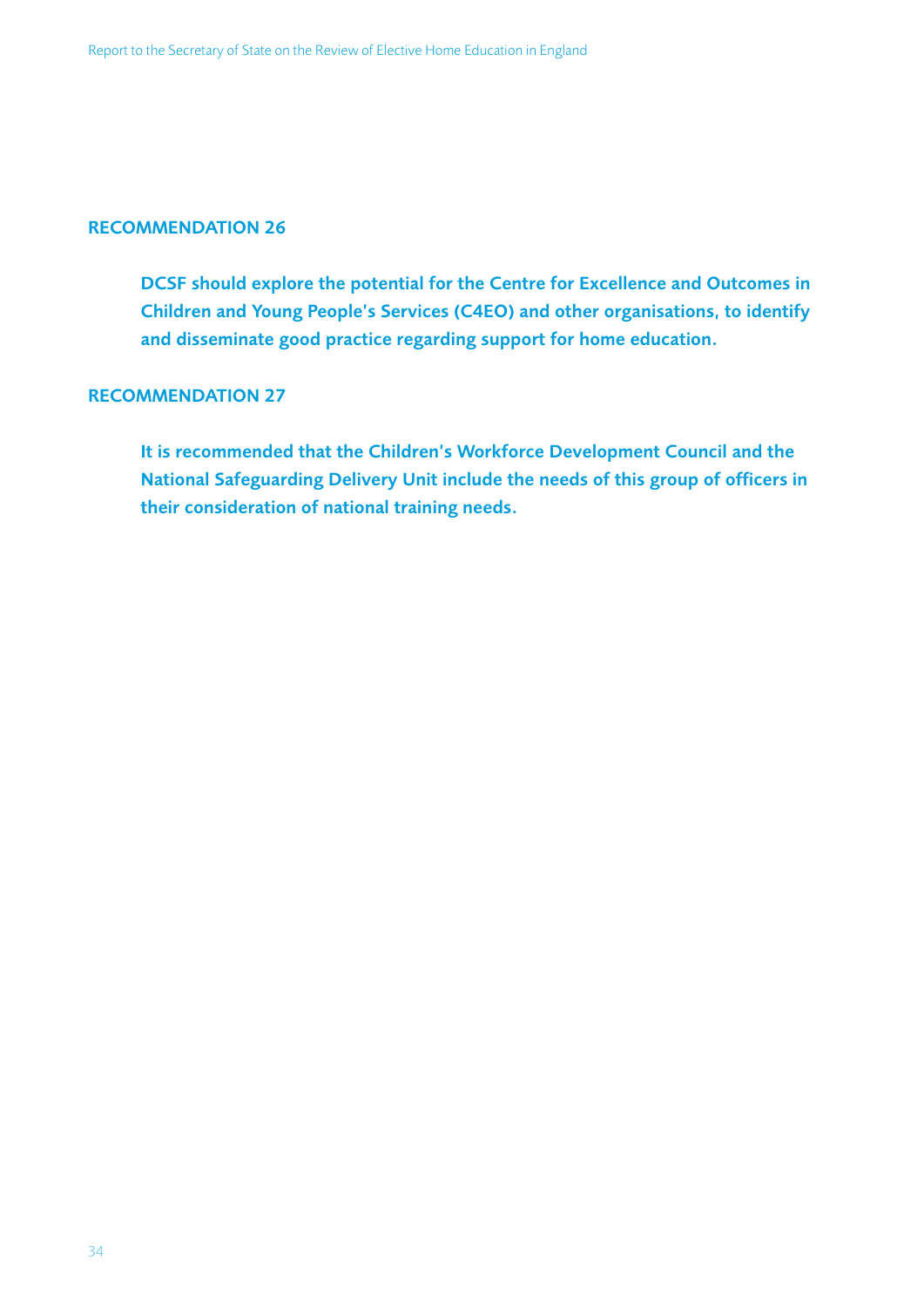# 9. Resources

- 9.1 Irrespective of any estimate of the number of children currently electively home educated, it is the case that should they return to school, they would immediately draw down the Age Weighted Pupil Unit (AWPU) value for a child of their age within that locality. At present no such funding attaches to them on becoming electively home educated. Local authorities meet their own costs and the cost of services provided are met from within their own resources – which in part accounts for the disparity of support provision.
- 9.2 I do not believe this to be fair or just. Yes, they (sometimes) and their parents have chosen to leave the schooling system but they remain in education and the state has a responsibility to use its best endeavours to promote their safety and achievement. To implement the registration scheme and meet the other requirements of this report, will undoubtedly require further resources. However, recognising that these resources are part of a complex arrangement between local authorities and the DCSF, I recommend:

### RECOMMENdATION 28

That the DCSF and the Local Government Association determine within three months how to provide to local authorities sufficient resources to secure the recommendations in this report.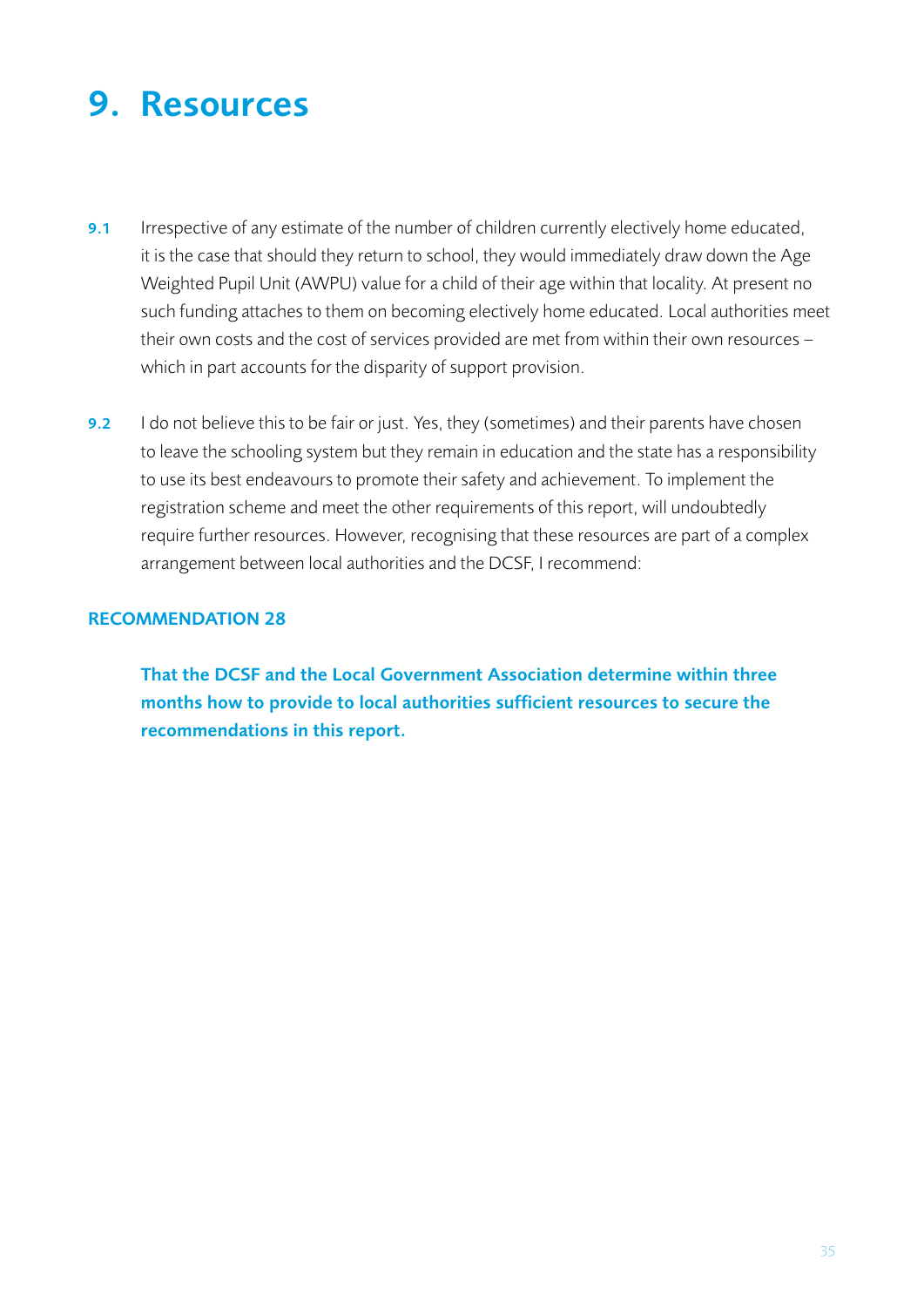# 10.Issues Out of Scope of this Inquiry and the need for further research

10.1 Inevitably during the course of an inquiry, matters arise that require answers, yet either no answer is easily forthcoming, or in searching for it, one becomes aware that the evidence does not exist. In particular I am concerned by two issues. First, what constitutes 'autonomous' learning. Could it be, as many home educating parents have argued, it defies definition but provides the ultimate opportunity for children to develop at their own rate and expands their talents and aptitudes thought the pursuit of personal interest. Or, does it present a more serious concern for a quality of education that lacks pace, rigour and direction. I come to no conclusion but believe further research into the efficacy of autonomous learning is essential. Case law offers some insight:<sup>23</sup>

 *"...in our judgment "education" demands at least an element of supervision; merely* to allow a child to follow its own devices in the hope that it will acquire knowledge by imitation, experiment or experience in its own way and in its own good time is neither  *systematic nor instructive…such a course would not be education but, at best, childminding."*<sup>23</sup>

- 10.2 My second issue in part relates to the first. I am not convinced by the existing research studies on the outcomes for home educated children both in this country and elsewhere. Although some (but not all) studies have found that home educated children outperform schooled children on a range of indicators, the results may be attributable to parental characteristics (e.g. better educated parents with higher incomes). Some of the studies were also based on small samples and therefore the ability to generalise is limited. Some were based on self selecting, and therefore biased, samples. The diverse characteristics of home educated children make it difficult to generalise about their academic performance.
- 10.3 Furthermore, little is known about the collective outcomes for home educated children in terms of their qualifications and employment. Evidence offered to this inquiry on the proportion of home educated young people who are not in education, employment or training (NEET) was inconclusive. Again I believe further research is necessary that seeks information on progression to further and higher education and employment.
- 10.4 I suspect that should the recommendations in this report be accepted, these matters will demand and receive further attention.

<sup>23</sup> Harrison and Harrison v Stevenson (1982) QB (DC) 729/81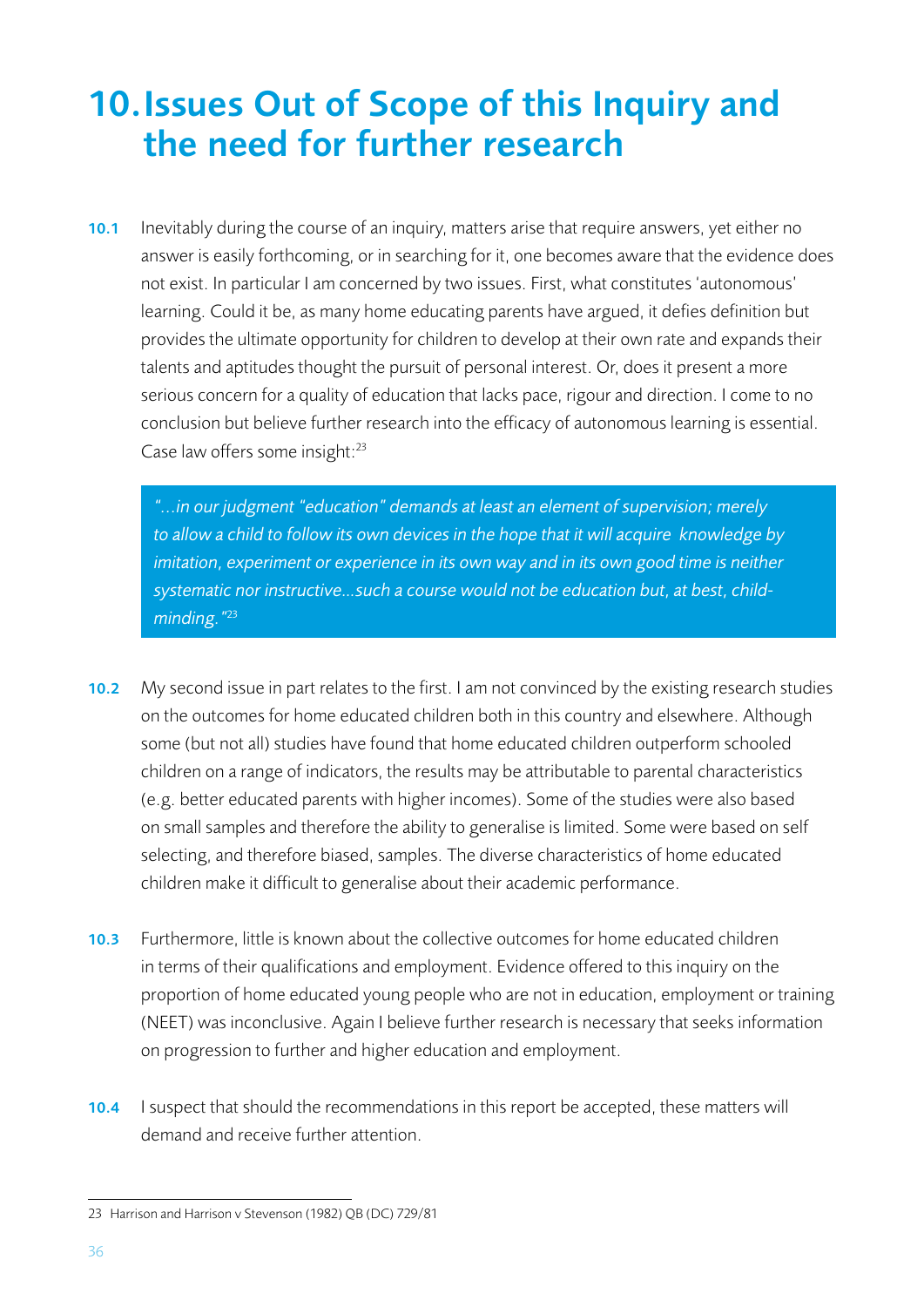# 11.Conclusion

- 11.1 International comparison suggests that of all countries with highly developed education systems, England is the most liberal in its approach to elective home education. Legislation from the 1930s banning elective home education still persists in Germany and most European countries require registration, whereas New Zealand demands that the "person will be taught at least as regularly and as well as in registered school."<sup>24</sup> The majority of other countries also have processes for registration and the systematic monitoring of elective home education and require evidence of progress, often specifically in mathematics and reading.
- 11.2 The recommendations in this review do not go that far. I have sought to strike a balance between the rights of parents and the rights of the child, and offer, through registration and other recommendations, some assurance on the greater safety of a number of children.
- 11.3 I recognise that much of what is proposed can be implemented and achieved through advice and changes in guidance in due course. However I believe certain recommendations require immediate action. To that end, I urge the DCSF to respond to recommendations 1, 7, 23 and 24 as summarised in the next chapter, at the next available opportunity.

<sup>24</sup> New Zealand Education Act 1989 No. 80 (as at 17 December 2008) Public Act, 21(1)(a)(i)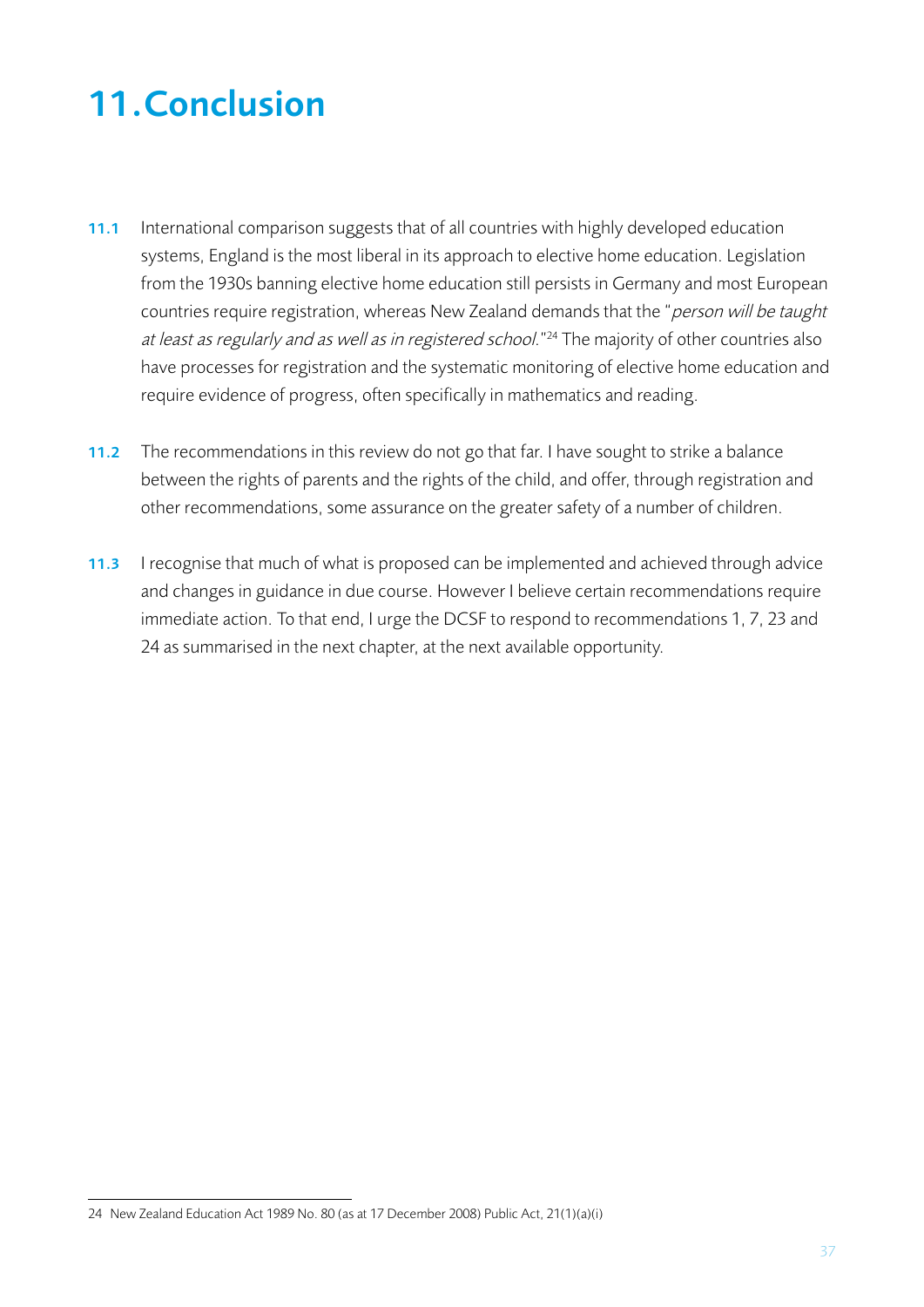# 12.Summary of Recommendations

### Recommendation 1

That the DCSF establishes a compulsory national registration scheme, locally administered, for all children of statutory school age, who are, or become, electively home educated.

- This scheme should be common to all local authorities.
- Registration should be renewed annually.
- Those who are registering for the first time should be visited by the appropriate local authority officer within one month of registration.
- Local authorities should ensure that all home educated children and young people already known to them are registered on the new scheme within one month of its inception and visited over the following twelve months, following the commencement of any new legislation.
- Provision should be made to allow registration at a local school, children's centre or other public building as determined by the local authority.
- When parents are thinking of deregistering their child/children from school to home educate, schools should retain such pupils on roll for a period of 20 school days so that should there be a change in circumstances, the child could be readmitted to the school. This period would also allow for the resolution of such difficulties that may have prompted the decision to remove the child from school.
- National guidance should be issued on the requirements of registration and be made available online and at appropriate public buildings. Such guidance must include a clear statement of the statutory basis of elective home education and the rights and responsibilities of parents.
- At the time of registration parents/carers/guardians must provide a clear statement of their educational approach, intent and desired/planned outcomes for the child over the following twelve months.
- Guidance should be issued to support parents in this task with an opportunity to meet local authority officers to discuss the planned approach to home education and develop the plan before it is finalised. The plan should be finalised within eight weeks of first registration.
- As well as written guidance, support should encompass advice from a range of advisers and organisations, including schools. Schools should regard this support as a part of their commitment to extended schooling.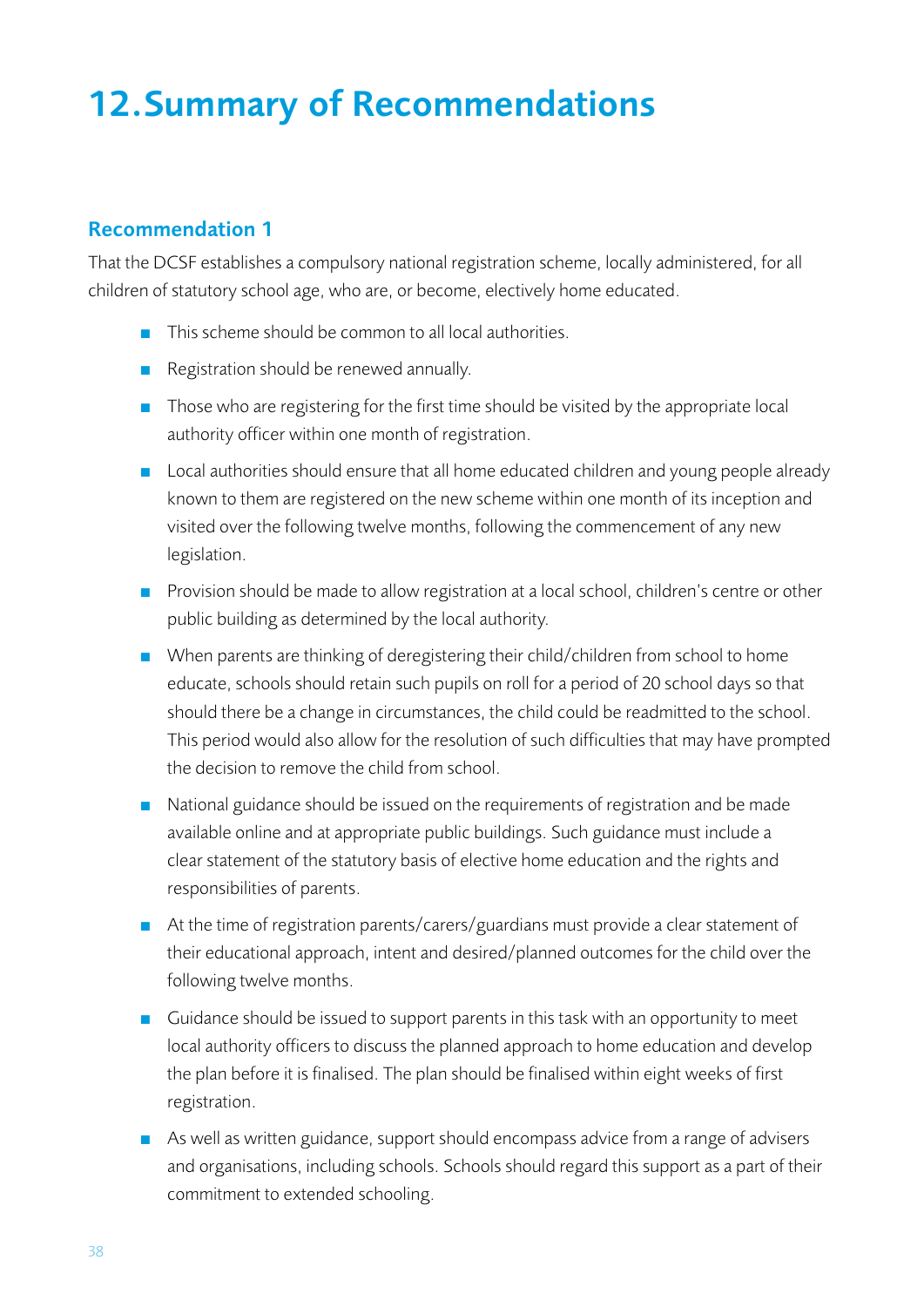- Where a child is removed from a school roll to be home educated, the school must provide to the appropriate officer of the local authority a record of the child's achievement to date and expected achievement, within 20 school days of the registration, together with any other school records.
- Local authorities must ensure that there are mechanisms/systems in place to record and review registrations annually.

## Recommendation 2

That the DCSF review the current statutory definition of what constitutes a "suitable" and "efficient" education in the light of the Rose review of the primary curriculum, and other changes to curriculum assessment and definition throughout statutory school age. Such a review should take account of the five Every Child Matters outcomes determined by the 2004 Children Act, should not be overly prescriptive but be sufficiently defined to secure a broad, balanced, relevant and differentiated curriculum that would allow children and young people educated at home to have sufficient information to enable them to expand their talents and make choices about likely careers. The outcome of this review should further inform guidance on registration.

Home educators should be engaged in this process.

## Recommendation 3

That all local authorities analyse the reasons why parents or carers chose elective home education and report those findings to the Children's Trust Board, ensuring that this analysis contributes to the debate that determines the Children and Young People's Plan.

## Recommendation 4

That the local authority should establish a Consultative Forum for home educating parents to secure their views and representative opinion. Such a body could be constituted as a sub-group of the Children's Trust with a role in supporting the development of the Children's Trust, and the intentions of the local authority with regard to elective home education.

## Recommendation 5

That the DCSF should bring forward proposals requiring all local authorities to report to the Children's Trust Board making clear how it intends to monitor and support children and young people being educated at home, in accord with Recommendation 1.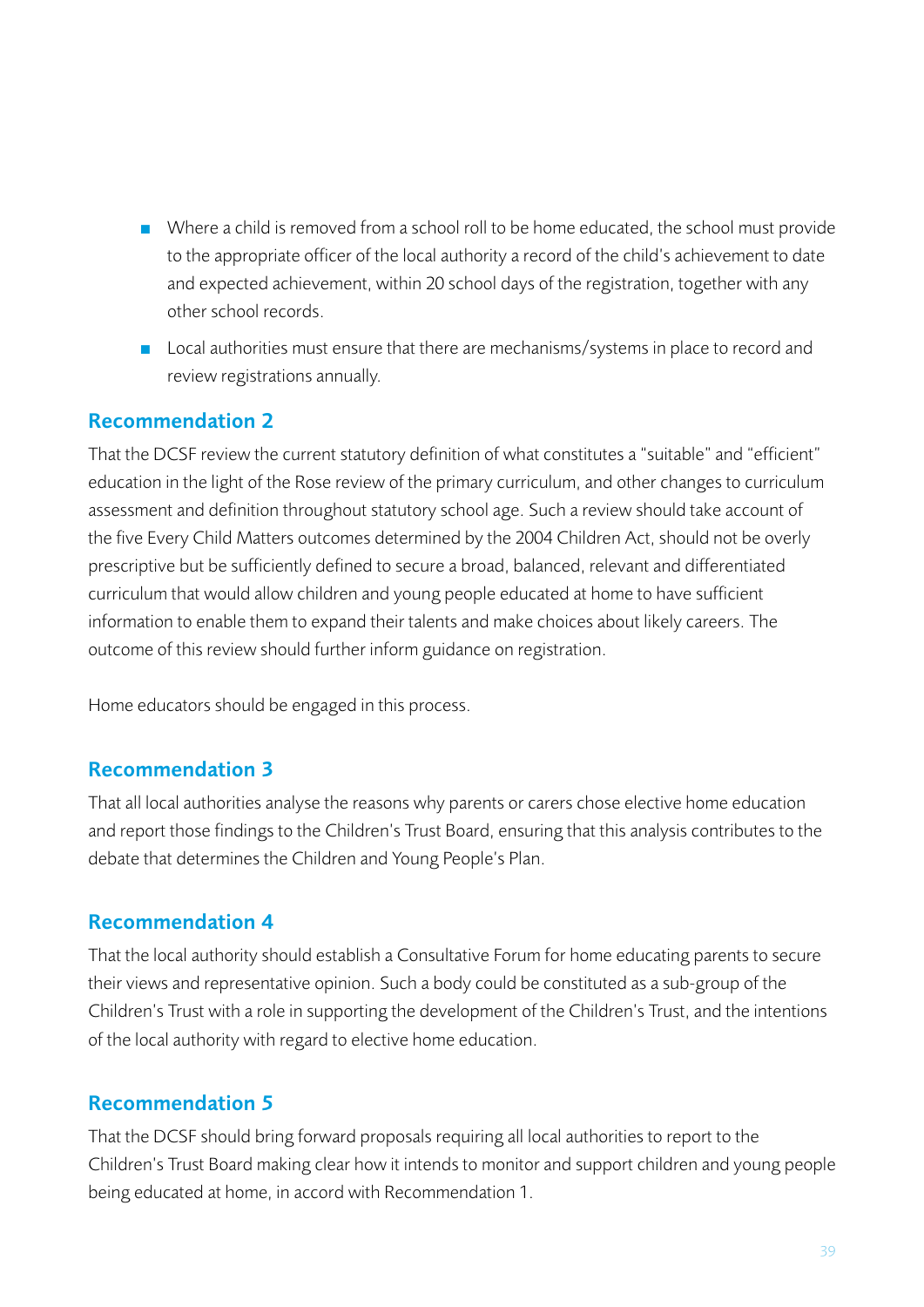### Recommendation 6

That local authorities should where appropriate commission the monitoring and support of home education through the local Children's Trust Board, thereby securing a multidisciplinary approach and the likely use of expertise from other agencies and organisations including the voluntary sector.

### Recommendation 7

The DCSF should bring forward proposals to change the current regulatory and statutory basis to ensure that in monitoring the efficiency and suitability of elective home education:

- That designated local authority officers should:
	- have the right of access to the home;
	- have the right to speak with each child alone if deemed appropriate or, if a child is particularly vulnerable or has particular communication needs, in the company of a trusted person who is not the home educator or the parent/carer.

In so doing, officers will be able to satisfy themselves that the child is safe and well.

- That a requirement is placed upon local authorities to secure the monitoring of the effectiveness of elective home education as determined in Recommendation 1.
- That parents be required to allow the child through exhibition or other means to demonstrate both attainment and progress in accord with the statement of intent lodged at the time of registration.

### Recommendation 8

That reasonable warning of intended visit and invitation to exhibit should be given to home educators, parents and carers, not less than two weeks in advance. A written report of each visit must be filed within 21 days and copied to the home educating parent and child. A suitable process for factual correction and challenge to the content must be in place and made known to all parties.

### Recommendation 9

That all local authority officers and others engaged in the monitoring and support of elective home education must be suitably trained. This training must include awareness of safeguarding issues and a full understanding of the essential difference, variation and diversity in home education practice, as compared to schools. Wherever possible and appropriate, representatives of the home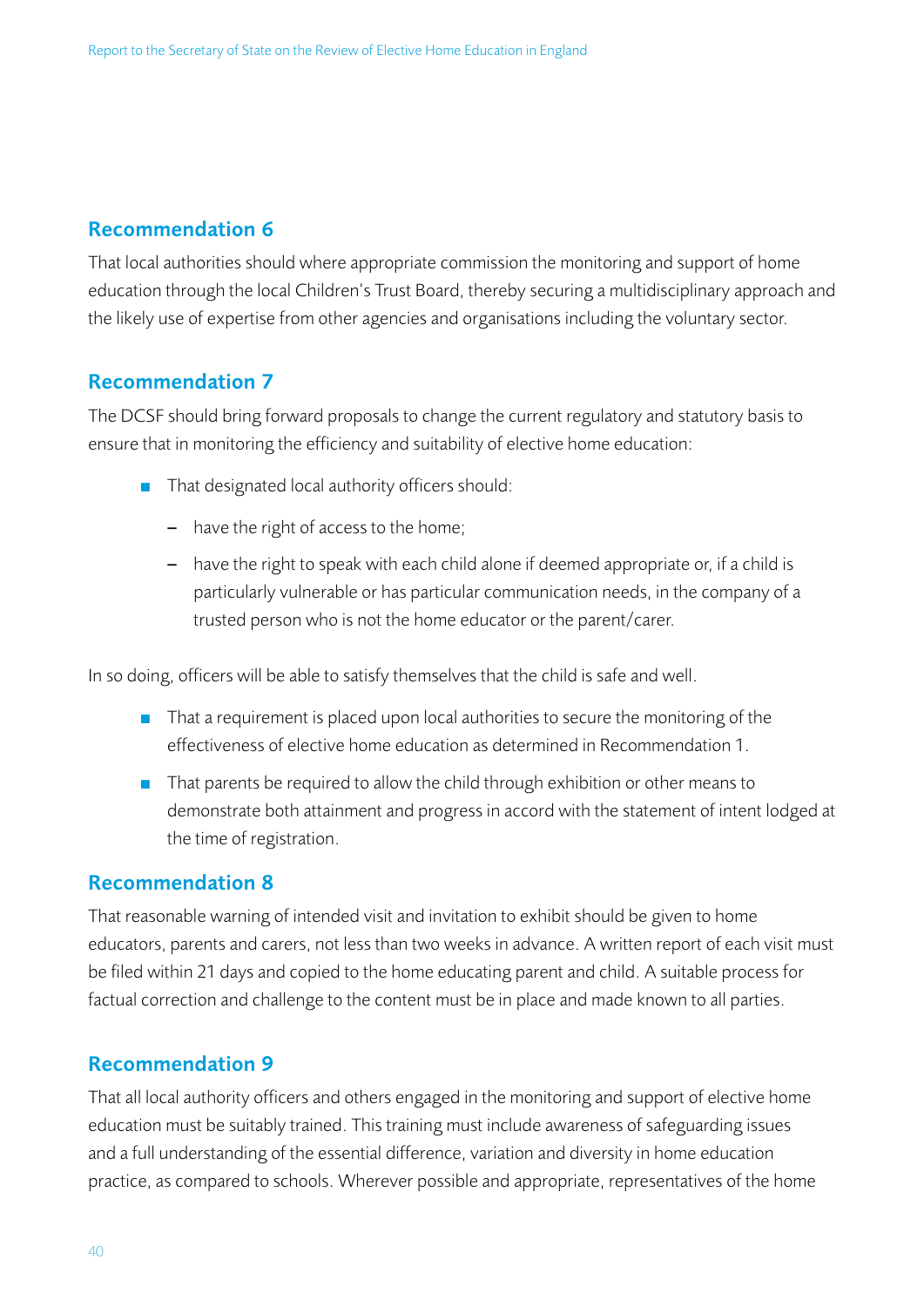educating community should be involved in the development and/or provision of such training. It is recommended that all officers be trained in the use of the Common Assessment Framework.

## Recommendation 10

That all local authorities should offer a menu of support to home educating families in accord with the requirements placed upon them by the power of wellbeing, extended schools and community engagement and other legislation. To that end local authorities must provide support for home educating children and young people to find appropriate examination centres and provide entries free to all home educated candidates who have demonstrated sufficiently their preparedness through routine monitoring, for aII DCSF funded qualifications.

### Recommendation 11

That in addition to Recommendation 10 above, local authorities should, in collaboration with schools and colleges:

- Extend and make available the opportunities of flexi-schooling.
- Extend access to school libraries, sports facilities, school visits, specialist facilities and key stage assessment.
- Provide access to specialist music tuition on the same cost basis.
- Provide access to work experience.
- Provide access to post 14 vocational opportunities.
- Signpost to third sector support where they have specialist experience and knowledge, for example, provision for bullied children.

## Recommendation 12

- BECTA considers the needs of the home educating community in the national roll out of the home access initiative
- That local authorities consider what support and access to ICT facilities could be given to home educating children and young people through the existing school networks and the use of school based materials
- That the QCA should consider the use of ICT in the testing and exam process with regard to its impact on home educated children and young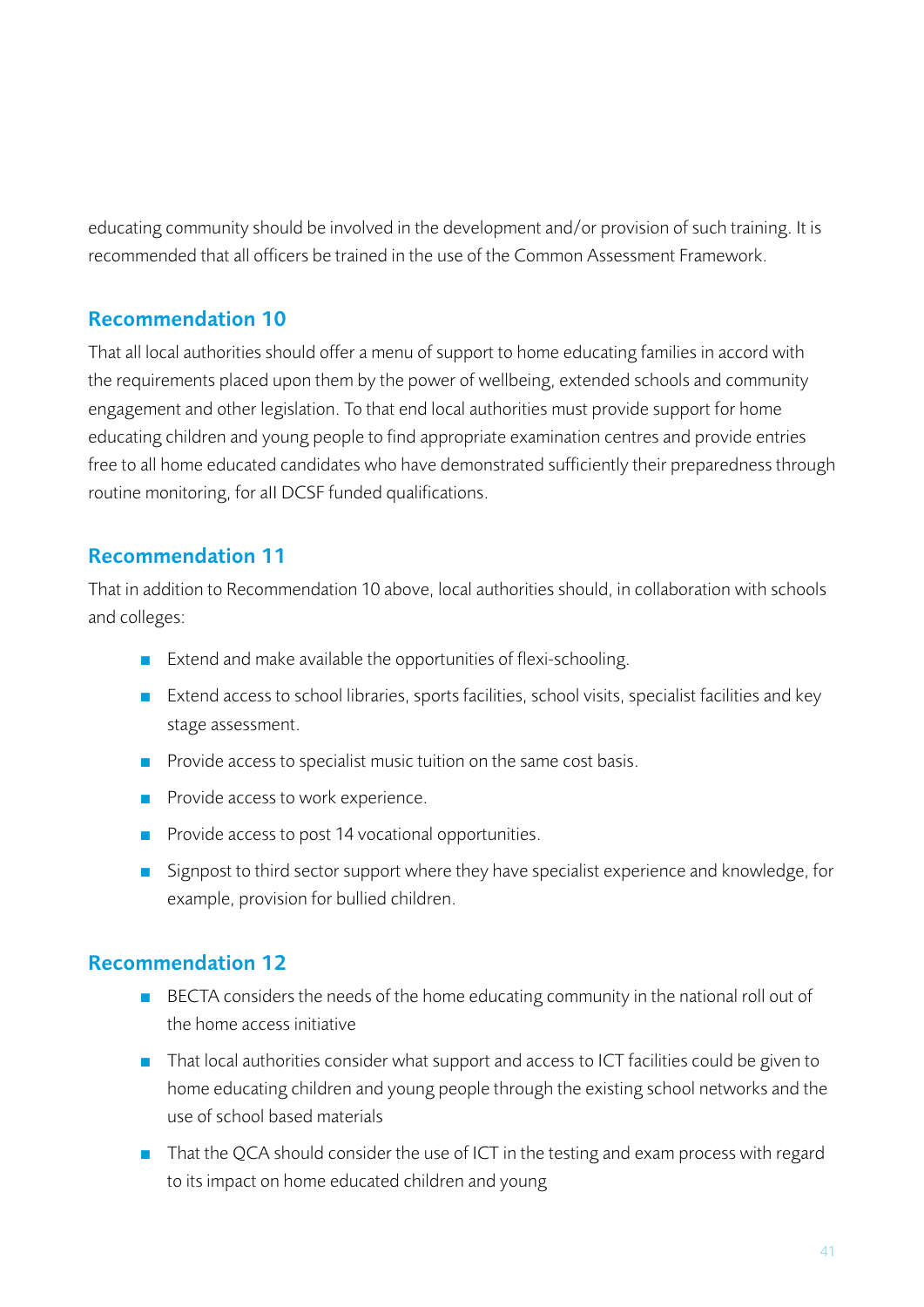### Recommendation 13

That local authority provision in regard to elective home education is brought into the scope of Ofsted's assessment of children's services within the Comprehensive Area Assessment through information included in the National Indicator Set (Recommendation 25), the annual LSCB report (Recommendation 21) and any other relevant information available to inspectors.

### Recommendation 14

That the DCSF require all local authorities to make an annual return to the Children's Trust Board regarding the number of electively home educated children and young people and the number of School Attendance Orders and Education Supervision Orders as defined in the 1996 Education Act, issued to home educated children and young people.

### Recommendation 15

That the DCSF take such action as necessary to prevent schools or local authorities advising parents to consider home education to prevent permanent exclusion or using such a mechanism to deal with educational or behavioural issues.

### Recommendation 16

That the DCSF bring forward proposals to give local authorities power of direction with regard to school places for children and young people returning to school from home education above planned admission limits in circumstances where it is quite clear that the needs of the child or young person could not be met without this direction.

## Recommendation 17

That the Ofsted review of SEN provision give due consideration to home educated children with special educational needs and make specific reference to the support of those children.

### Recommendation 18

That the DCSF should reinforce in guidance to local authorities the requirement to exercise their statutory duty to assure themselves that education is suitable and meets the child's special educational needs. They should regard the move to home education as a trigger to conduct a review and satisfy themselves that the potentially changed complexity of education provided at home, still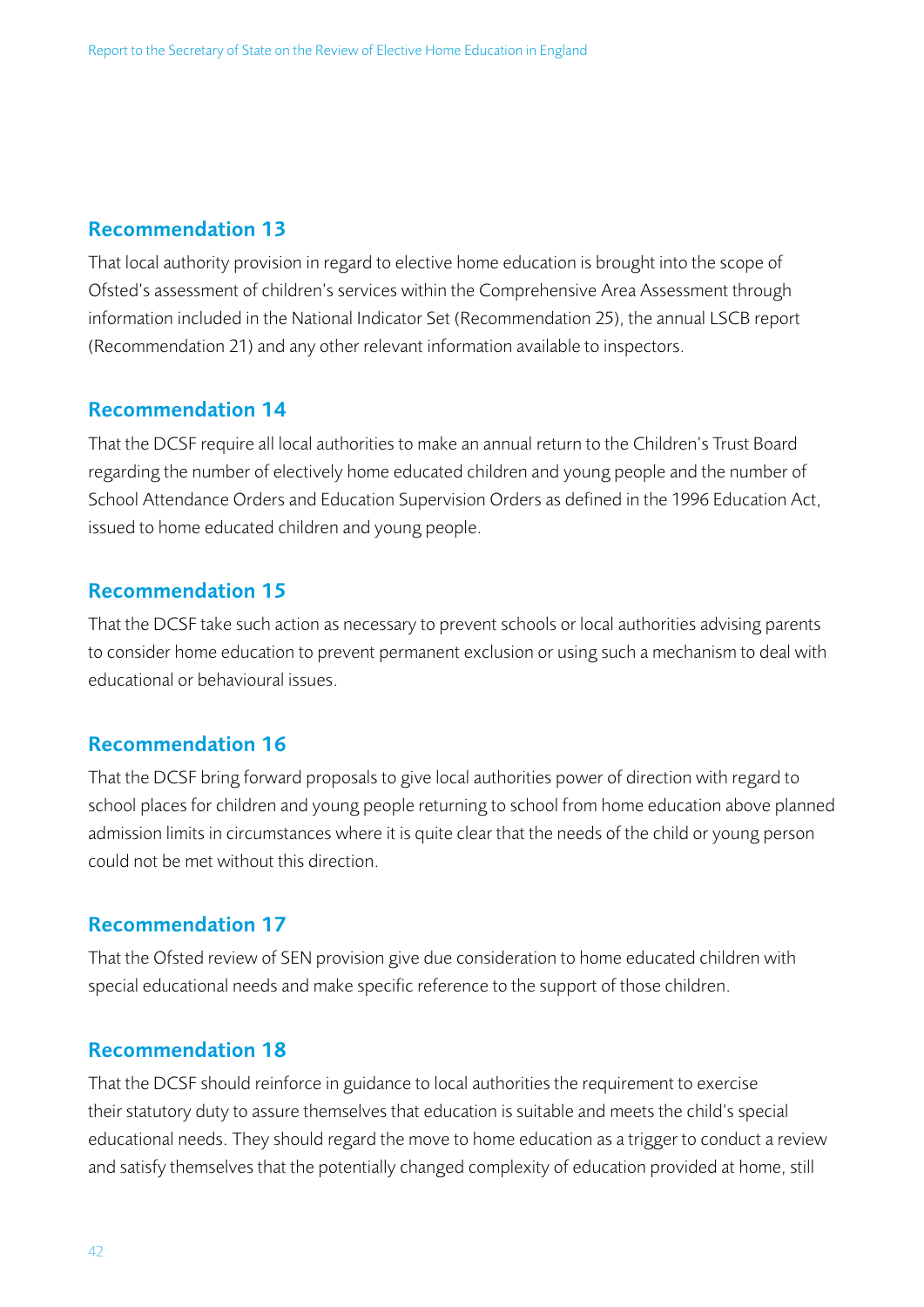constitutes a suitable education. The statement should then be revised accordingly to set out that the parent has made their own arrangements under section 7 of the Education Act 1996.

In the wake of the Ofsted review, changes to the SEN framework and legislation may be required.

### Recommendation 19

That the statutory review of statements of SEN in accord with Recommendation 18 above be considered as fulfilling the function of mandatory annual review of elective home education recommended previously.

### Recommendation 20

When a child or young person without a statement of special educational needs has been in receipt of School Action Plus support, local authorities and other agencies should give due consideration to whether that support should continue once the child is educated at home – irrespective of whether or not such consideration requires a new commissioning of service.

## Recommendation 21

That the Children's Trust Board ensures that the Local Safeguarding Children Board (LSCB) reports to them on an annual basis with regard to the safeguarding provision and actions taken in relation to home educated children. This report shall also be sent to the National Safeguarding Delivery Unit. Such information should be categorised thereby avoiding current speculation with regard to the prevalence of child protection concerns amongst home educated children which may well be exaggerated. This information should contribute to and be contained within the National Annual Report.

### Recommendation 22

That those responsible for monitoring and supporting home education, or commissioned so to do, are suitably qualified and experienced to discharge their duties and responsibilities set out in Working Together to Safeguard Children to refer to social care services children who they believe to be in need of services or where there is reasonable cause to suspect that a child is suffering, or is likely to suffer, significant harm.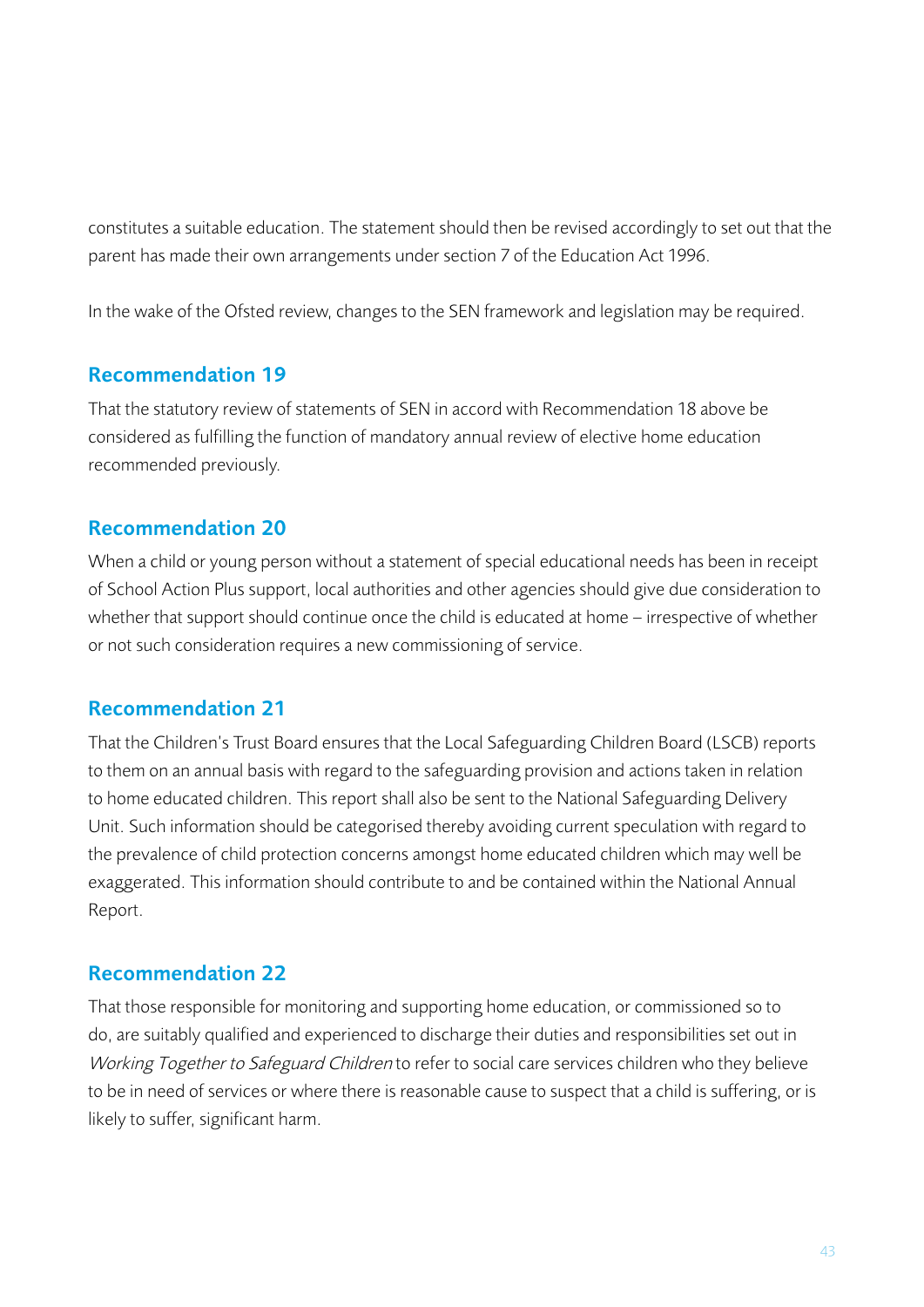### Recommendation 23

That local authority adult services and other agencies be required to inform those charged with the monitoring and support of home education of any properly evidenced concerns that they have of parents' or carers' ability to provide a suitable education irrespective of whether or not they are known to children's social care, on such grounds as

- alcohol or drug abuse
- incidents of domestic violence
- previous offences against children

### And in addition:

■ anything else which may affect their ability to provide a suitable and efficient education

This requirement should be considered in the Government's revision of Working Together to Safeguard Children Guidance.

### Recommendation 24

That the DCSF make such change as is necessary to the legislative framework to enable local authorities to refuse registration on safeguarding grounds. In addition local authorities should have the right to revoke registration should safeguarding concerns become apparent.

### Recommendation 25

That the DCSF, in its revision of the National Indicator Set indicated in its response to the recent Laming Review, should incorporate an appropriate target relating to the safeguarding of children in elective home education.

### Recommendation 26

DCSF should explore the potential for Centre for Excellence and Outcomes in Children and Young People's Services (C4EO) and other organisations, to identify and disseminate good practice regarding support for home education.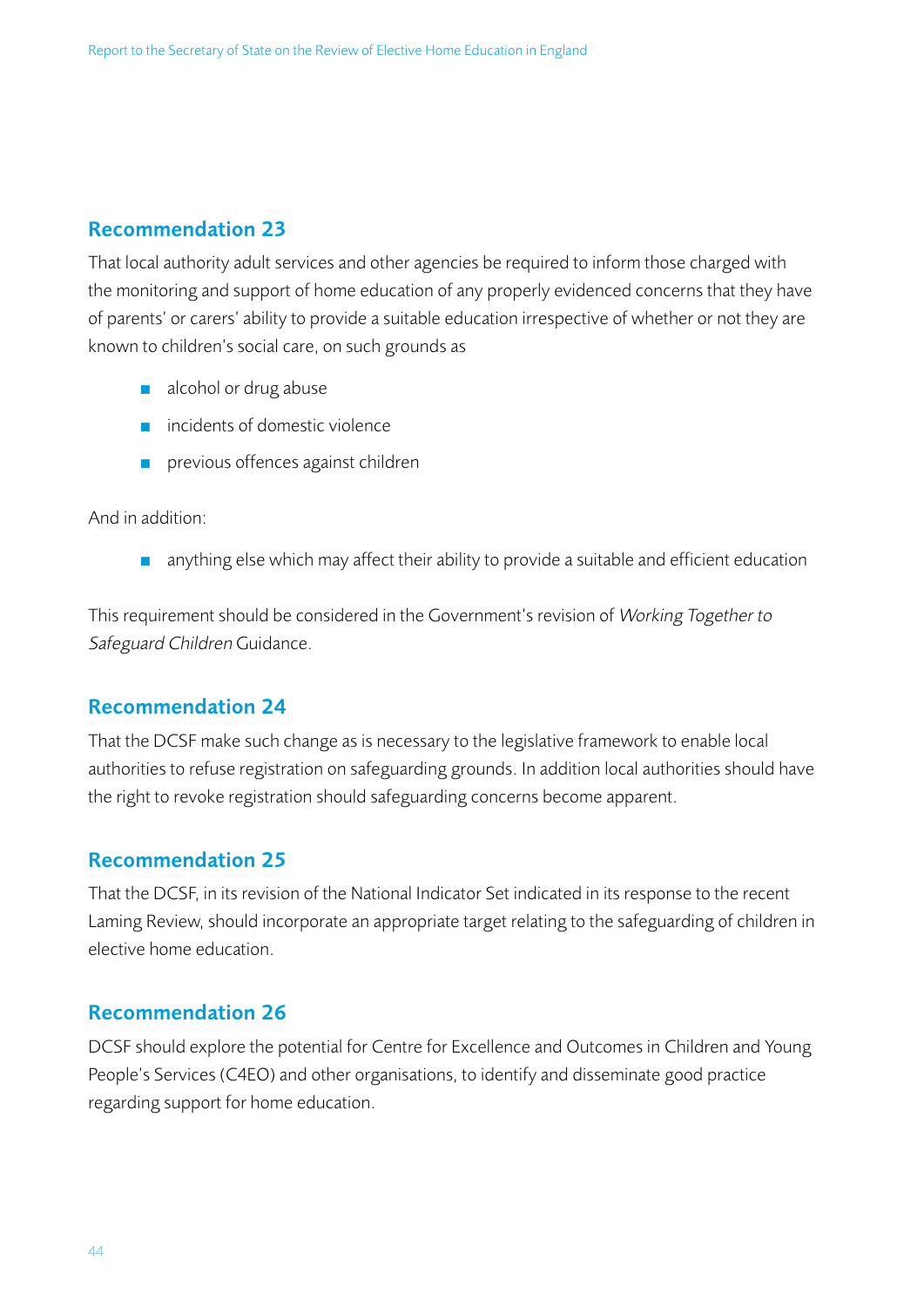## Recommendation 27

It is recommended that the Children's Workforce Development Council and the National Safeguarding Delivery Unit include the needs of this group of officers in their consideration of national training needs.

## Recommendation 28

That the DCSF and the Local Government Association determine within three months how to provide to local authorities sufficient resources to secure the recommendations in this report.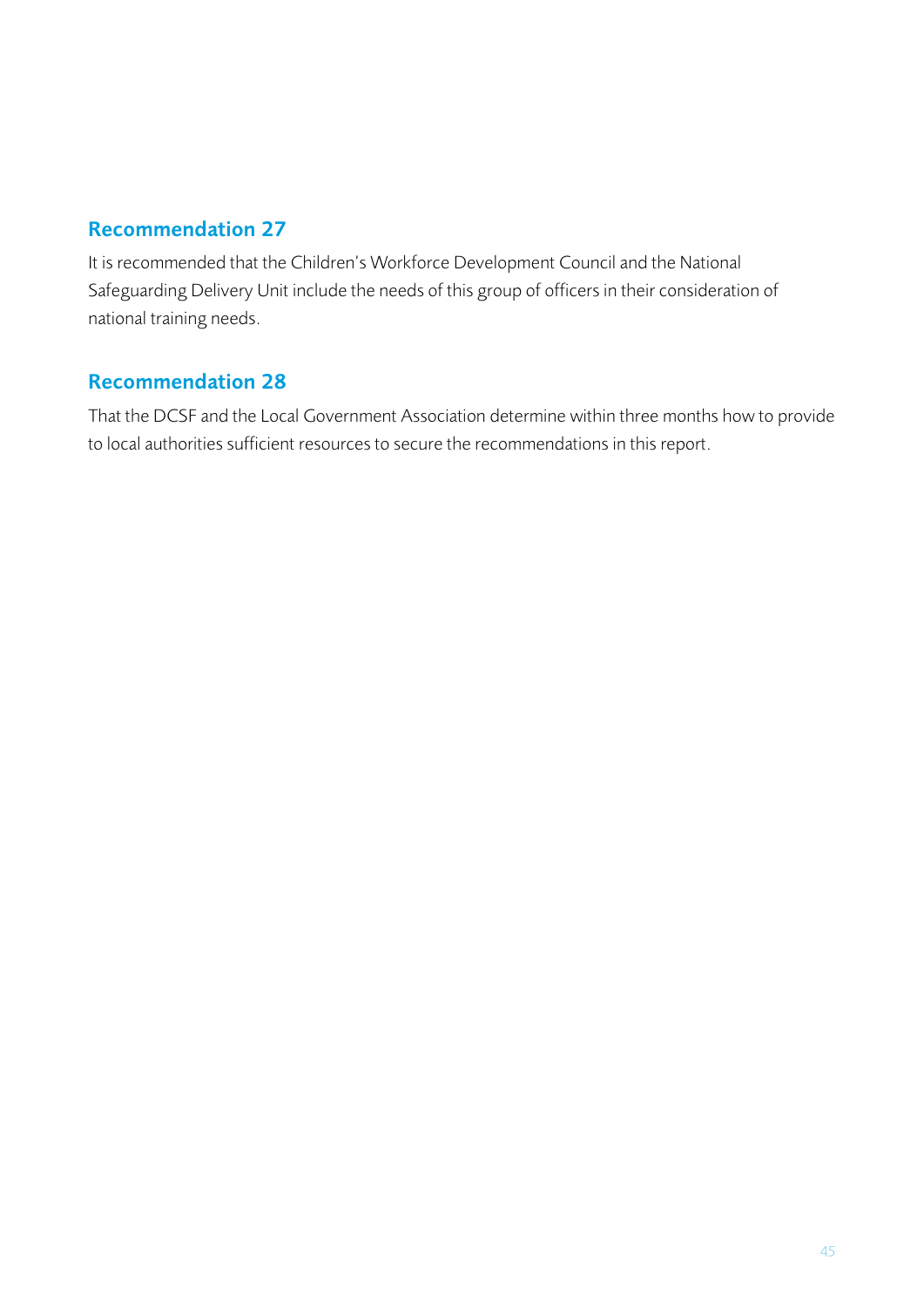# Annex A – Review Terms of Reference

### Background and Rationale

 The Department is committed to ensuring that systems for keeping children safe, and ensuring that they receive a suitable education, are as robust as possible. An independent review of home education is part of this continuing commitment.

 Parents have a well established right to educate their children at home and Government respects that right. There are no plans to change that position.

 However, where local authorities have concerns about the safety and welfare, or education, of a home educated child, effective systems must be in place to deal with those concerns. The review will assess the effectiveness of current arrangements and will, if necessary, make recommendations for improvements.

### Terms of reference

The review of home education will investigate:

- The barriers to local authorities and other public agencies in carrying out their responsibilities for safeguarding home educated children and advise on improvements to ensure that the five Every Child Matters outcomes are being met for home educated children;
- The extent to which claims of home education could be used as a 'cover' for child abuse such as neglect, forced marriage, sexual exploitation or domestic servitude and advise on measures to prevent this;
- Whether local authorities are providing the right type, level and balance of support to home educating families to ensure they are undertaking their duties to provide a suitable full time education to their children;
- Whether any changes to the current regime for monitoring the standard of home education are needed to support the work of parents, local authorities and other partners in ensuring all children achieve the Every Child Matters outcomes.

### Timing

 The review will be conducted over 4 months, starting in January 2009 and concluding in April 2009 with a published report in May 2009. Ministers will then consider whether any further work is required on any aspect of home education, on the basis of the findings contained in the review report.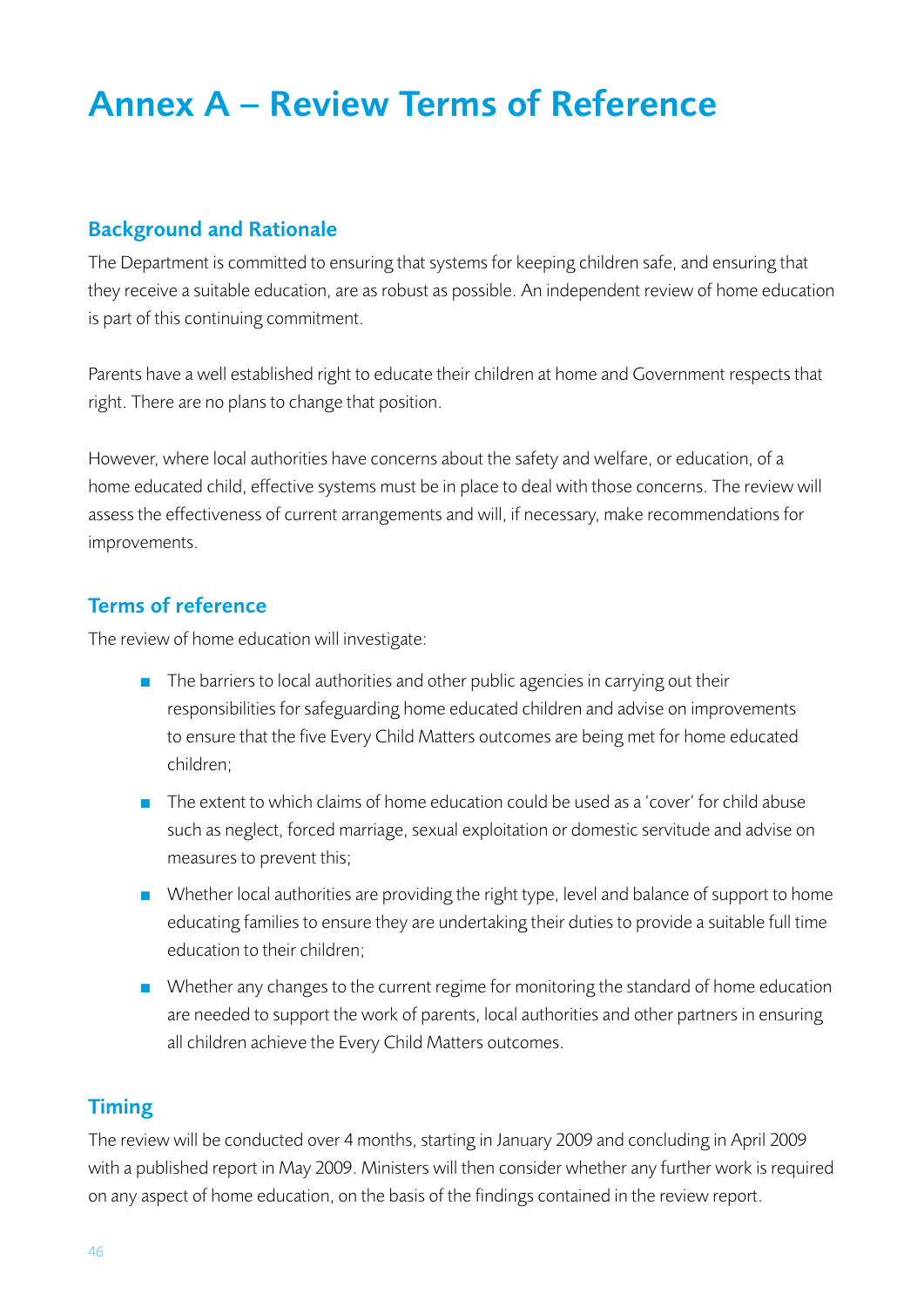# **Scope**

The Review will focus on practice in England but may consider relevant material from the devolved administrations within the UK and elsewhere.

## Review methodology

The review will be led by Graham Badman, former Managing Director, Children, Families and Education in Kent. It will:

- Map existing practice and consider the effectiveness of different practice including identifying best practice – in England and elsewhere in monitoring home education from an Every Child Matters perspective;
- Identify what evidence there is that claims of home education are, or could be, used as a 'cover' for child abuse under current monitoring practice;
- Consider evidence of the effectiveness of current monitoring practice contained in Serious Case Reviews, Joint Area Reviews and other relevant inspections and reviews;
- Seek evidence on how the systems operate in practice from key stakeholders including home education groups, home educating families, local authorities and children's charities;
- Identify areas for improvement and make recommendations for any changes to strengthen current arrangements.

The review will gather views and evidence through a literature review, a review of the law and guidance and a series of interviews with key stakeholders representing the range of interests. It will consider how effectively arrangements are currently operating, focusing on the operation of systems and procedures and not on individual cases. The review team will contact key stakeholders and invite submissions. Other stakeholders who wish to contribute can do so via a questionnaire available at www.dcsf.gov.uk/consultations.

The review will also consider the views of stakeholders gathered as part of the recent public consultation on the statutory guidance on children not receiving a suitable education.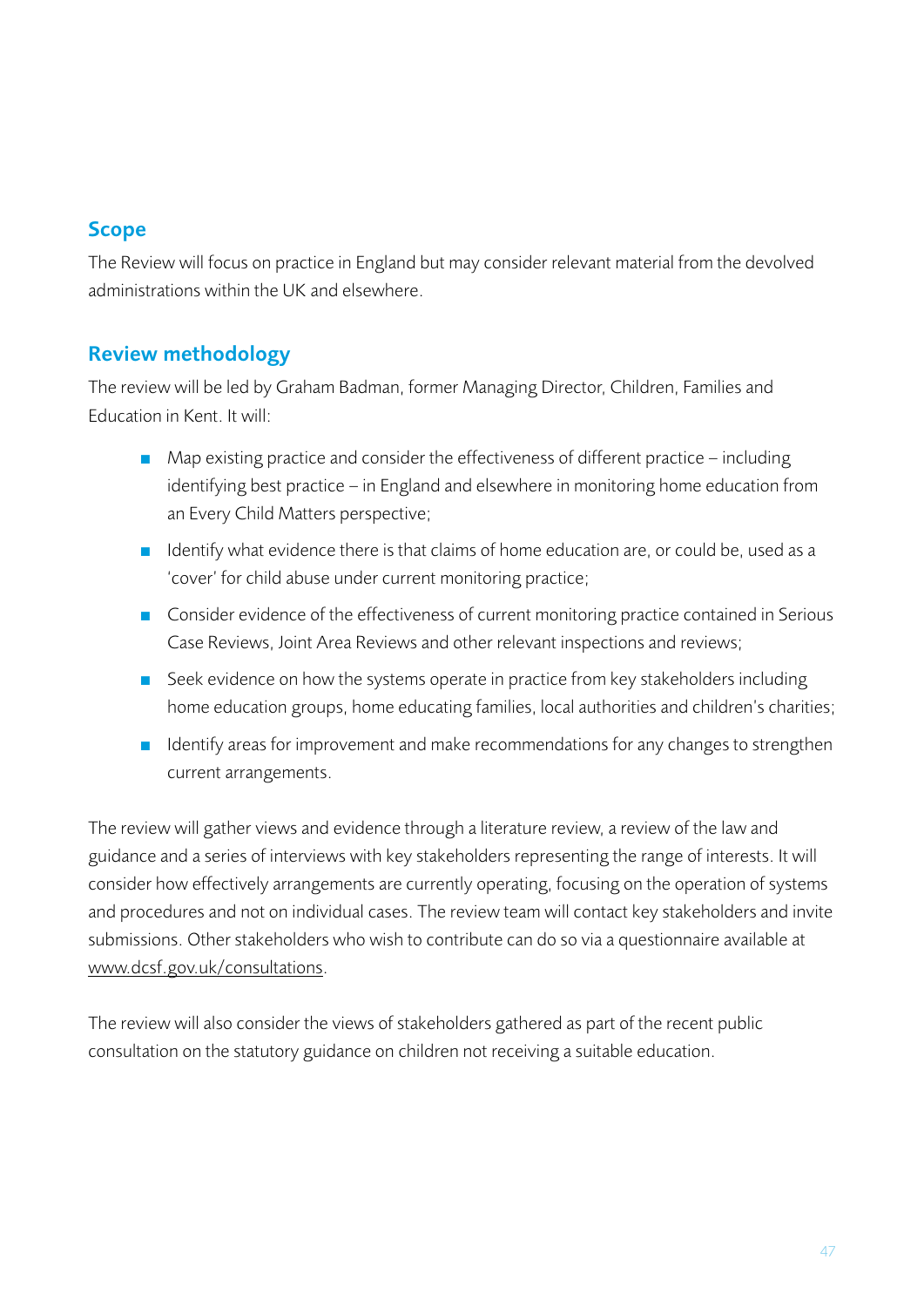# Annex B – List of Consultees

Association of Chief Police Officers Association of Directors of Children's Services Association of Education Welfare Managers Autism in Mind Bedfordshire County Council Birmingham City Council British Dyslexia Association Cheshire County Council Professor James Conroy Department of Health Derbyshire County Council Education Otherwise Family Education Trust Forced Marriage Unit, Foreign and Commonwealth Office Gloucestershire County Council Home Education Advisory Service Home Education Research Association Independent Panel for Special Educational Advice (IPSEA) Islamic Home Schooling Advisory Network Arthur Ivatts Leicestershire County Council Local Government Association National Association of Social Workers in Education National Autism Society NCB North Yorkshire County Council NSPCC Ofsted Dr Paula Rothermel Alison Sauer, Sauer Consulting Professor Alan Thomas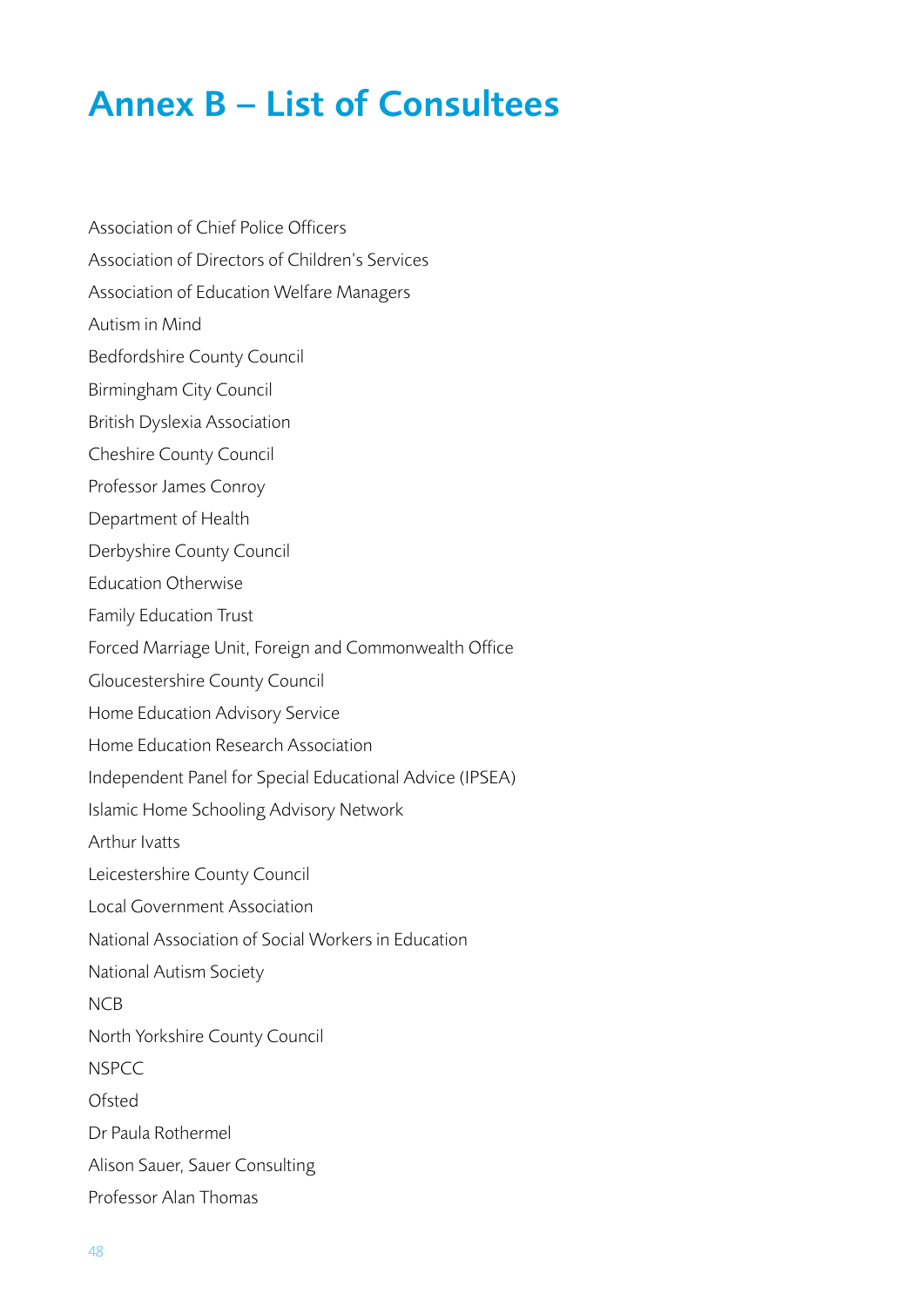Staffordshire County Council Wandsworth Council

West Sussex County Council

Wolverhampton Council

Worcestershire County Council

And numerous home educating parents and children.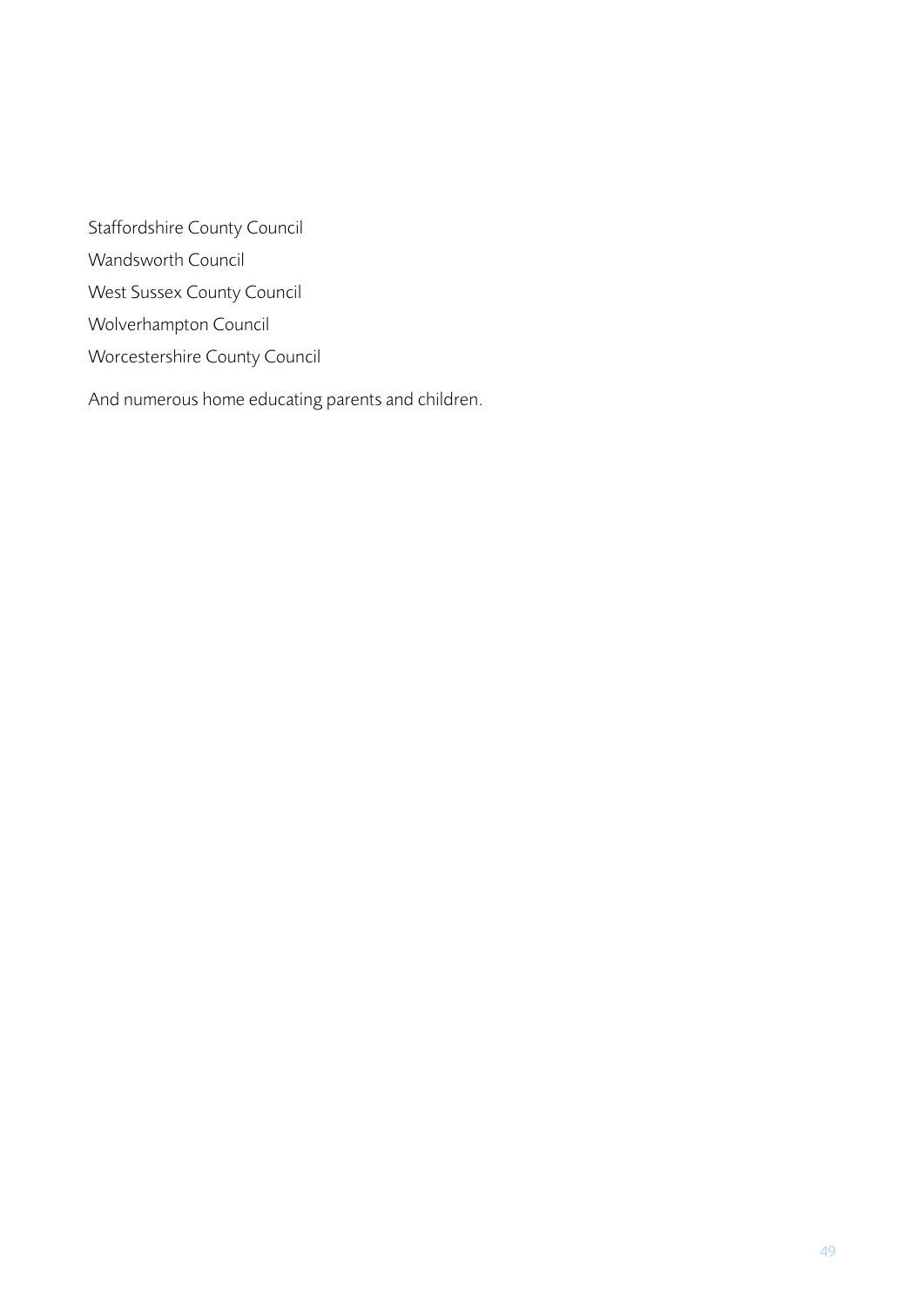# Annex C – Public call for evidence questionnaire

Thank you for taking the time to complete this questionnaire about home education.

The Government is committed to ensuring that systems for keeping children safe, and ensuring that they receive a suitable education, are as robust as possible. An independent review of home education is part of this continuing commitment. The Review will look in particular at if and how far home educated children have access to the five Every Child Matters outcomes (see www. everychildmatters.gov.uk for more information).

These outcomes are:

- Be healthy
- Stay safe
- Enjoy and achieve
- Make a positive contribution
- Achieve economic wellbeing

The full terms of reference for the review are available on-line at www.everychildmatters.gov.uk/ete/ homeeducation

The Secretary of State for Children, Schools and Families has asked Graham Badman CBE, to lead this independent review. Mr Badman is gathering evidence about current working arrangements from a range of key stakeholders such as home educating families and home educated children; local authority staff responsible for ensuring the safety, wellbeing and education of children and young people; and other organisations that represent children, young people and families, such as children's charities.

As part of that process, we would be very interested to hear your responses to the questions below.

Please return your completed questionnaire by Friday 20<sup>th</sup> February 2009 to homeeducation. review@dcsf.gsi.gov.uk

Thank you for taking time to respond to these questions.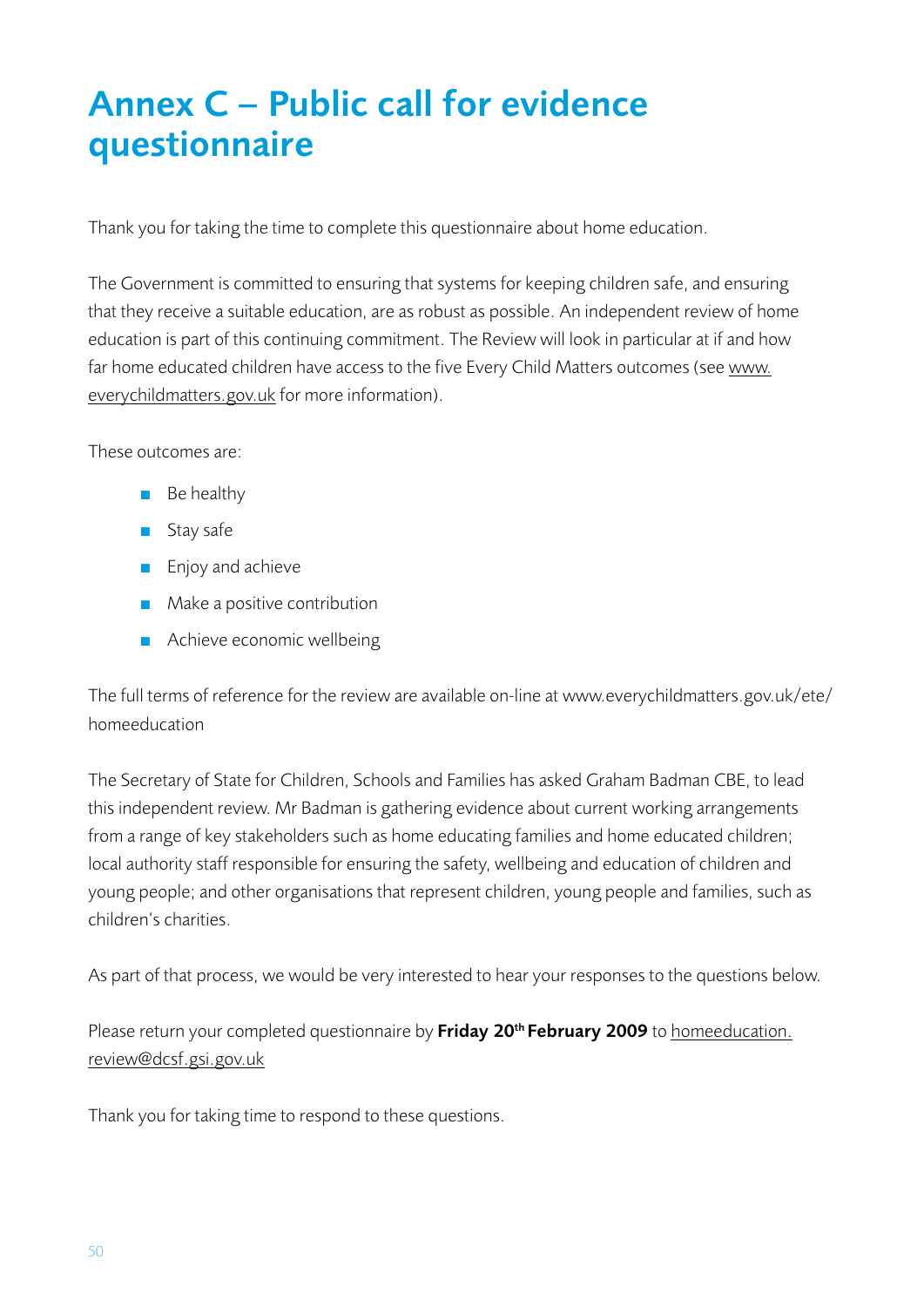# Section One – About You

# 1. Please specify in what capacity you are responding to this questionnaire.

|                                                                                 | Please<br>tick | Please provide more information if you wish |
|---------------------------------------------------------------------------------|----------------|---------------------------------------------|
| A home educating parent                                                         |                |                                             |
| A home educated child                                                           |                |                                             |
| Working in local authority<br>with responsibility for home<br>educated children |                |                                             |
| Working in local authority with<br>other responsibilities                       |                |                                             |
| Working with children or<br>families in another capacity<br>(e.g. third sector) |                |                                             |
| Member of the general public                                                    |                |                                             |
| Other organisation/capacity<br>(please specify)                                 |                |                                             |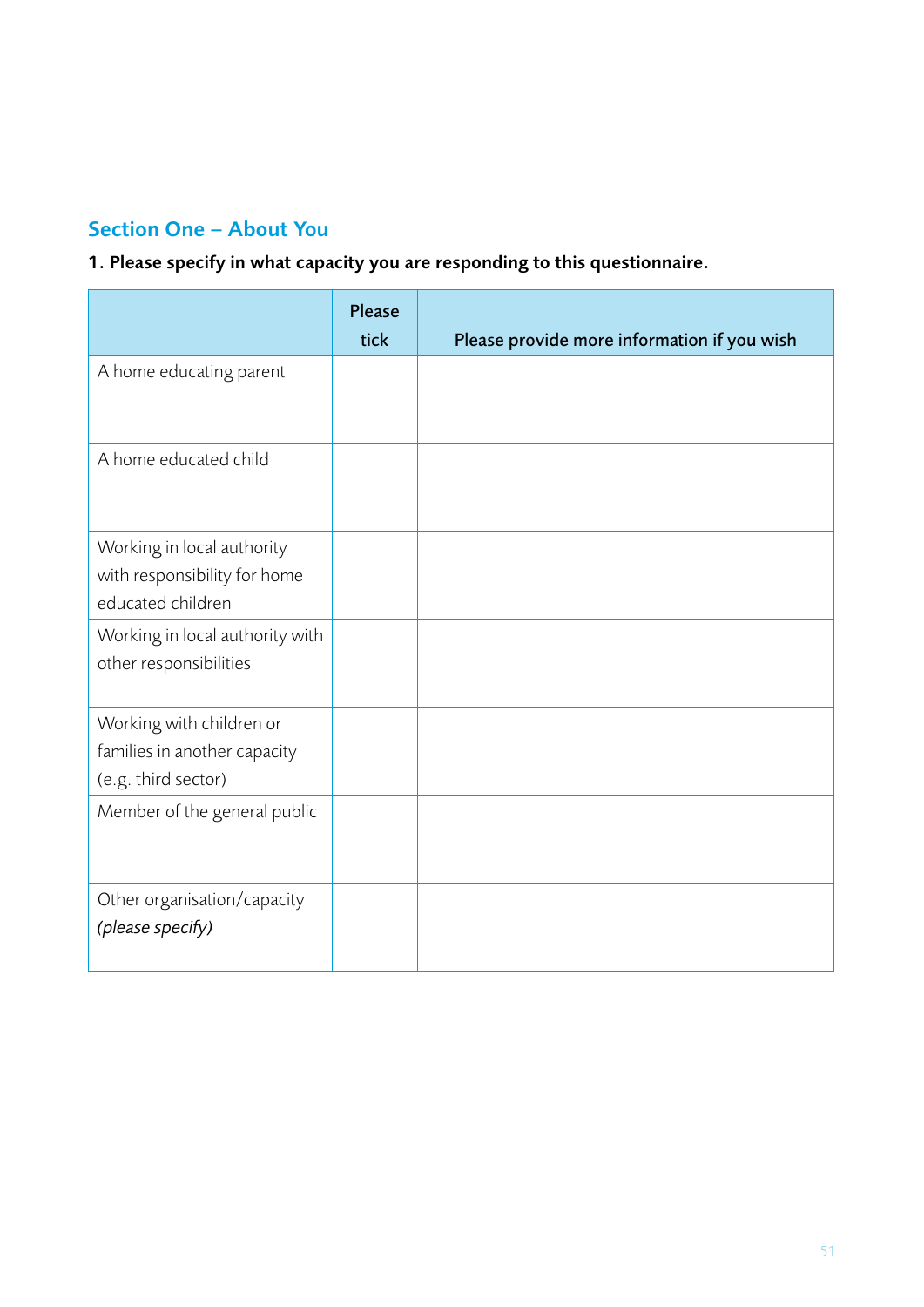## Section Two –Questions

2. Do you think the current system for safeguarding children who are educated at home is adequate?

| Yes | Why do you think that? |
|-----|------------------------|
|     |                        |
|     |                        |
|     |                        |
|     |                        |
| No  | Why do you think that? |
|     |                        |
|     |                        |

3. Do you think that home educated children are able to achieve the five Every Child Matters outcomes?

I **Yes**  $\Box$  Please say why for each of the five outcomes.

Don't know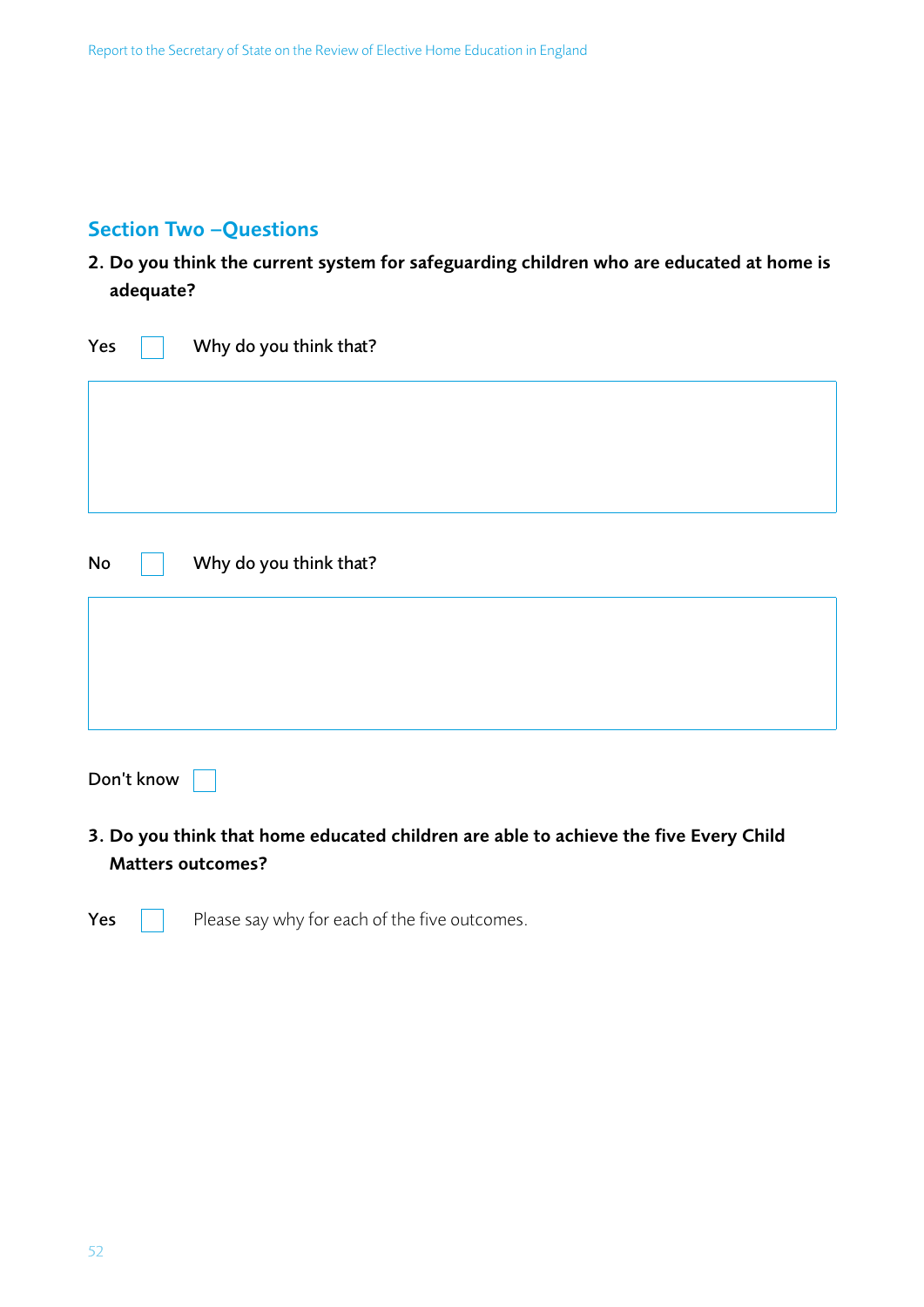| Be healthy                   |
|------------------------------|
| Stay safe                    |
| Enjoy and achieve            |
| Make a positive contribution |
| Achieve economic well-being  |

I No Please say why for each of the five outcomes.

| Be healthy                   |
|------------------------------|
| Stay safe                    |
| Enjoy and achieve            |
| Make a positive contribution |
| Achieve economic well-being  |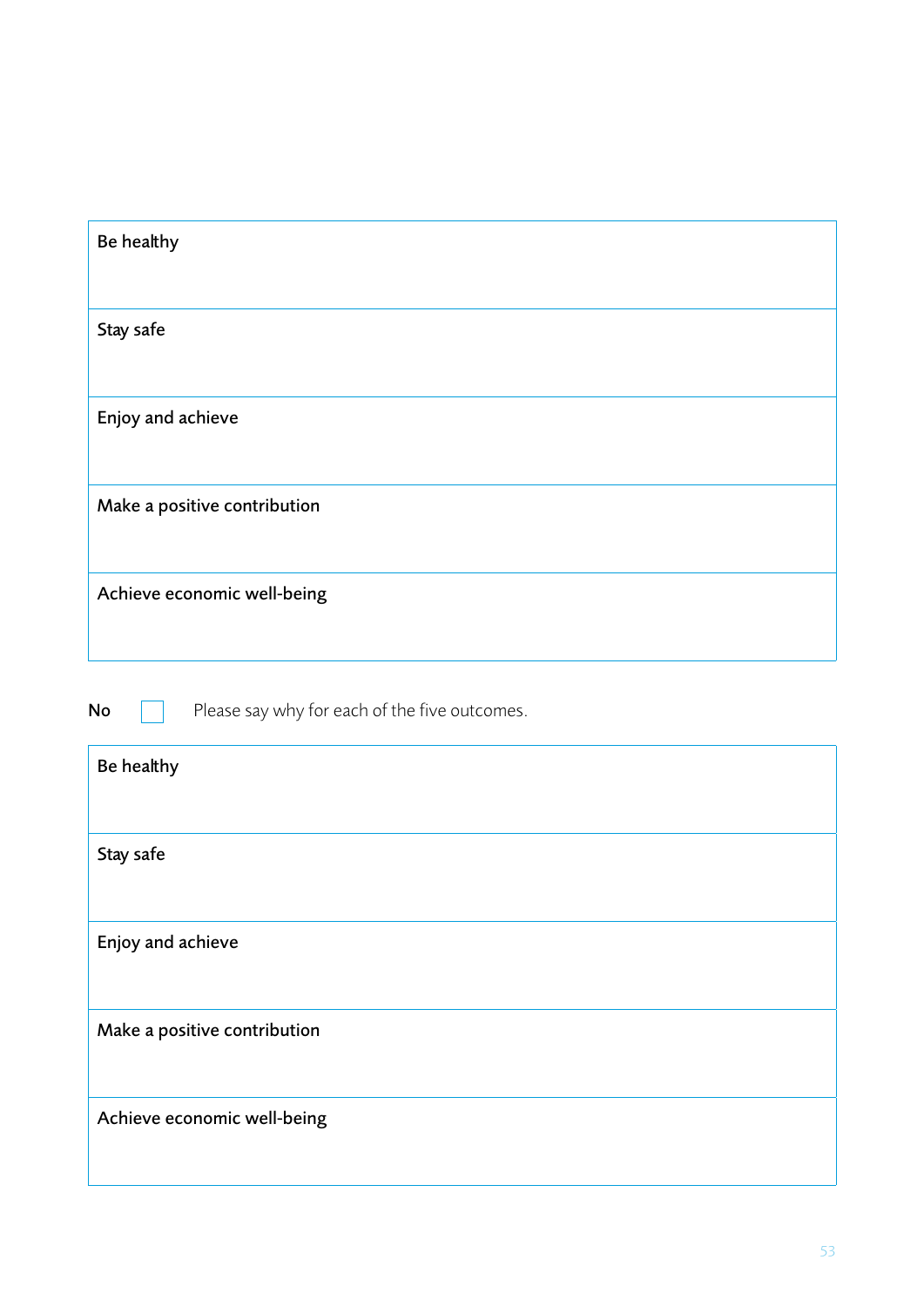# 4. Do you think that Government and local authorities have an obligation to ensure that all children in this country are able to achieve the five outcomes?

| Yes | How do you think Government should ensure this? |
|-----|-------------------------------------------------|
|     |                                                 |
|     |                                                 |
|     |                                                 |
|     |                                                 |
|     |                                                 |
|     |                                                 |
| No  | Why do you think that?                          |

| 5. Do you think there should be any changes made to the current system for supporting |  |  |
|---------------------------------------------------------------------------------------|--|--|
| home educating families?                                                              |  |  |

| Yes | What should they be? |  |  |
|-----|----------------------|--|--|
|     |                      |  |  |
|     |                      |  |  |
|     |                      |  |  |
|     |                      |  |  |
|     |                      |  |  |

Don't know [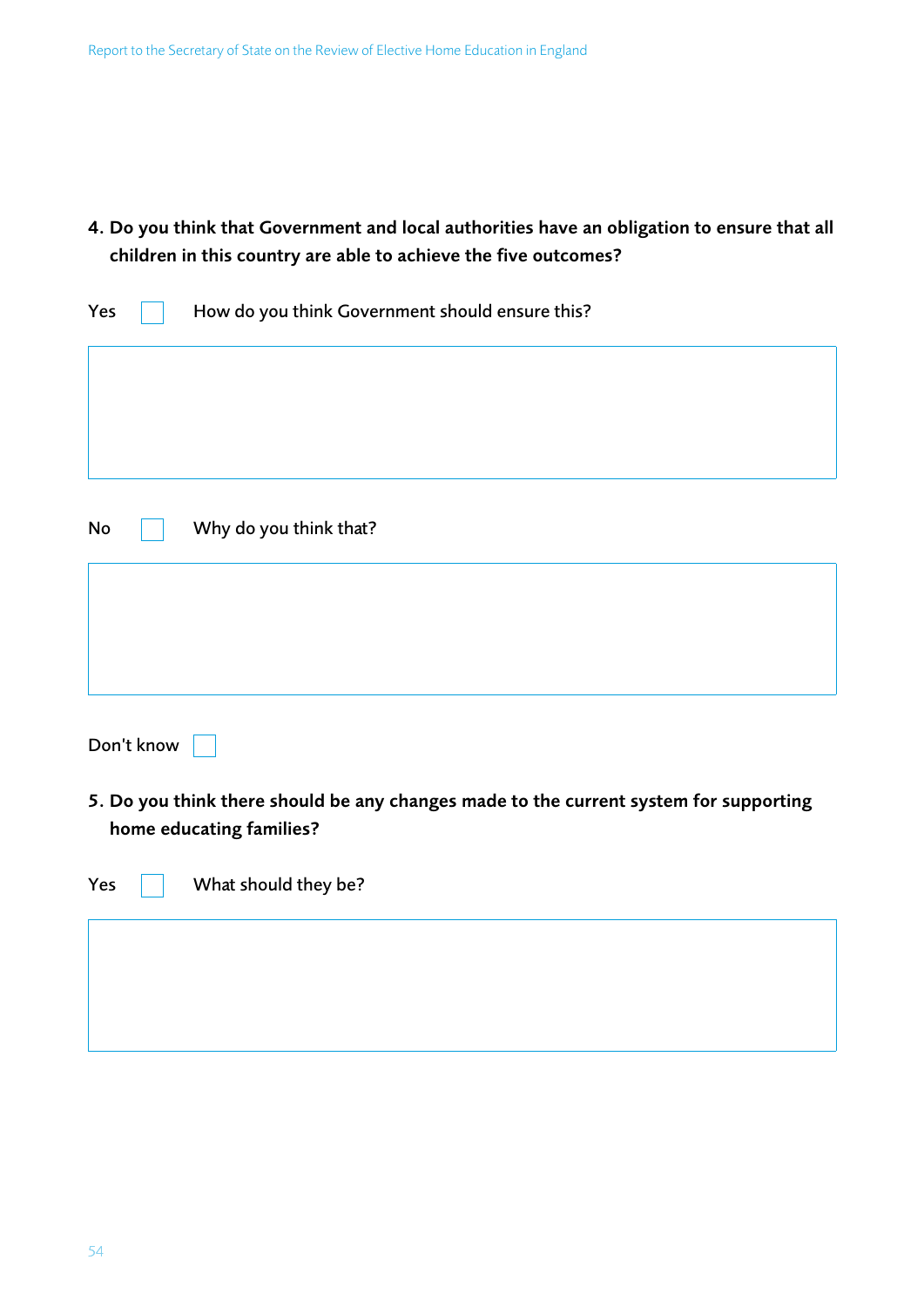| No         | Why do you think that?                                                                                            |
|------------|-------------------------------------------------------------------------------------------------------------------|
|            |                                                                                                                   |
|            |                                                                                                                   |
|            |                                                                                                                   |
| Don't know |                                                                                                                   |
|            | 6. Do you think there should be any changes made to the current system for monitoring<br>home educating families? |
| Yes        | What should they be?                                                                                              |
|            |                                                                                                                   |
|            |                                                                                                                   |
|            |                                                                                                                   |
| No         | Why do you think that?                                                                                            |
|            |                                                                                                                   |
|            |                                                                                                                   |
|            |                                                                                                                   |
|            |                                                                                                                   |
|            |                                                                                                                   |
| Don't know |                                                                                                                   |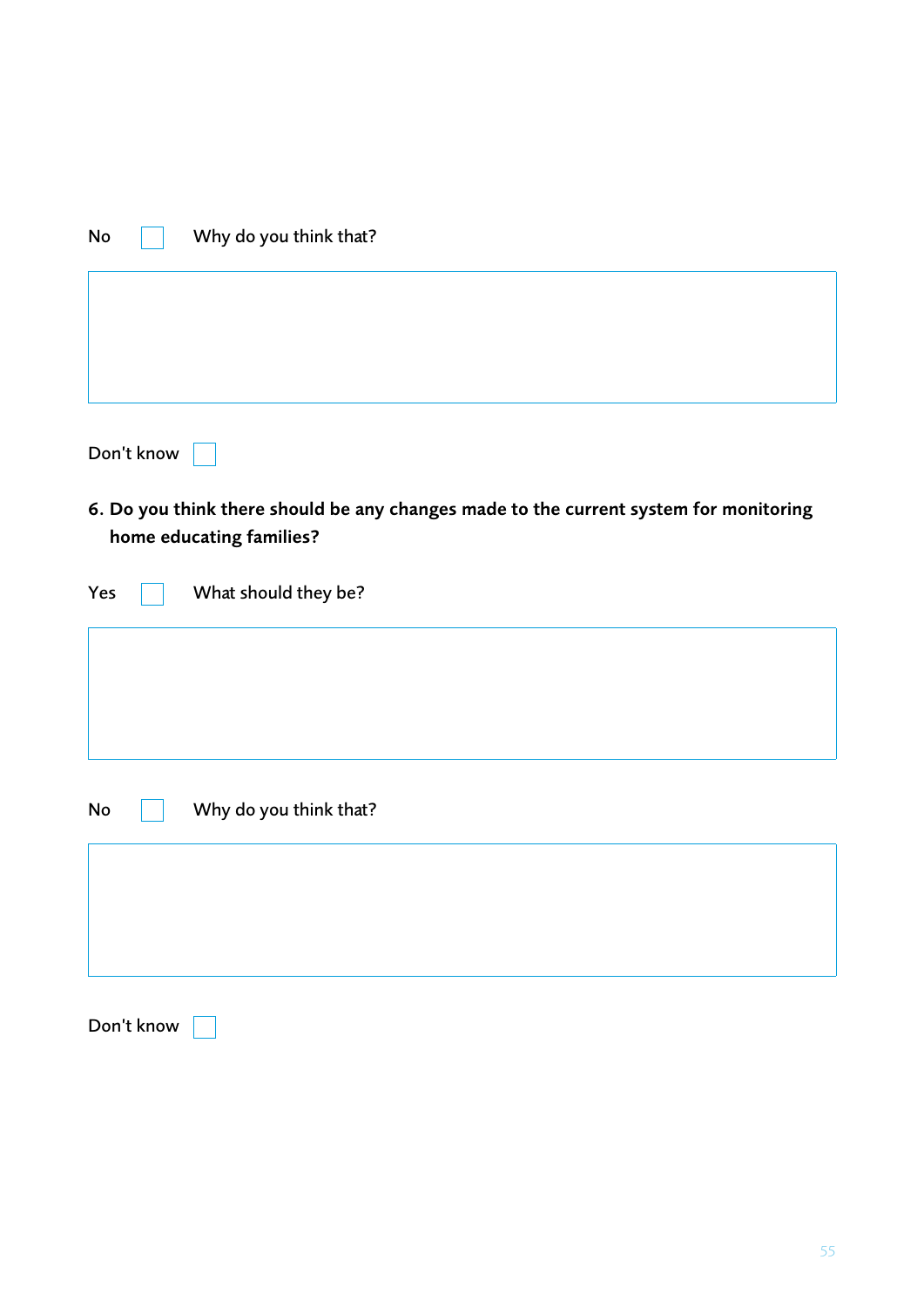7. Some people have expressed concern that home education could be used as a cover for child abuse, forced marriage, domestic servitude or other forms of child neglect. What do you think Government should do to ensure this cannot happen again?

Thank you for taking time to respond to these questions.

Please return your completed questionnaire, by Friday 20th February 2009, to homeeducation.review@dcsf.gsi.gov.uk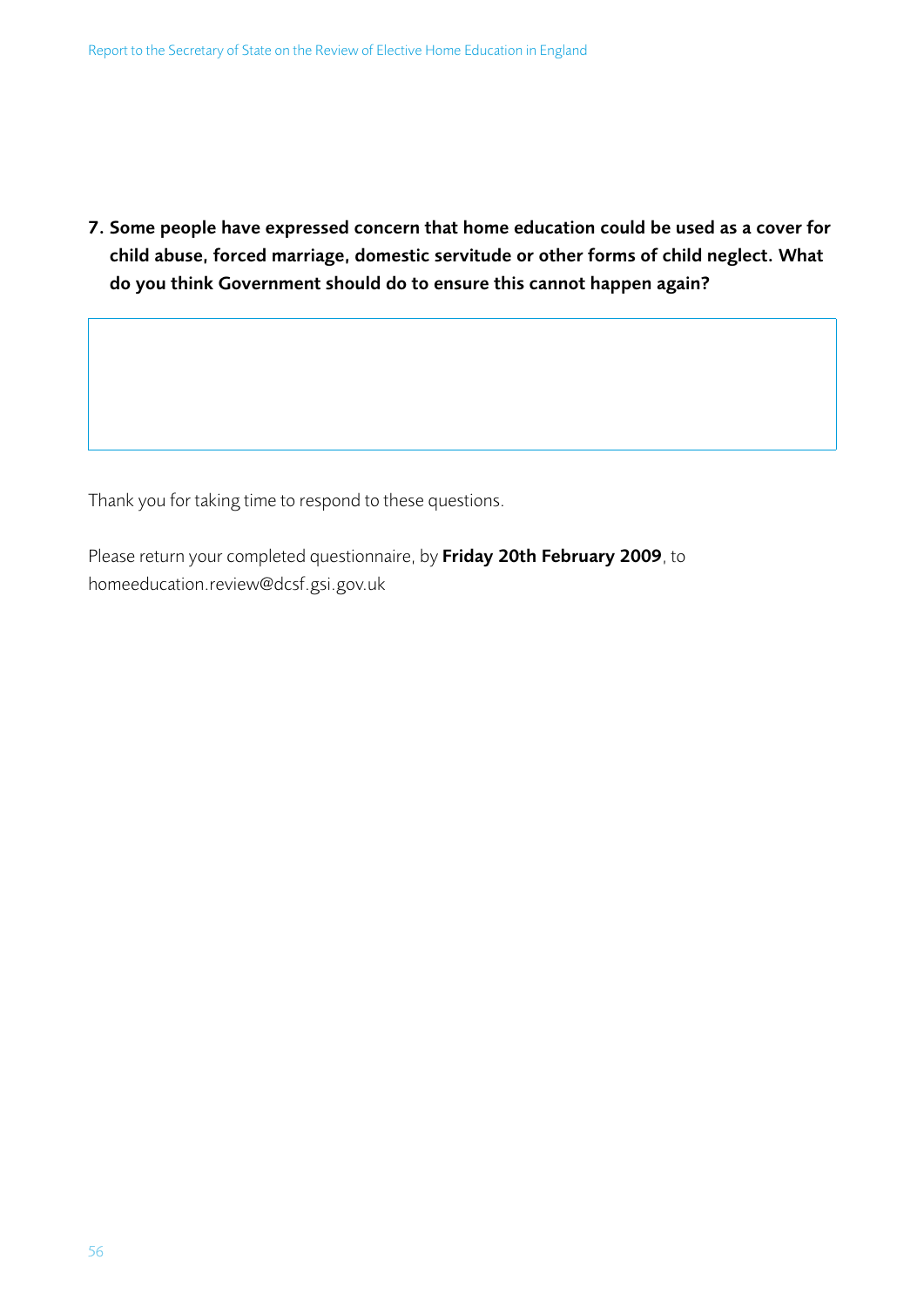# Annex D – Questionnaire to local authorities

## Independent Review of Home Education in England

Thank you for taking the time to complete this questionnaire about processes for supporting and monitoring home education. You may find it helpful to read through the questionnaire before attempting to complete it. Completion of the questionnaire is entirely voluntary. Responses will be completely confidential and used only for the purposes of the independent review.

The Government is committed to ensuring that systems for keeping children safe are as robust as possible. As part of this continuing commitment, an independent review of home education will assess whether the right systems are in place for ensuring that home educated children have access to the five Every Child Matters outcomes. This includes whether Government should do more to support local authorities in discharging their duties in relation to home educated children. The full terms of reference for the review are available on-line at www.everychildmatters.gov.uk/ete/ homeeducation

As organisations responsible for ensuring the safety, wellbeing and education of children and young people in your localities, we very much value your input into this review.

Please note, the Director of Children's Services and Lead Member for Children and Young People are asked to sign off the response to this questionnaire before submitting it.

Please return your completed questionnaire by Friday 6 February to homeeducation.review@dcsf.gsi.gov.uk

Or by post to:

Elizabeth Green Home Education Review DCSF Level 2 Sanctuary Buildings Great Smith Street London SW1P 3BT

Thank you for taking time to respond to these questions.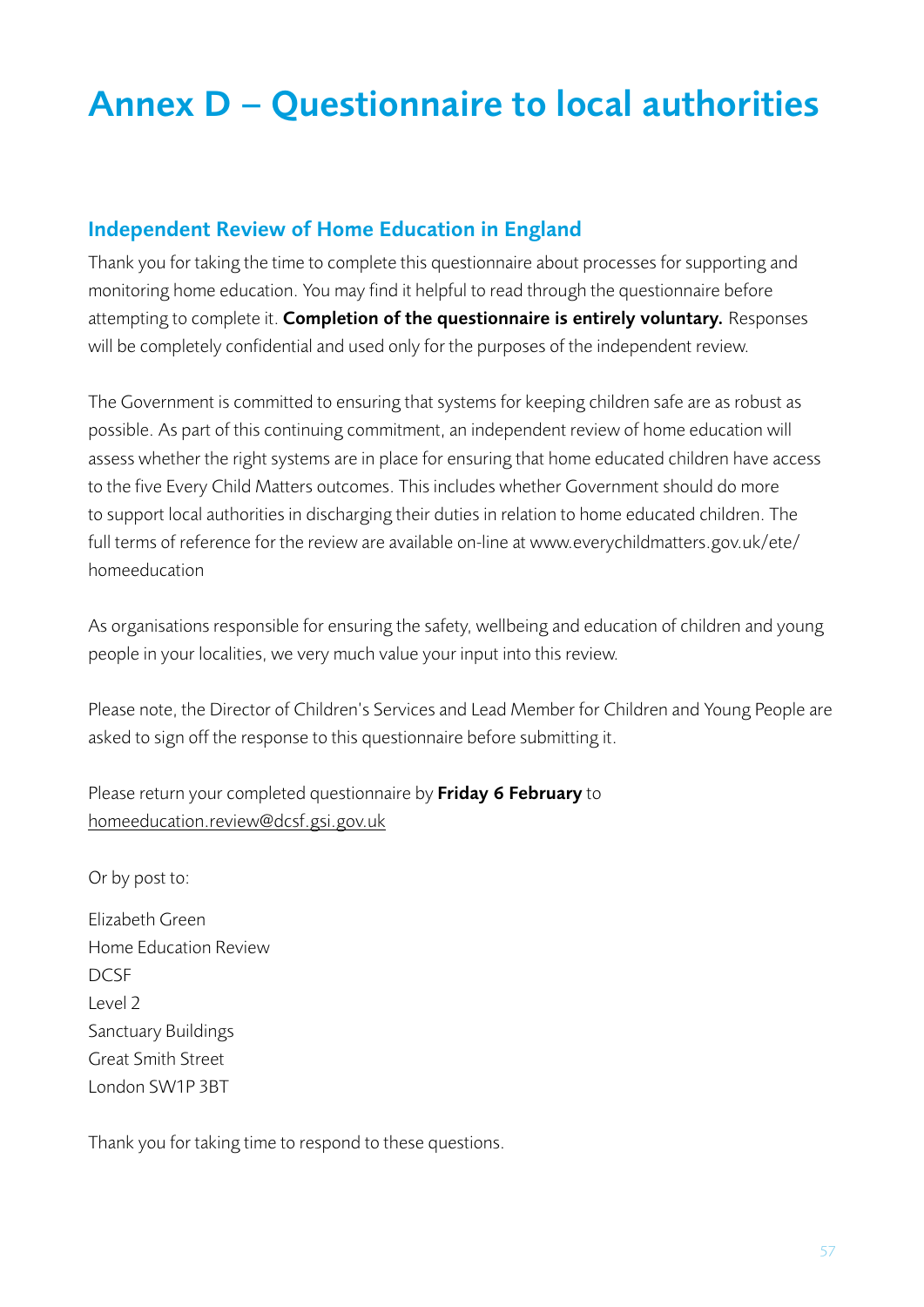## Section One – About your local authority

| Name of LA                                                                   |  |        |
|------------------------------------------------------------------------------|--|--------|
| Tel. No of main contact                                                      |  |        |
| E-mail of main contact                                                       |  |        |
| Would you be willing to take part in the next phase of the research in March |  | Yes/No |
| (including in-depth interviews with key personnel in your organisation)?     |  |        |

## 1. Who is involved in supporting and monitoring home educated children within the local authority and other agencies?

| Team with main responsibility -                                                         |            |
|-----------------------------------------------------------------------------------------|------------|
| List all teams/professionals involved                                                   |            |
| Support                                                                                 | Monitoring |
|                                                                                         |            |
|                                                                                         |            |
|                                                                                         |            |
|                                                                                         |            |
| Describe how you ensure collaboration and communication between these teams/individuals |            |
|                                                                                         |            |
|                                                                                         |            |
|                                                                                         |            |
|                                                                                         |            |

## Section Two - Data and Tracking

## 2. How many children are currently home educated in your local authority?

| Phase         | Registered with LA | Non-registered children |
|---------------|--------------------|-------------------------|
| Primary age   |                    |                         |
| Secondary age |                    |                         |
| Total         |                    |                         |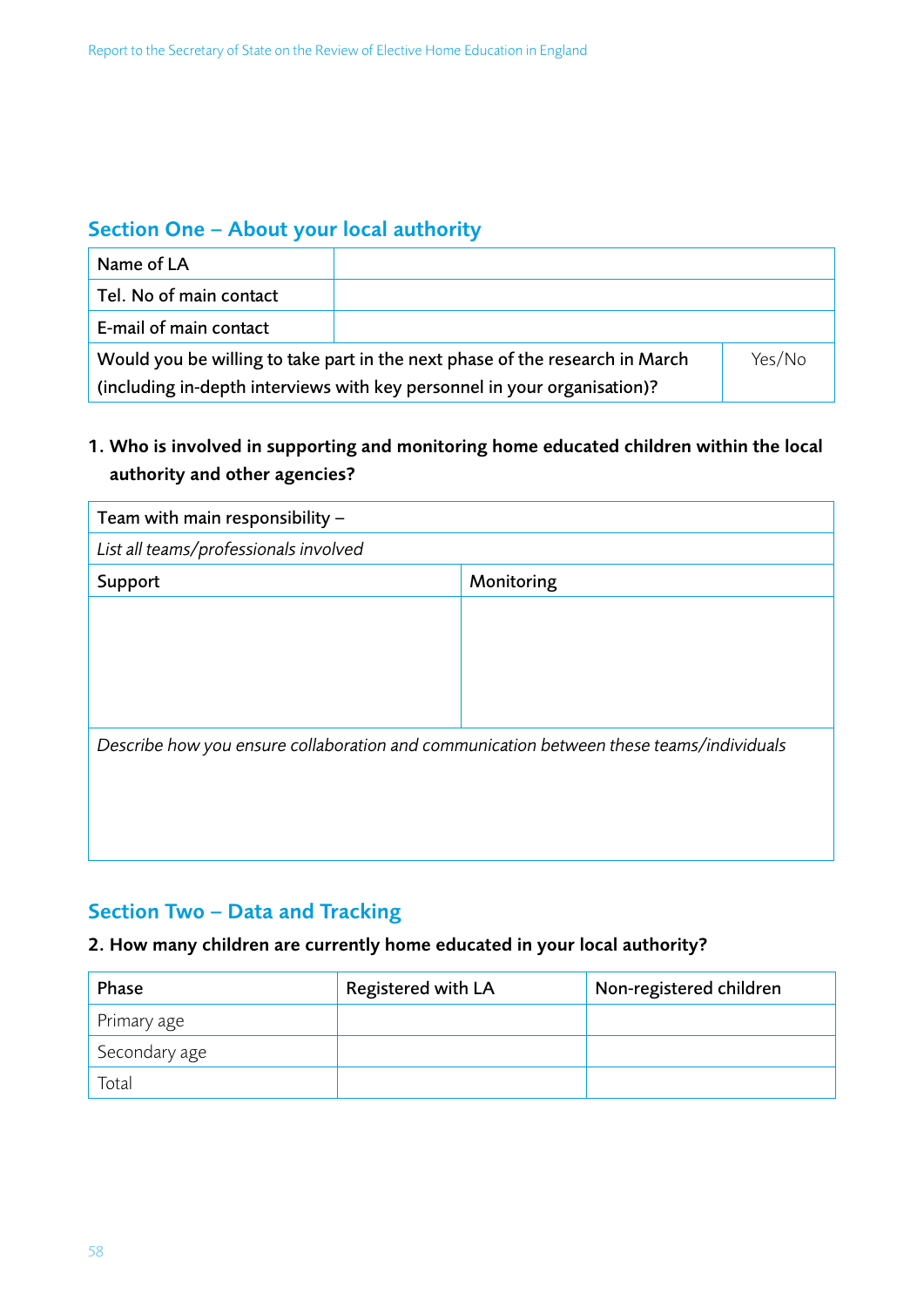## 3. Are these figures accurate or based on estimates?

| Accurate                                                             |
|----------------------------------------------------------------------|
| Where do you get this data from?                                     |
| How do you know the data are accurate?                               |
| Estimate                                                             |
| What data have you used to arrive at this figure? (List all sources) |
|                                                                      |

# 4. How confident are you in the accuracy of this data?

|  | Very confident   Fairly confident   Don't know                  |  |  |  |
|--|-----------------------------------------------------------------|--|--|--|
|  | Not very confident $\parallel$ Not at all confident $\parallel$ |  |  |  |
|  |                                                                 |  |  |  |

## 5. How often does the local authority get updated data?

| List frequency for each source separately |  |  |  |  |  |  |  |
|-------------------------------------------|--|--|--|--|--|--|--|
|                                           |  |  |  |  |  |  |  |
|                                           |  |  |  |  |  |  |  |
|                                           |  |  |  |  |  |  |  |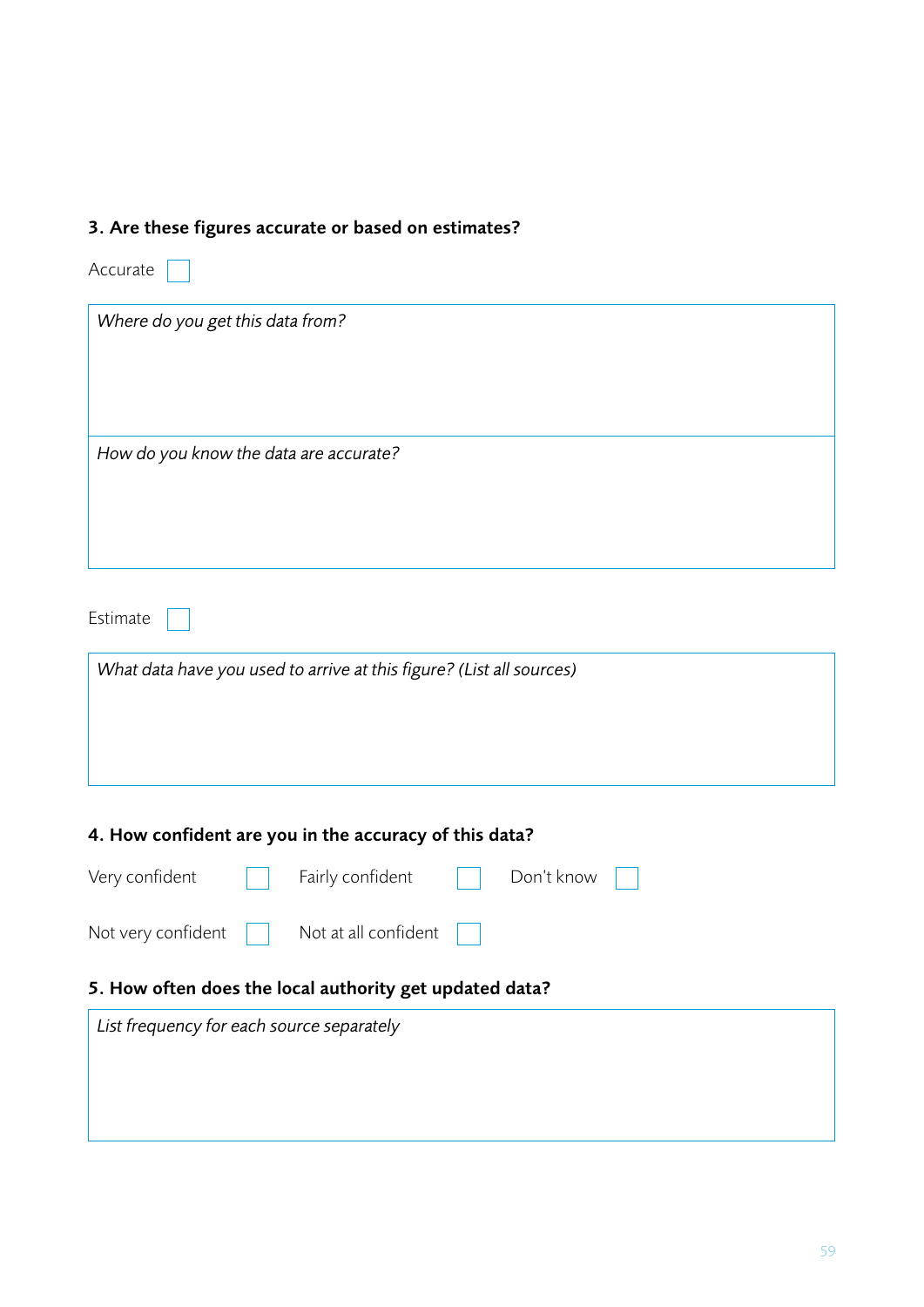# characteristics? *Please say whether these figures are based on estimates or accurate data.* 6. Thinking about your home educated population, what proportions have the following

| Characteristic                       | Proportion | Delete as appropriate |
|--------------------------------------|------------|-----------------------|
| Statement for SEN                    |            | Estimate/accurate     |
| Non-statemented SEN                  |            | Estimate/accurate     |
| Gypsy, Roma, Traveller heritage      |            | Estimate/accurate     |
| Other BME Group (please state below) |            | Estimate/accurate     |
|                                      |            | Estimate/accurate     |
|                                      |            | Estimate/accurate     |
|                                      |            | Estimate/accurate     |

## 7. Do you believe the local authority knows about all the home educated children in your area?

| Yes, we are confident we know about all home educated children in the area                   |  |
|----------------------------------------------------------------------------------------------|--|
| We think we know about the vast majority of home educated children in the area               |  |
| We probably do not know about a fair number of home educated children in the area            |  |
| We probably do not know about a significant proportion of home educated children in the area |  |

### 8. Do you think that you will be better able to track children in your area in the near future?

 *e.g. planned changes to your own systems, ContactPoint, other system improvements?*

Yes

| Why do you think that? |  |  |
|------------------------|--|--|
|                        |  |  |
|                        |  |  |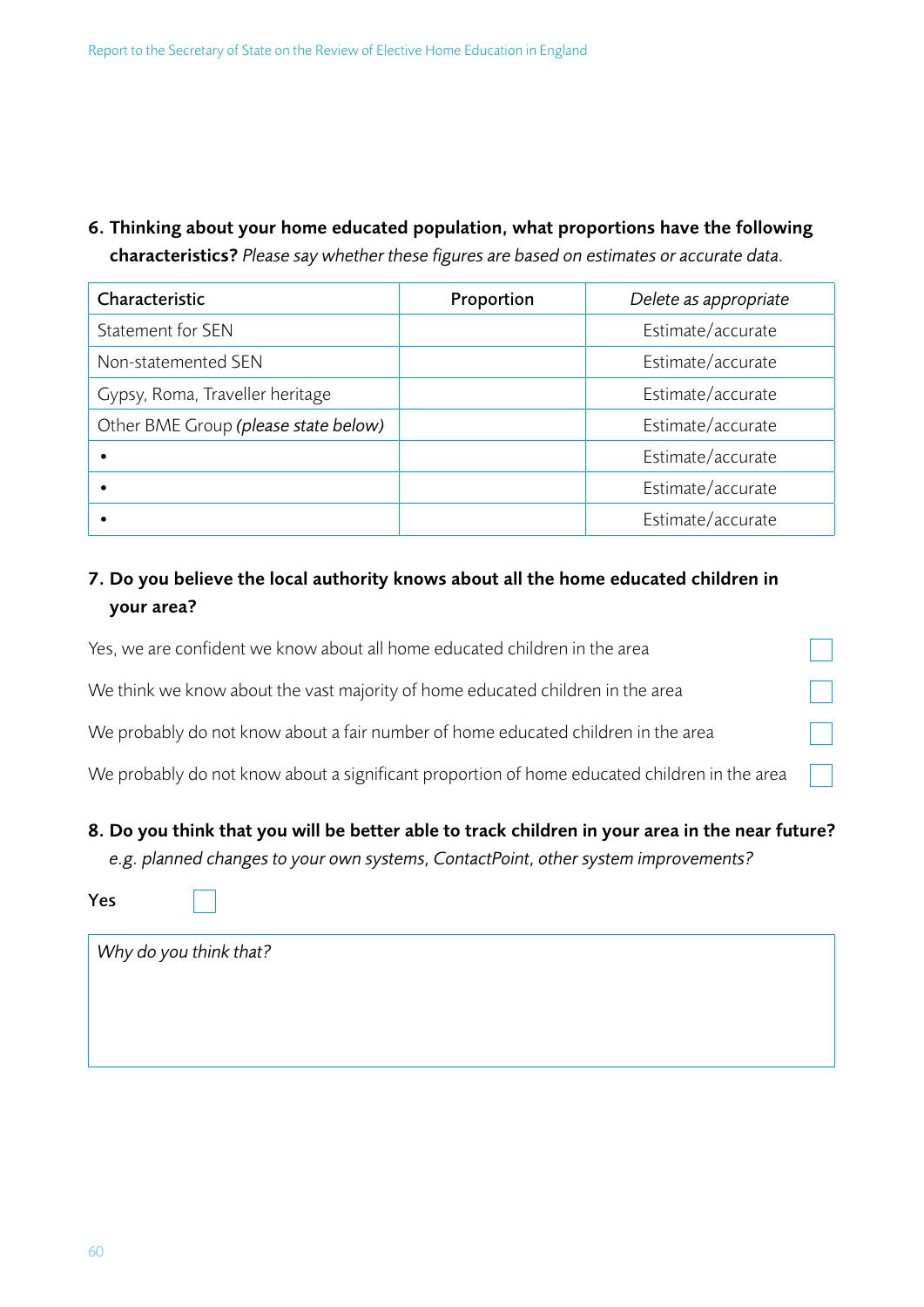| No         |                        |  |
|------------|------------------------|--|
|            | Why do you think that? |  |
|            |                        |  |
|            |                        |  |
| Don't know |                        |  |

## Section Three – Supporting Home Educating Families

## 9. How does the local authority ensure families know about their rights and responsibilities in relation to home education?

 *List all approaches used*

### 10. What support does your local authority provide to home educating families?

 *List all forms of support offered*

## 11. How does the local authority let families know about the services provided to support them in home educating their children?

 *List all approaches used*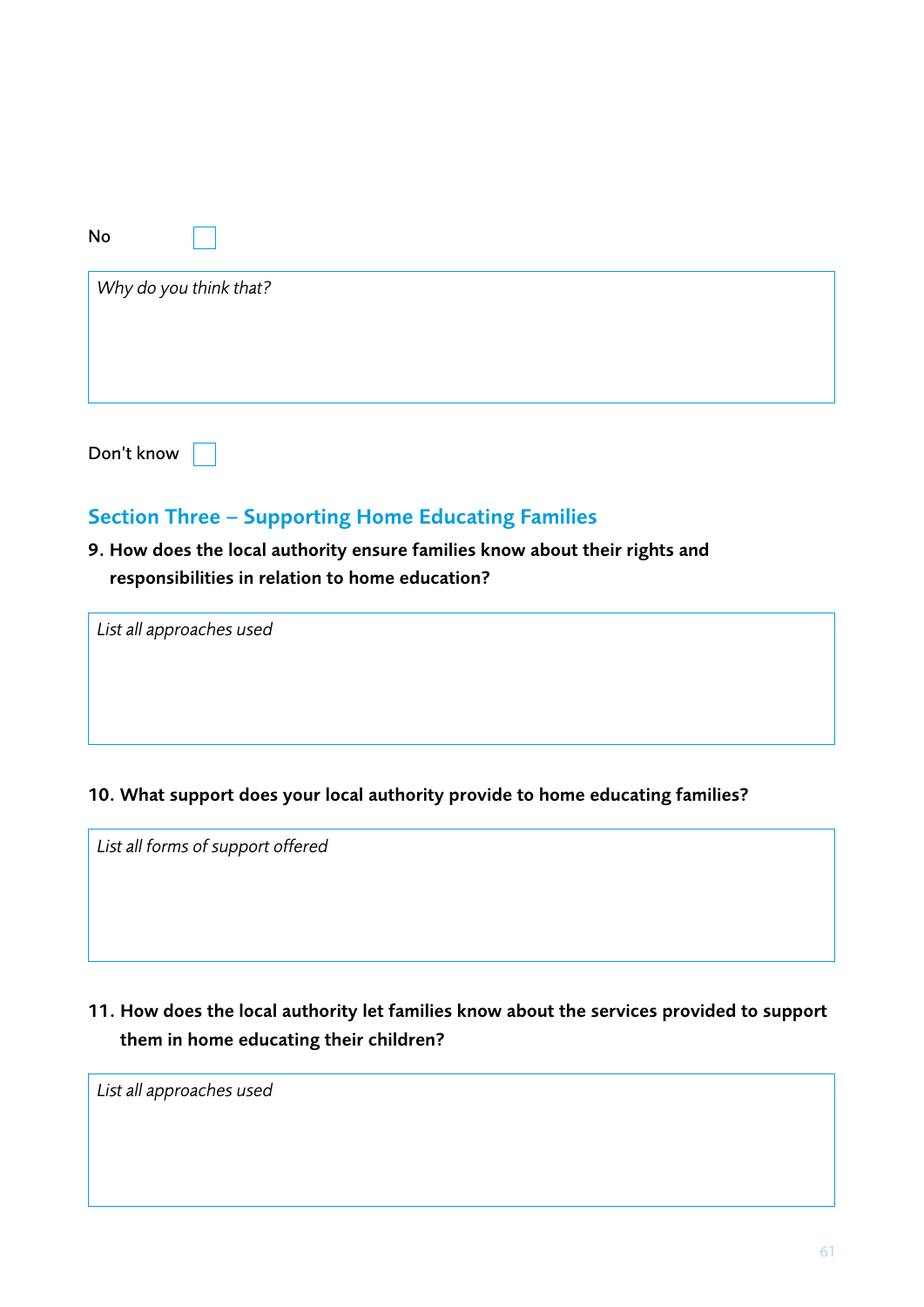## Section Four – Assessment and Monitoring

12. Following the initial assessment visit, are further monitoring visits made to a home educated child?

| Yes<br>No                  | Don't know                                                 |
|----------------------------|------------------------------------------------------------|
|                            | 12a. If yes, how often, on average, are these carried out? |
| More than twice a year     | How often?                                                 |
| Twice a year               | Once a year                                                |
| Less than once a year      |                                                            |
| <b>Additional comments</b> |                                                            |
|                            |                                                            |
|                            |                                                            |

### 13. On average, how often is the child seen when a visit is made?

| Always, at each visit              |       | Usually, but not always |  |
|------------------------------------|-------|-------------------------|--|
| Sometimes                          | Never |                         |  |
| Depends on the child/circumstances |       | Please describe         |  |
|                                    |       |                         |  |
|                                    |       |                         |  |
|                                    |       |                         |  |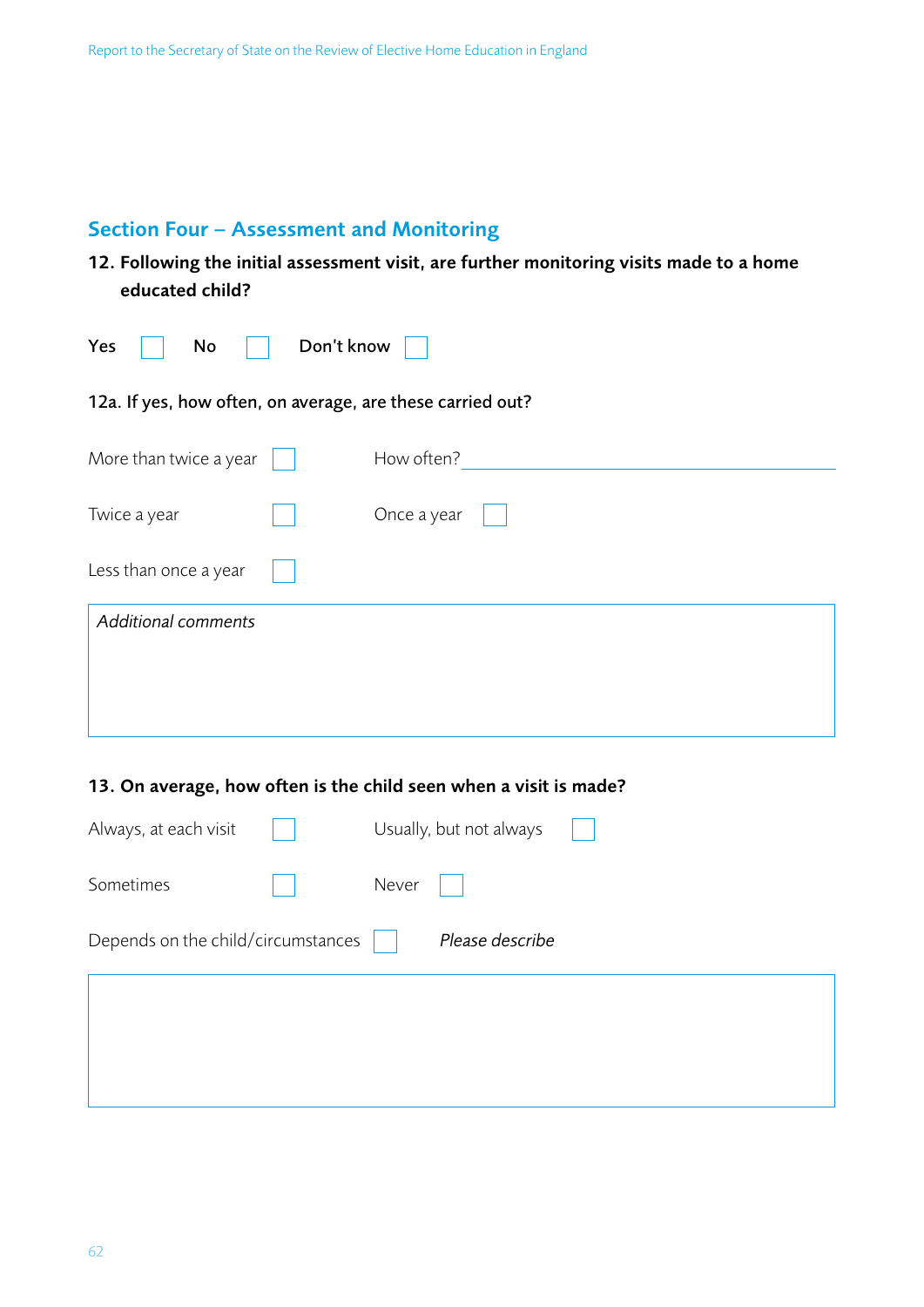| 14. If the child is seen, where is s/he usually seen? |  |                                   |  |  |  |  |  |
|-------------------------------------------------------|--|-----------------------------------|--|--|--|--|--|
| In the home                                           |  | At the home, but do not go inside |  |  |  |  |  |
| Another venue                                         |  | Please specifiy                   |  |  |  |  |  |
| Depends on the child/circumstances                    |  |                                   |  |  |  |  |  |
| Please describe                                       |  |                                   |  |  |  |  |  |
|                                                       |  |                                   |  |  |  |  |  |
|                                                       |  |                                   |  |  |  |  |  |

## 15. If you are not permitted access to a child, is any further action taken?

|  |  | Yes No Don't know |  |
|--|--|-------------------|--|
|  |  |                   |  |

## 15a. If yes, what further steps are taken?

| Please describe |  |  |  |
|-----------------|--|--|--|
|                 |  |  |  |
|                 |  |  |  |
|                 |  |  |  |

### 16. How is the 'suitability' of the education provided to the child assessed?



## 17. Is the local authority clear about what the definition of a 'suitable education' is?

Yes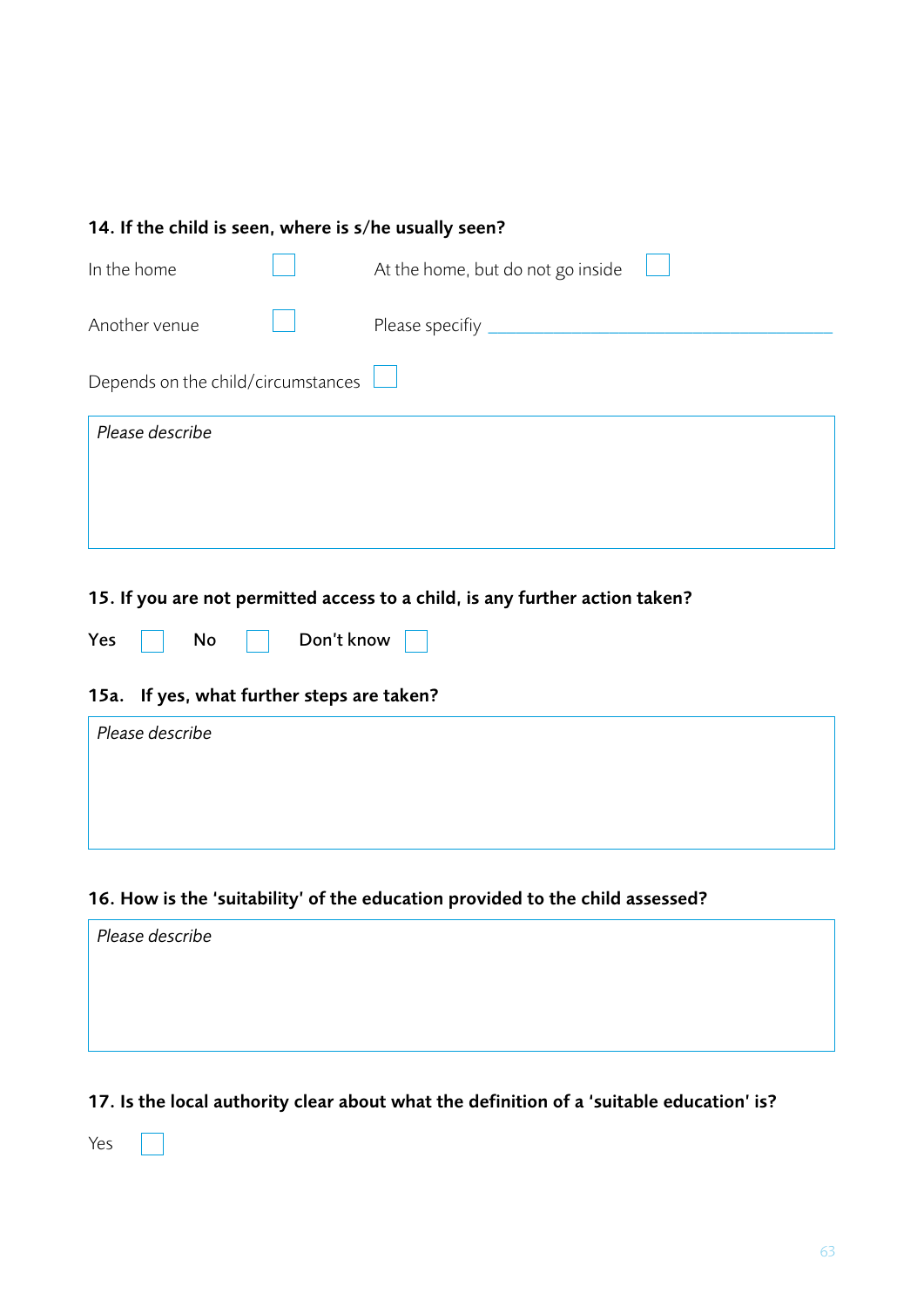| Why is that?  |  |  |
|---------------|--|--|
|               |  |  |
|               |  |  |
| $\mathsf{No}$ |  |  |
| Why is that?  |  |  |
|               |  |  |
|               |  |  |

18. Does the local authority have systems in place to track the educational progress of home educated children?

| Yes | <b>No</b> |                                    | Don't know |  |  |  |
|-----|-----------|------------------------------------|------------|--|--|--|
|     |           | If yes, please describe the system |            |  |  |  |
|     |           |                                    |            |  |  |  |
|     |           |                                    |            |  |  |  |
|     |           |                                    |            |  |  |  |

19. Of the home educated children in your area of whom you have knowledge, what proportion in your estimation are receiving a suitable, full time (20hrs a week) education?

| Please describe |  |  |  |
|-----------------|--|--|--|
|                 |  |  |  |
|                 |  |  |  |
|                 |  |  |  |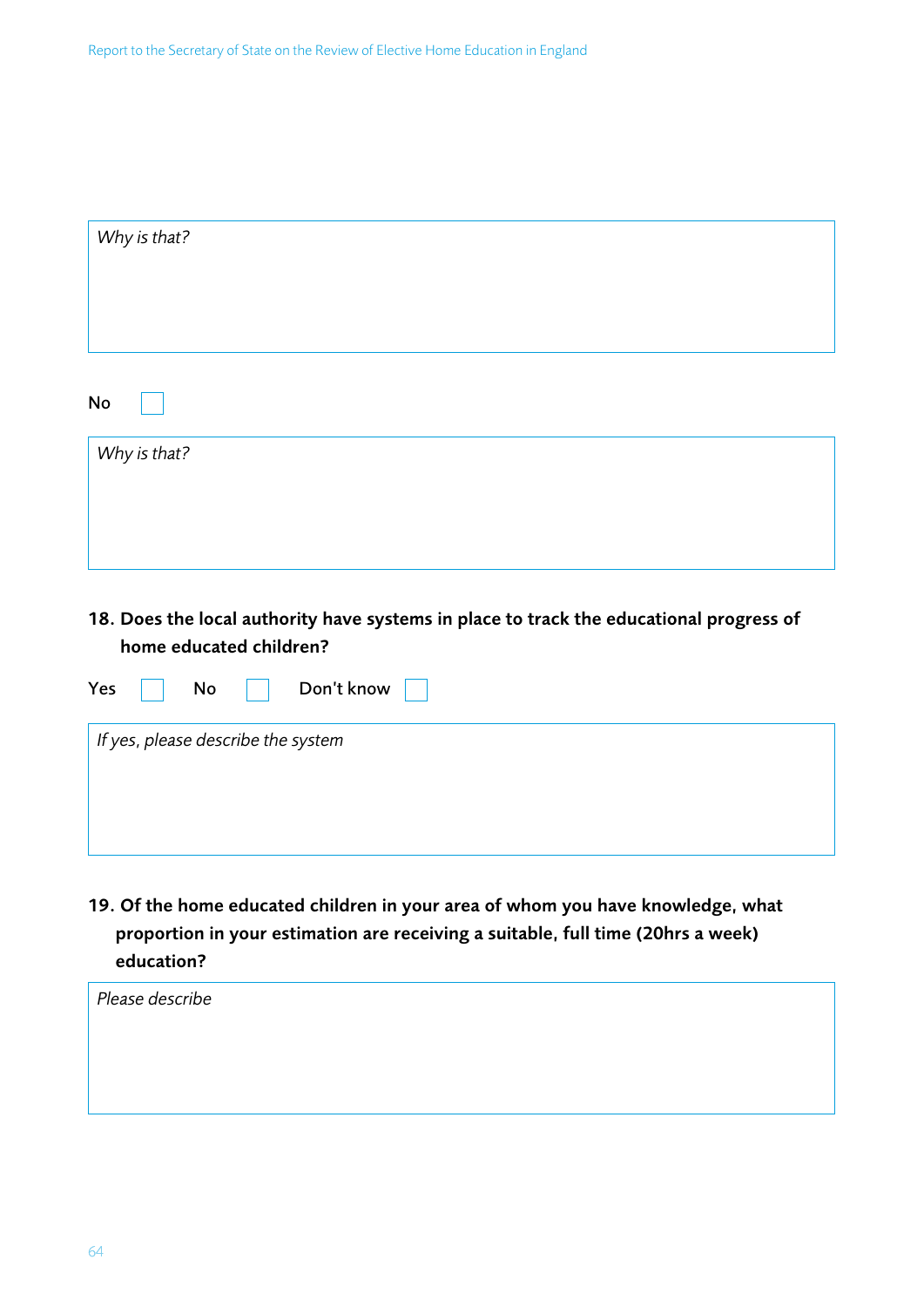## 20. Does the local authority take any further steps if a home educated child's education was found to be unsuitable or not full time?

| Yes | Nο | Don't know |  |
|-----|----|------------|--|
|     |    |            |  |

### 20a. If yes, what steps are then taken?

| Please describe |  |  |
|-----------------|--|--|
|                 |  |  |
|                 |  |  |
|                 |  |  |

21. Does the local authority face any challenges in assessing whether home educated children receive a suitable education?

| Don't know<br>Yes<br>No                                                               |  |
|---------------------------------------------------------------------------------------|--|
| If yes, please describe challenges and what you think could be done to overcome these |  |
|                                                                                       |  |
|                                                                                       |  |

22. Thinking about your local area, in the last five years<sup>25</sup>, how many cases have you come across that use the premise of home education as a 'cover' for child abuse, forced marriage or other aspects of child neglect?

Please specify number<sup>26</sup>

Please include the number of Serious Case Reviews you know about that have a home education element *Additional comments*

<sup>25</sup> Since January 2003

<sup>26</sup> NB – this data will not be aggregated or used in any other way. This data will provide an overall sense of the scale of this issue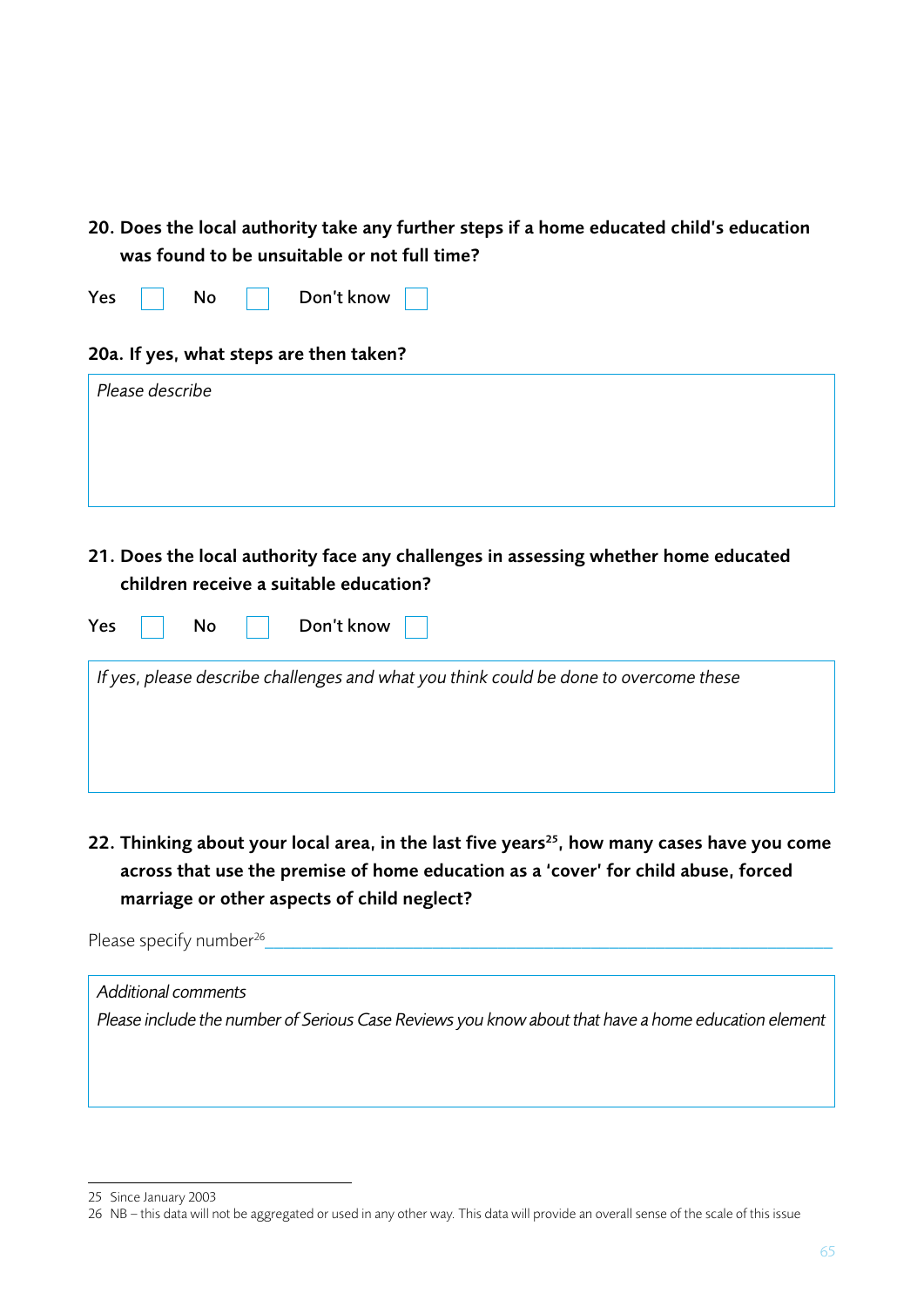### 23. Do you think the current system for safeguarding children who are educated at home is adequate?

| Yes                                                                                      |            | Why do you think that? |
|------------------------------------------------------------------------------------------|------------|------------------------|
|                                                                                          |            |                        |
|                                                                                          |            |                        |
|                                                                                          |            |                        |
| No                                                                                       |            | Why do you think that? |
|                                                                                          |            |                        |
|                                                                                          |            |                        |
|                                                                                          |            |                        |
|                                                                                          | Don't know |                        |
| 24. Do you think that home educated children in your local authority are able to achieve |            |                        |

## the five Every Child Matters outcomes?

| Yes<br>Please say why for each of the five outcomes. |  |
|------------------------------------------------------|--|
| Be healthy                                           |  |
| Stay safe                                            |  |
| Enjoy and achieve                                    |  |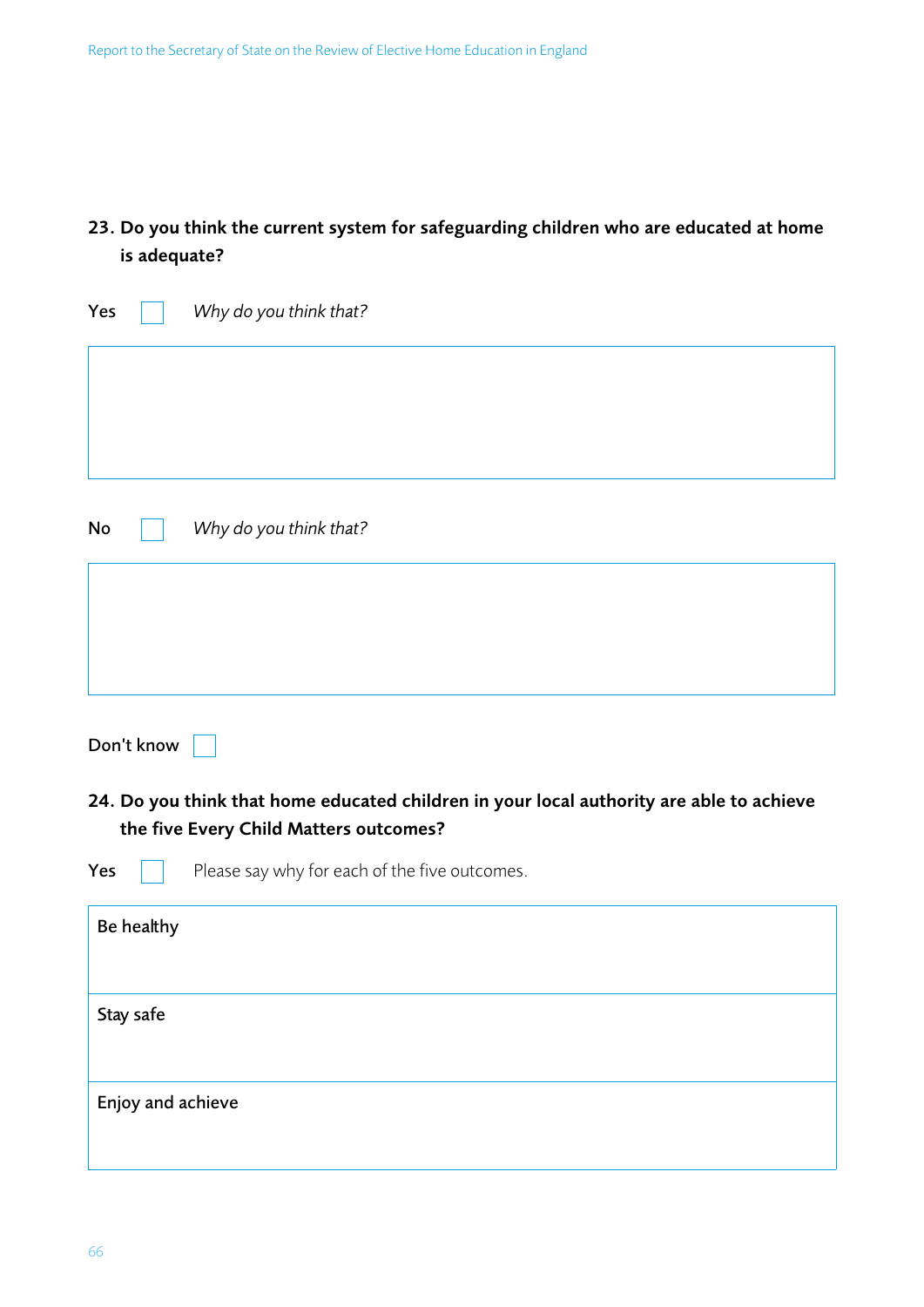| Make a positive contribution                        |  |  |
|-----------------------------------------------------|--|--|
| Achieve economic well-being                         |  |  |
| Please say why for each of the five outcomes.<br>No |  |  |
| Be healthy                                          |  |  |
| Stay safe                                           |  |  |
| Enjoy and achieve                                   |  |  |
| Make a positive contribution                        |  |  |

Achieve economic well-being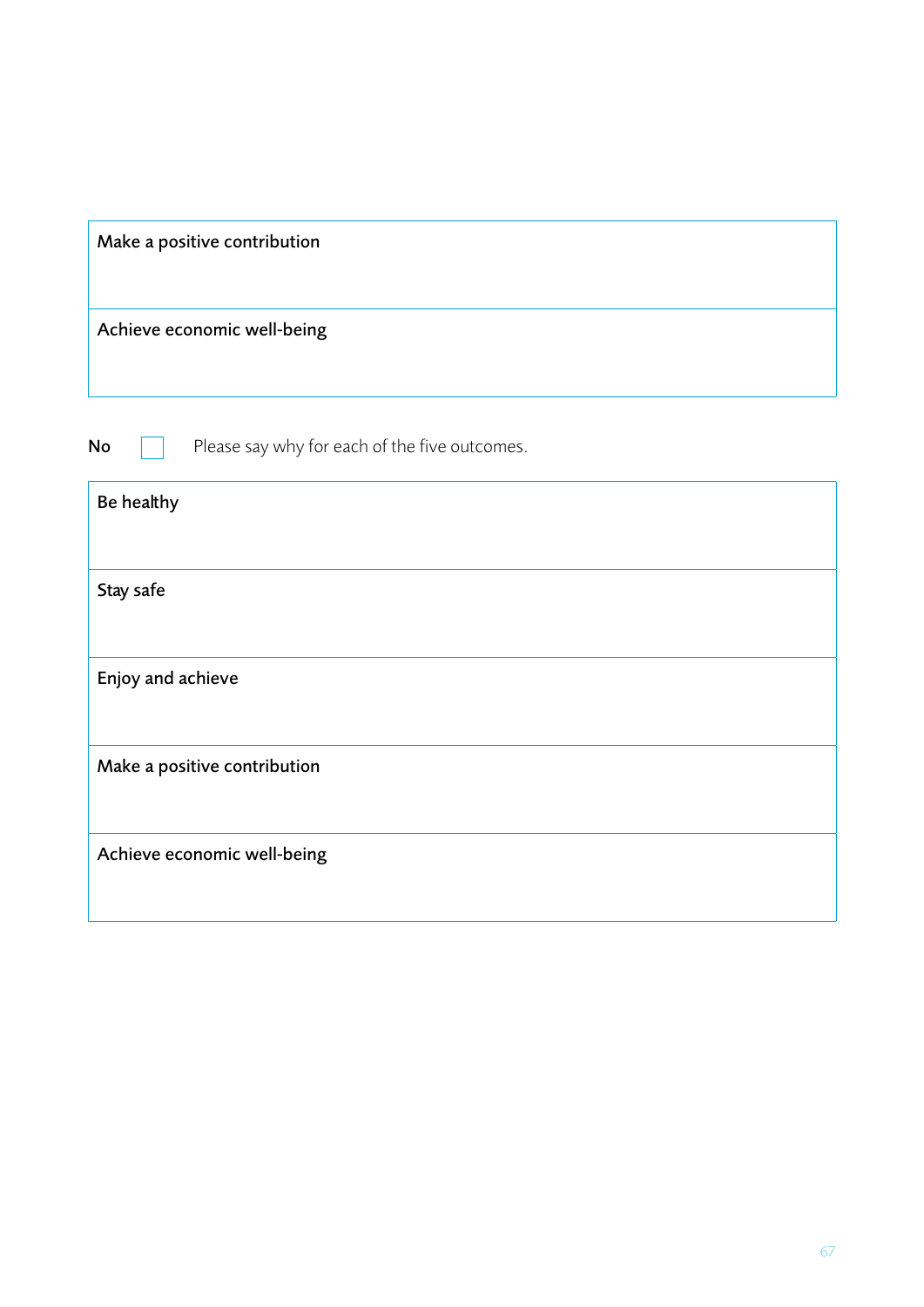### 25. Do you think there should be any changes made to the current system for supporting home educated families?

| Yes | What should they be?   |
|-----|------------------------|
|     |                        |
|     |                        |
|     |                        |
|     |                        |
|     |                        |
| No  | Why do you think that? |
|     |                        |
|     |                        |
|     |                        |
|     |                        |
|     |                        |

26. Do you think there should be any changes made to the current system for monitoring home educating families and ensuring that home educated children are able to achieve the five outcomes?

| Yes | What should they be? |
|-----|----------------------|
|     |                      |
|     |                      |
|     |                      |

Don't know [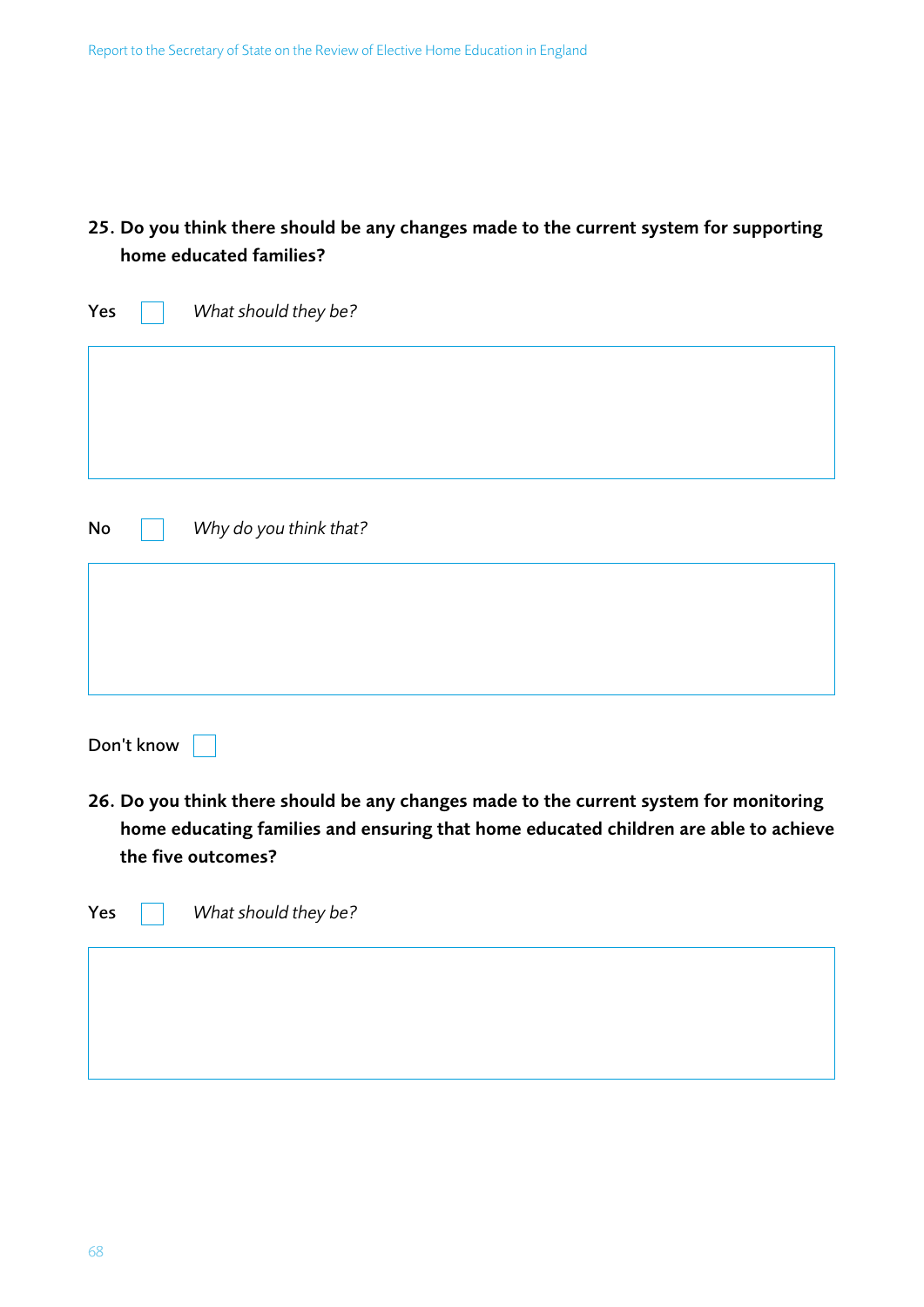| No | Why do you think that? |
|----|------------------------|
|----|------------------------|

Don't know

Thank you for taking time to respond to these questions.

Please return your completed questionnaire, by Friday 6 February to homeeducation.review@dcsf. gsi.gov.uk or by post to the address on page one. If you are returning the questionnaire electronically, please add the name of the DCS and Lead Member in the signature box.

#### **Declaration**

I agree that the information supplied in this questionnaire is a true reflection of practice in this local authority.

| Signed                                 | Date |  |
|----------------------------------------|------|--|
| <b>Director of Children's Services</b> |      |  |
|                                        |      |  |
| Signed                                 | Date |  |
| Lead Member for Children               |      |  |

The information you have provided may be subject to the Freedom of Information Act 2000. This does not necessarily mean that your response can be made available to the public as there are exemptions relating to information provided in confidence and information to which the Data Protection Act 1998 applies. You may request confidentiality by ticking the box provided, but you should note that this may not exclude the public right of access.

Please tick if you want to keep your response confidential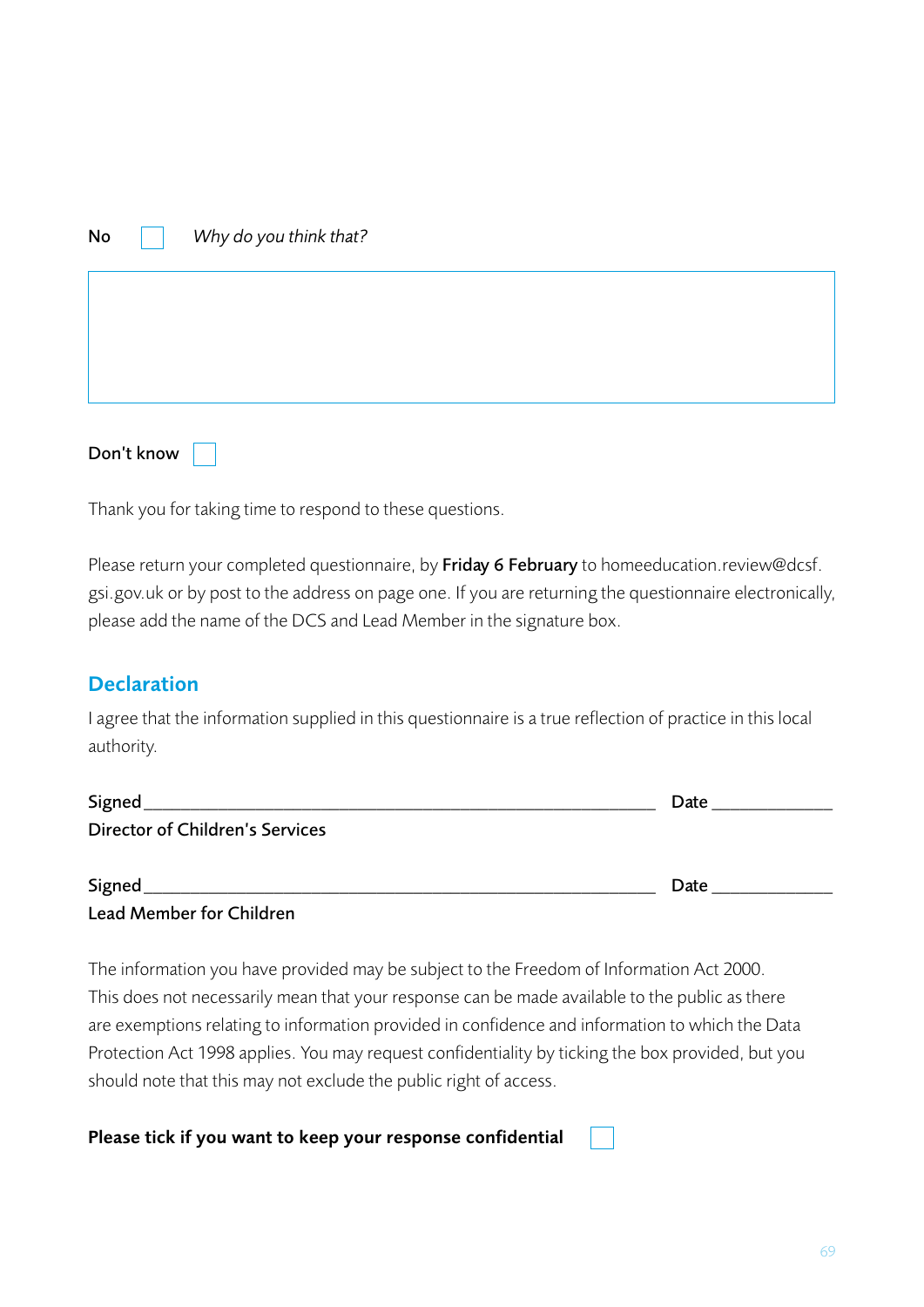# Annex E – Legislative framework

### 1. Children's rights

- 1.1 The United Nations Convention on the Rights of the Child (UNCRC) is an international human rights treaty that grants all children and young people (aged 17 and under) a comprehensive set of rights. It came into force in the UK on 15 January 1992. When a country ratifies the convention it agrees to do everything it can to implement it.
- 1.2 The convention gives children and young people over forty substantive rights which include the right to express their views freely, the right to be heard in any legal or administrative matters that affect them and the right to seek, receive and impart information and ideas (Articles 12 and 13). It also includes the right to an education (Article 28).
- 1.3 Section 53 of the 2004 Children Act sets out the duty on local authorities to, where reasonably practicable, take into account the child's wishes and feelings with regard to the provision of services.
- **1.4** Local authorities must ensure that functions conferred on them in their capacity as a local education authority are exercised with a view to safeguarding and promoting the welfare of children. Duties under the Children Act 1989 impose a requirement on local authorities to safeguard and promote the welfare of children in need in their area and to make enquiries and take appropriate steps where there are concerns about a child's welfare.<sup>27</sup>

#### 2. Parent's rights, responsibilities and duties

2.1 The Human Rights Act 1998 came into effect on 2 October 2000. The purpose of the Act is to give effect to the rights and freedoms guaranteed under the European Convention on Human Rights ("the Convention"). Convention rights are enforceable through domestic courts, legislation should be interpreted so far as possible so as to be compatible with the convention and it is unlawful for public authorities to act in a way which is incompatible with a Convention right. Article 2 Protocol 1 of the Convention provides:

"No person shall be denied the right to education. In the exercise of any functions which it assumes in relation to education and to teaching, the State shall respect the right of  *parents to ensure such education and teaching is in conformity with their own religious and philosophical convictions."*

<sup>27</sup> Sections 17 and 47 of the Children Act 1989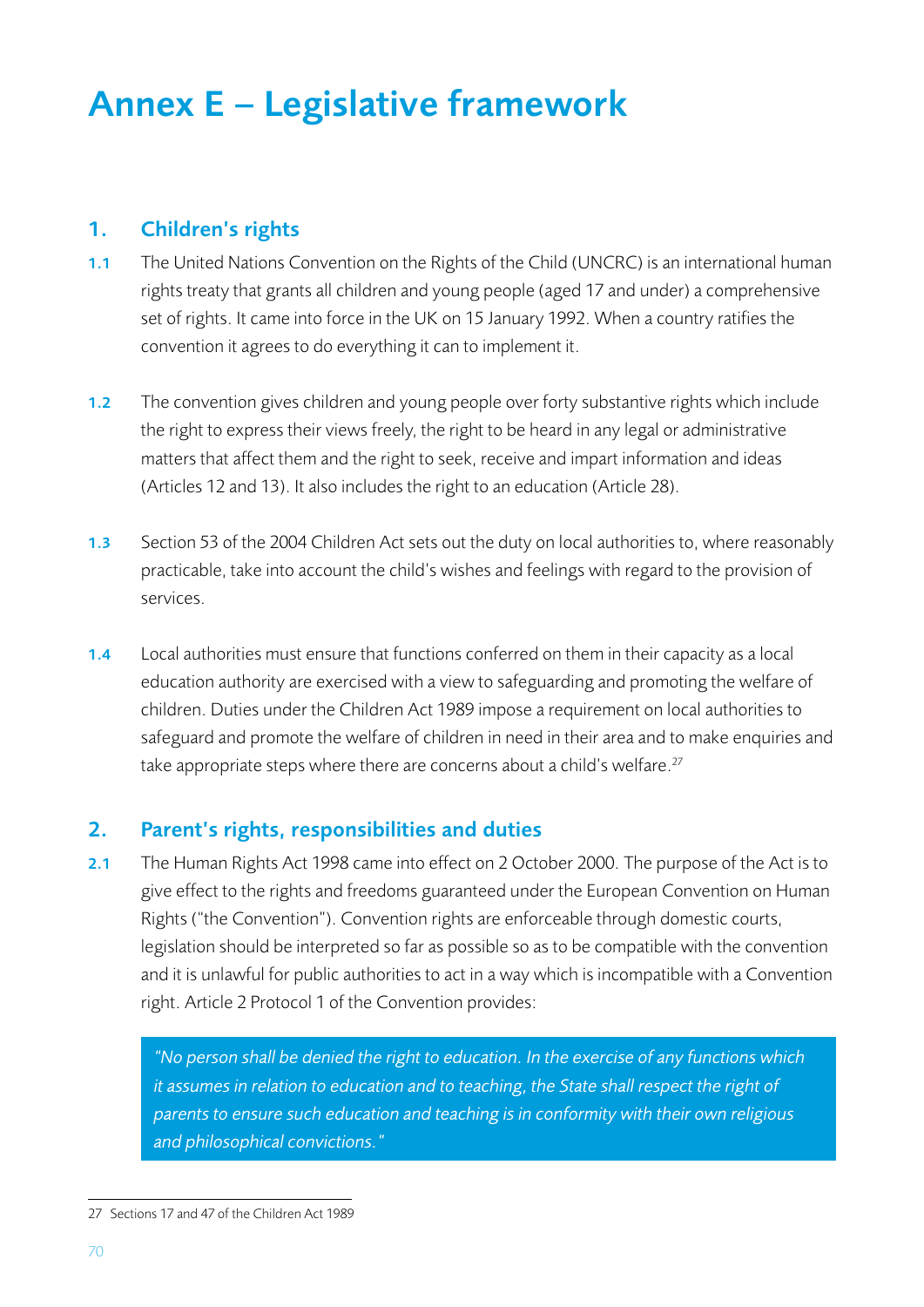2.2 Education is therefore a fundamental right and can be provided at school "or otherwise".<sup>28</sup> The responsibility for the provision of a child's education rests with their parents who also have a duty to ensure that any education provided is 'efficient', 'full time' and 'suitable'. This is set out in Section 7 of the Education Act 1996 which provides that:

"The parent of every child of compulsory school age shall cause him to receive efficient  *– full-time education suitable*

- *(a) to his age, ability and aptitude, and*
- (b) to any special educational needs he may have, either by regular attendance at school *or otherwise."*
- 2.3 The terms "efficient" and "suitable" education are not defined in law although case law<sup>29</sup> has broadly described an "efficient" education as one that "achieves that which it sets out to achieve". A "suitable" education is one that:

"primarily equips a child for life within the community of which he is a member, rather than the way of life in the country as a whole, as long as it does not foreclose the child's options  *in later years to adopt some other form of life if he wishes to do so".*

2.4 Parents may decide to educate their child at home and they can do this at any time during statutory school age. Should parents decide to home educate from the start of statutory school age, they can do so and do not have to inform anyone e.g. the local authority. If the child was previously on a maintained school or independent school roll, parents must officially deregister from the school which is then obliged to inform the local authority.<sup>30</sup>

#### 3. Local authorities' responsibilities

3.1 Local authorities have a statutory duty to make arrangements to enable them to establish the identities, "so far as it is possible to do so", of children in their area who are not receiving a suitable education.<sup>31</sup> The duty applies in relation to children of statutory school age who are not on a school roll, and who are not receiving a suitable education otherwise than being at school (for example, at home, privately, or in alternative provision).

<sup>28</sup> Section 7 Education Act 1996

<sup>29</sup> Mr Justice Woolf in the case of R v Secretary of State for Education and Science, ex parte Talmud Torah Machzikei Hadass School Trust (12 April 1985)

<sup>30</sup> Education (Pupil Registration) (England) Regulations 2006 (SI 2006/1751)

<sup>31</sup> Section 436A of the Education Act 1996, inserted by the Education and Inspections Act 2006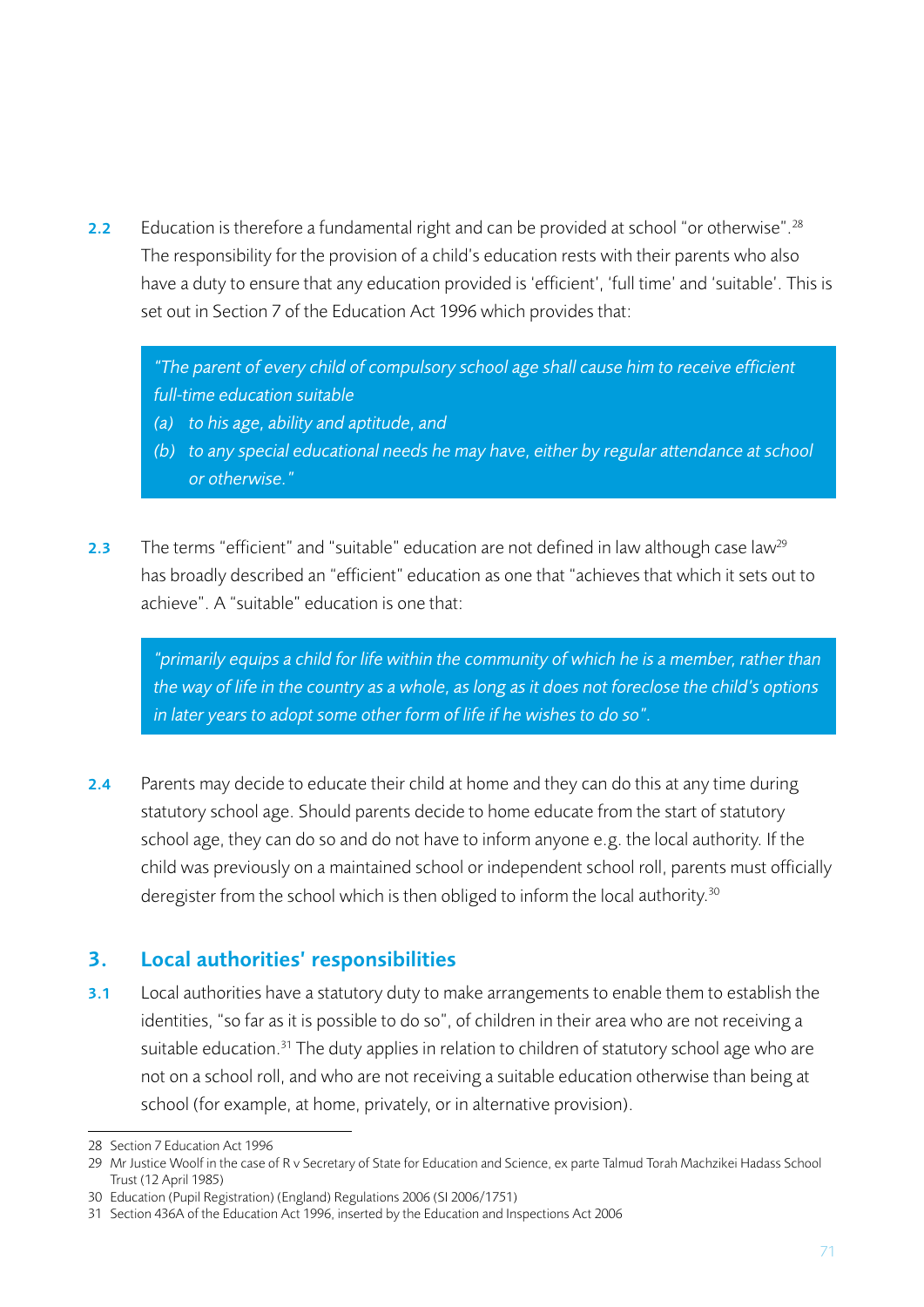3.2 Under Section 437(1) of the Education Act 1996, local authorities shall intervene if it appears that parents are not providing a suitable education.

"If it appears to a local education authority that a child of compulsory school age in  *their area is not receiving suitable education, either by regular attendance at school or* otherwise, they shall serve a notice in writing on the parent requiring him to satisfy them  *within the period specified in the notice that the child is receiving such education."*

- 3.3 Guidance states that "local authorities need to make arrangements which will as far as possible enable them to determine whether any children who are not pupils at schools, such as those being educated at home, are receiving suitable education. In order to do this local authorities should make inquiries with parents educating children at home about the educational provision being made for them".<sup>32</sup> Parents are under no duty to respond to such enquiries, but case law provides that "it would be sensible for them to do so".<sup>33</sup>
- 3.4 Local authorities can apply to serve a School Attendance Order if after all reasonable steps have been taken, they are not satisfied that a suitable education is being provided. At any stage following the issue of the Order, parents may present evidence to the local authority that they are now providing an appropriate education and apply to have the Order revoked.<sup>34</sup>
- 3.5 Local authorities also have a duty to safeguard and promote the welfare of children.<sup>35</sup> This section states:

 *"A local education authority shall make arrangements for ensuring that the functions* conferred upon them in their capacity as a local education authority are exercised with a  *view to safeguarding and promoting the welfare of children."*

This duty does not give local authorities powers to see children for the purposes of monitoring the provision of home education.

- 34 Detailed information about school attendance orders is contained in *Ensuring Regular School Attendance* paragraphs 6 to 16
- 35 Under section 175(1) of the Education Act 2002

<sup>32</sup> Revised statutory guidance for local authorities in England to identify children not receiving a suitable education, DCSF, January 2009; section 87

<sup>33</sup> Philips v Brown (unreported transcript 424/78 QB (DC)) 20 June 1980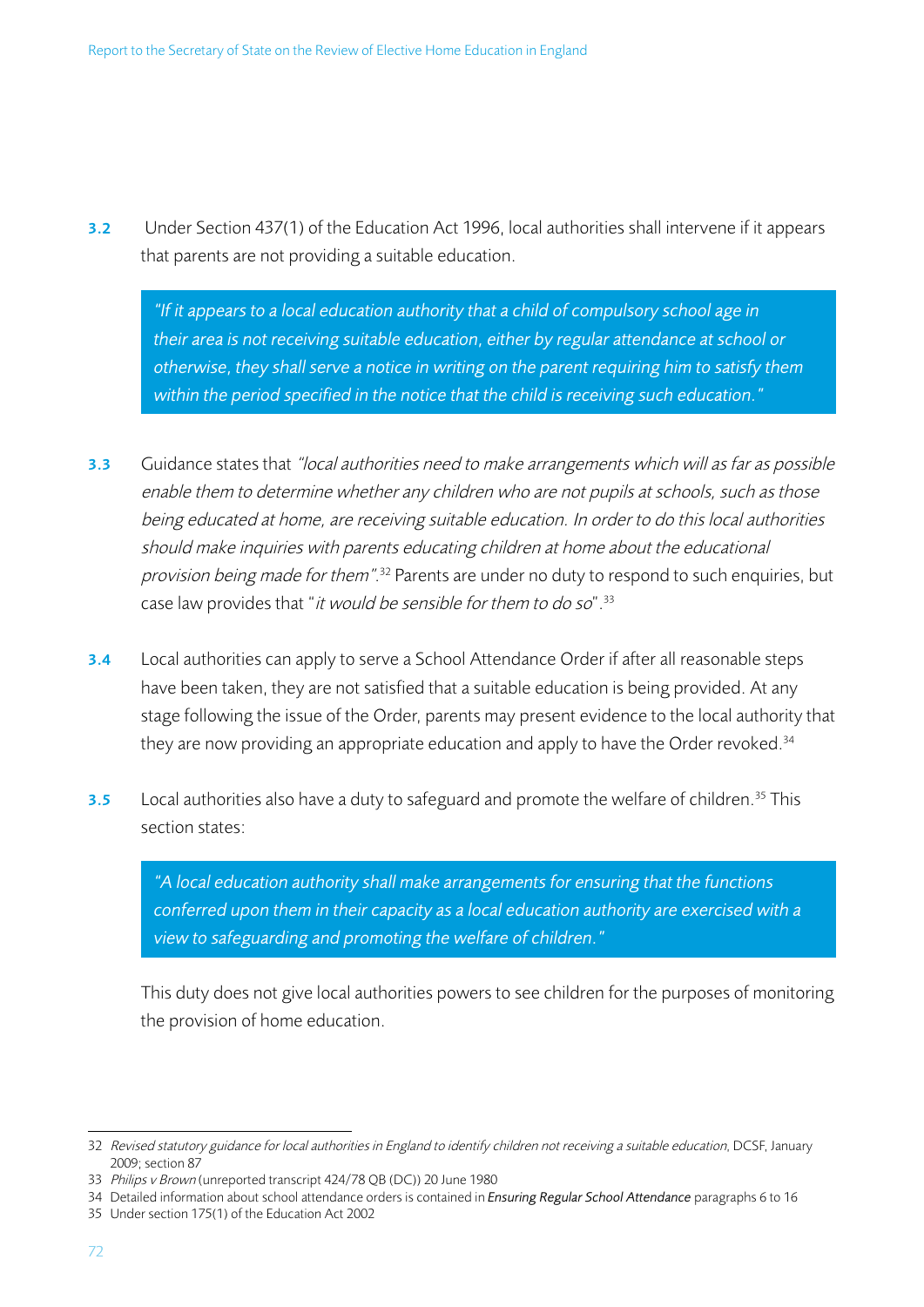3.6 Where a child who has a statement of special educational needs and is on the roll of a special school the child's name may not be removed from the register of that school without the local authority's consent. Consent may not unreasonably be withheld. If a child who has a statement of SEN is educated at home it remains the duty of the local authority to ensure that the child's needs are met. The statement must remain in place and it is the local authority's statutory duty to undertake an annual review of special educational needs. This review includes assessing whether the statement is still appropriate, requires amendment or might cease to be maintained. If parents' arrangements are suitable then the local authority is relieved of its duty to arrange the provision specified in the statement.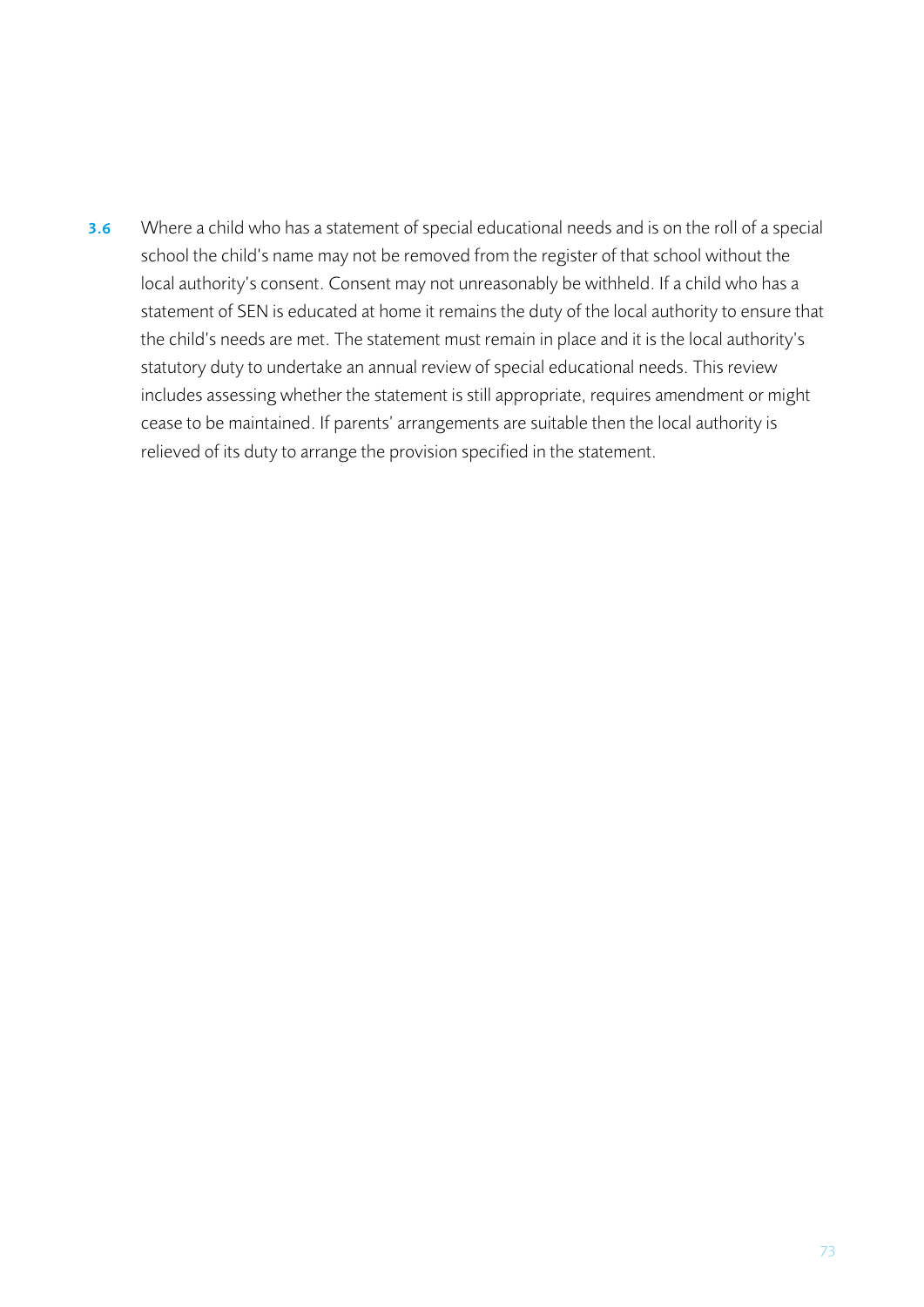## Annex F – Expert Reference Group

Sue Berelowitz, Deputy Children's Commissioner/Chief Executive, 11 MILLION. Professor James Conroy, Dean of Faculty of Education, University of Glasgow. Paul Ennals, Chief Executive/Jacqui Newvell, Policy Officer, NCB. Stephen Hart, Her Majesty's Inspector, Ofsted. Professor Stephen Heppell, University of Bournemouth, Chair of Trustees, The Inclusion Trust. Jean Humphrys, Director, Early Years Development, Ofsted. Professor Edward Melhuish, Birkbeck, University of London. Delroy Pommell, Director, London and the South East, Barnardos. Beth Reid, National Autistic Society. Professor June Statham, Institute of Education, University of London.

> ID6173620 06/09 Printed in the UK for The Stationery Office Limited on behalf of the Controller of Her Majesty's Stationery Office

Printed on Paper containing 75% recycled fibre content minimum